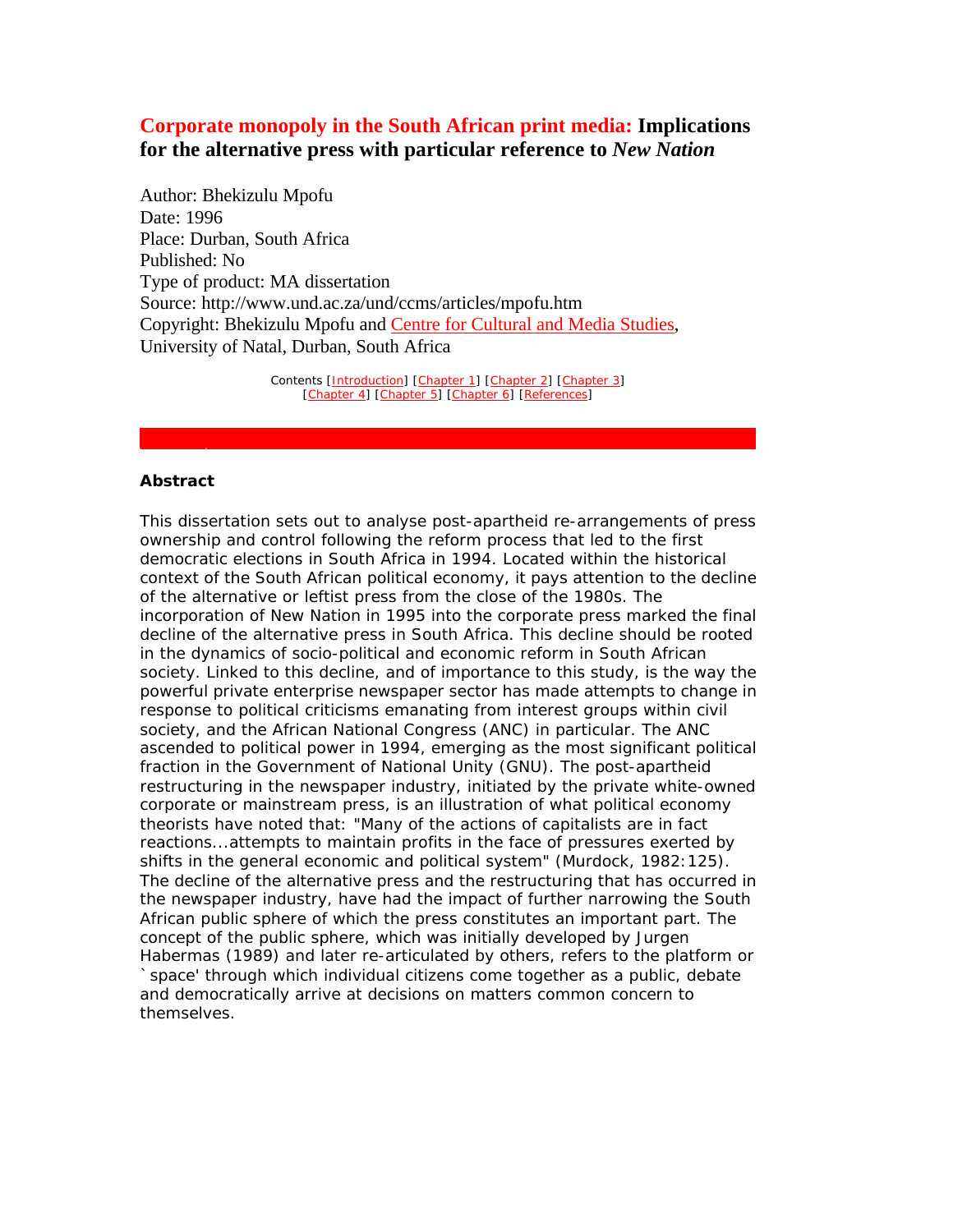### **Introduction**

- The Problem and its Setting
- Statement of Purpose
- Organisation of this Work

In South Africa, control of the print media, which constitutes a large section of the national media, is a virtual monopoly of a few privately owned newspaper groups. These groups are underpinned by large commercial sectors of the national economy. In their long history of establishment, they have found themselves embedded in the interests of those groups at the helm of political and economic power. Generally, the South African media have, since colonial times, formed a considerable constituent of a racially narrow public sphere. Access to, and participation in, the public sphere has been dominated by the dominant political and economic groups of society. This is despite the widely-held claim that the free enterprise press in South Africa is an independent press in comparison to most of the mass media in the continent. The private enterprise newspaper sector constituting the largest portion of the print media industry is known as the corporate press.

However, developing almost contemporaneously along with the corporate press, was a genre of newspaper publications which emerged in an attempt to fill in the information gap that the corporate press neglected, and to access participation in the public sphere, to the neglected subordinate classes. This press, known as the alternative or left-wing press, arose primarily to represent discourses and opinions which were counterpoised with those of the dominant classes (Tomaselli & Louw, 1991:5). It also emerged to challenge the way the subordinate classes were represented in the South African media in general. The alternative press emerged in an attempt to re-orient the agenda of public discourse and to bring in new popular issues to the fore. It sought for the legitimation of new voices, that is, the inclusion of issues from people previously excluded from engaging in matters of public discourse.

The rise of the alternative press in response to the growth and ideological practices of the corporate newspapers began, albeit slowly, as early as the beginning of the 20th Century with such publications as *Imvo Za Bantsundu, Izindaba za Bantu, Izwi la Bantu, Ilanga lase Natal*, and various others (Switzer, 1991:63). The common goal among these earliest alternatives was that they all supported the African nationalist cause. However, this nationalist bent did not last for long as these publications either were forced to close down or were bought by, or incorporated into, corporate newspapers.

In the 1980s a plethora of even more radical alternative publications such as *New Nation, Grassroots, South* and others spawned by the radicalisation of the nationalist political movements, emerged. Most of these newspapers obtained their funding from overseas donors or missionary institutions. These bodies were sympathetic to publications which encouraged the airing of alternative discourses which countered apartheid (Louw, 1993:177; Tomaselli and Louw, 1991). But the coming of a new South African political dispensation in the early 1990s meant decline for these papers. With the initiation of the socio-political reform process from the end of the 1980s, foreign donors withdrew their funding. This withdrawal followed the repeal of apartheid and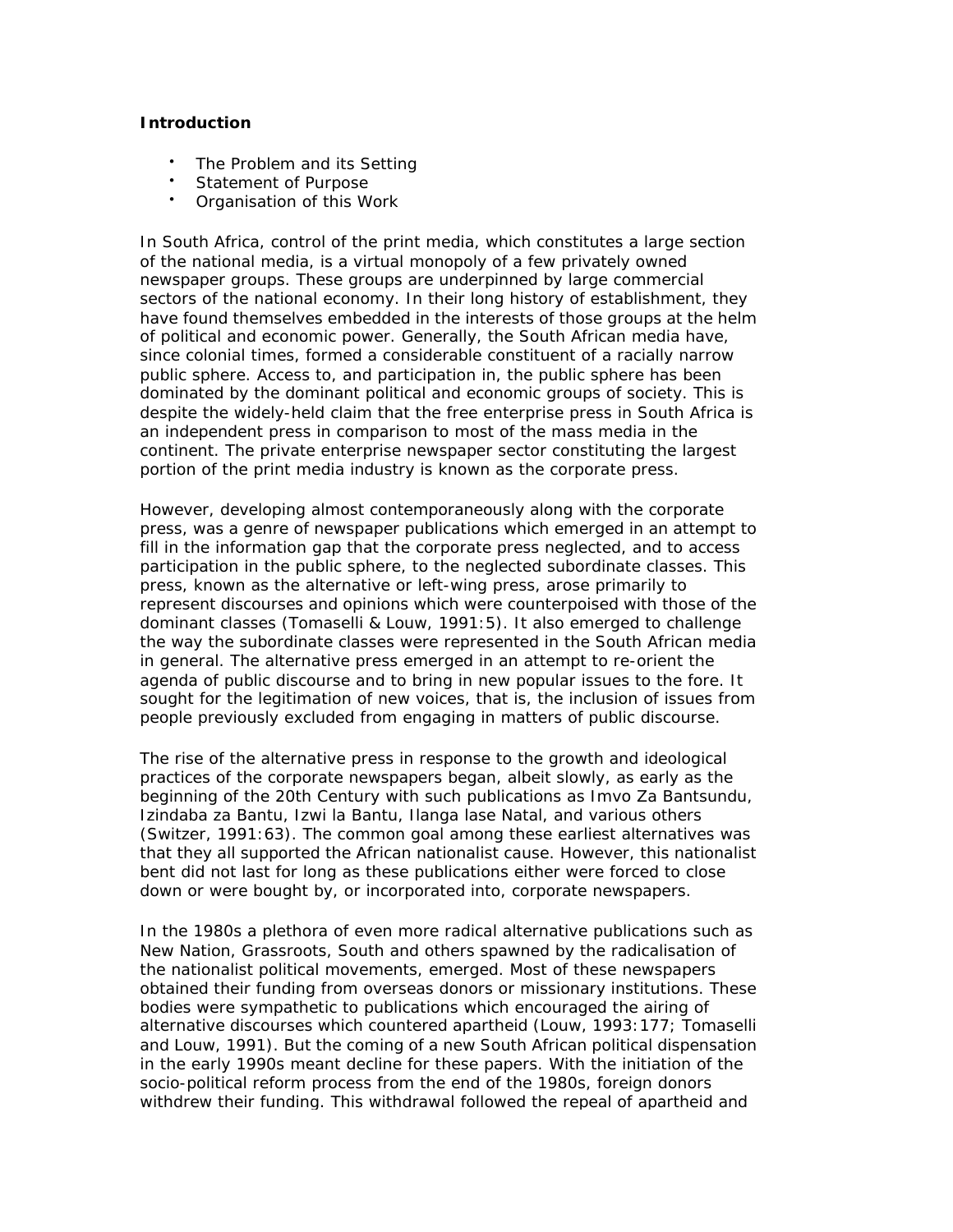the introduction of a democratic constitution. Finding themselves disabled by lack of adequate financial resources to viably compete in the monopolistic market, the alternative newspapers closed down (Louw, 1993:177). Those titles such as *New Nation* which have survived, have found themselves incorporated into the corporate newspaper groups.

At the time of writing, the print industry remained concentrated in the hands of the few white capitalist owners. A heavy concentration and monopoly of media ownership, whether by the State or Capital, has the effect of narrowing public `space' through which citizens can take part in discussions of issues of public concern. The concentration of print media ownership in a few hands led to criticisms from the new democratically elected government, as well as some groups in civil society. In response to these political criticisms, the private enterprise newspaper owners responded by undertaking restructuring, a process which left the print media under the control of even fewer hands.

### **THE PROBLEM AND ITS SETTING**

The beginning of the 1990s saw the emergence of democracy in South Africa after many centuries of colonialism and four decades of legislated apartheid. The repeal of apartheid, saw it replaced by a guarantee of Western liberal values and standards, as found in the Interim Constitution put in place during the period of transition to democracy between 1990 and 1994. But seemingly, beyond the 1994 all-race and multi-party elections South Africa was characterised by a "normative consensus on democracy, without significant indications on how this could be realised on the ground" (Gillwald, 1994:1). The mass media in any modern society are central to this process of democratisation, as they represent a major resource for effective citizenship without which people cannot make the informed decisions that are crucial to democracy. But this essential resource in this country has been, since its development during the colonial times, under the ownership and control of the classes privileged to hold political and economic power. Resultantly, access to, and participation in, discussions of matters of public concern through the media, have thus been limited to these privileged classes which have constituted a minority in the South African social stratum. Siebert and others have noted about the operations of the media: "the press always take on the forms of the socio-economic and political structures within which they operate" (Siebert et al, 1959:79).

In the transitional period of the 1990s, with the exception of the re-regulated SABC, ownership and control of large sections of the media especially the print media, remained still concentrated in the hands of few private enterprises. In March 1996, the major owners of the South African press were Independent Newspapers Holdings (formerly Argus Newspapers Holdings); Times Media Limited; Nasionale Media Berperk, Perskor and the newly formed New Africa Investments Limited (NAIL). The concentration of ownership in South Africa:

...rates among the highest in the world with four groups controlling close to 90 per cent of the daily circulation of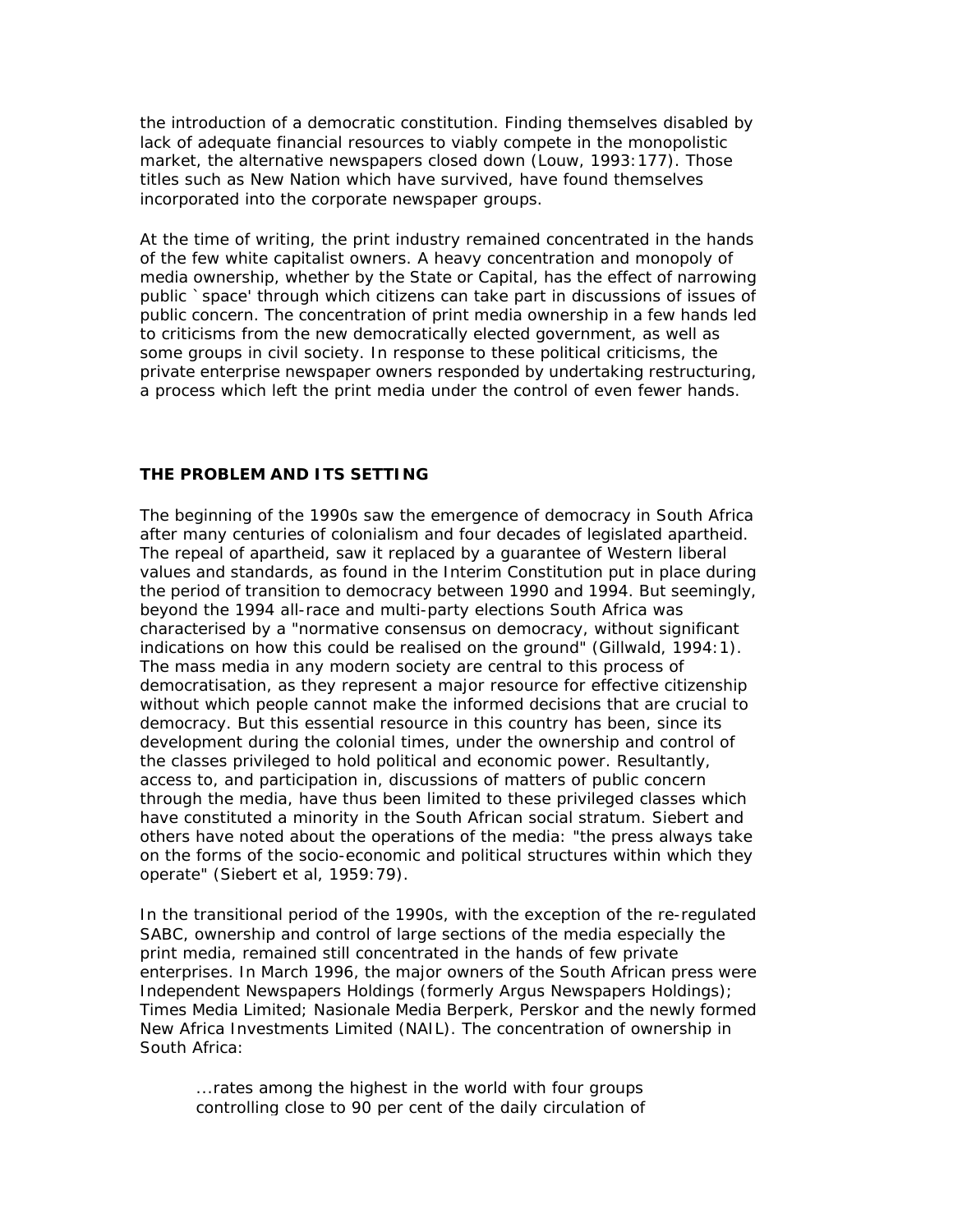newspapers in the country. Between them they also own and control a third of the registered papers in the rural areas; an estimated 70 per cent of the knock and drops, and half of the registered magazines (Oosthuisen, 1995:2).

With the end of apartheid after 1990, the new South African Interim Constitution explicitly guaranteed press freedom and freedom of ownership with the view that this would encourage diversity of ownership and therefore diversity of opinion (*Sowetan*, June 5, 1995:11). The concept of diversity of opinion lies behind the freedom of speech clause in the South African Interim Constitution. The apparent implications of this being that, public `space' for debate and participation therein would be broadened. The white-owned newspaper groups had insisted on this clause during the writing of the Constitution. Seemingly, the fear behind this clause was that the new blackled government that was ascending to political power at the time, might have power to limit that diversity as has been experienced in some independent African countries such as Zimbabwe.

Since the 1990 reforms, various political and racial criticisms and charges have been levelled against the highly concentrated nature of ownership and control of the South African enterprises in general, and the press in particular. These criticisms have emanated mostly from the ANC and other social movements within civil society. As a group emerging to political power the ANC has faced the problem of lack of direct access to, and control of the media sector, hence the political charges. The calls by the ANC-led Government of National Unity (GNU) for free and unedited air time from the South Africa Broadcasting Corporation (SABC) (*Sowetan*, 5 June 1995:11), testify to the dilemma it is facing as far as direct access to public media is concerned. The continued political and racial criticisms from such organisations as the Black Editors' Forum, Council for African Thought, including those from the ANC as well, for black affirmative action in the control and ownership of the print media, also constitute part of the calls for deconcentration of free enterprise ownership in South Africa. The recent tensions between the Black Editors Forum and the Conference of Editors, have also signified tensions between private enterprise and civil society. In response to this the major economic and media players have responded by undertaking `unbundling' or restructuring. Unbundling is the desegregation of a company by selling its constituent parts (Tomaselli, 1996:6). Ironically, the restructuring of press ownership which has thus far been witnessed has had the effect of further narrowing public `space' for debate.

Argus Holdings' so-called unbundling, with which this study is particularly concerned, resulted in the selling of its large components early in 1994 to an individual capitalist entrepreneur, Irish Tony O'Reilly, an international media mogul. The company had, in the previous year, also sold its largest circulating African daily, *Sowetan*, to a consortium of black businessmen, and assisted them to form New African Investment Limited (NAIL). Tony O'Reilly's group has recently helped NAIL purchase *New Nation*, which had been the only alternative title remaining outside monopoly ownership in the post-apartheid period (see discussion in Chapter Five of this study). The incorporation of *New Nation* by a corporate company seems to be a repeat process of what happened to earlier alternatives, in which these papers have had either to fold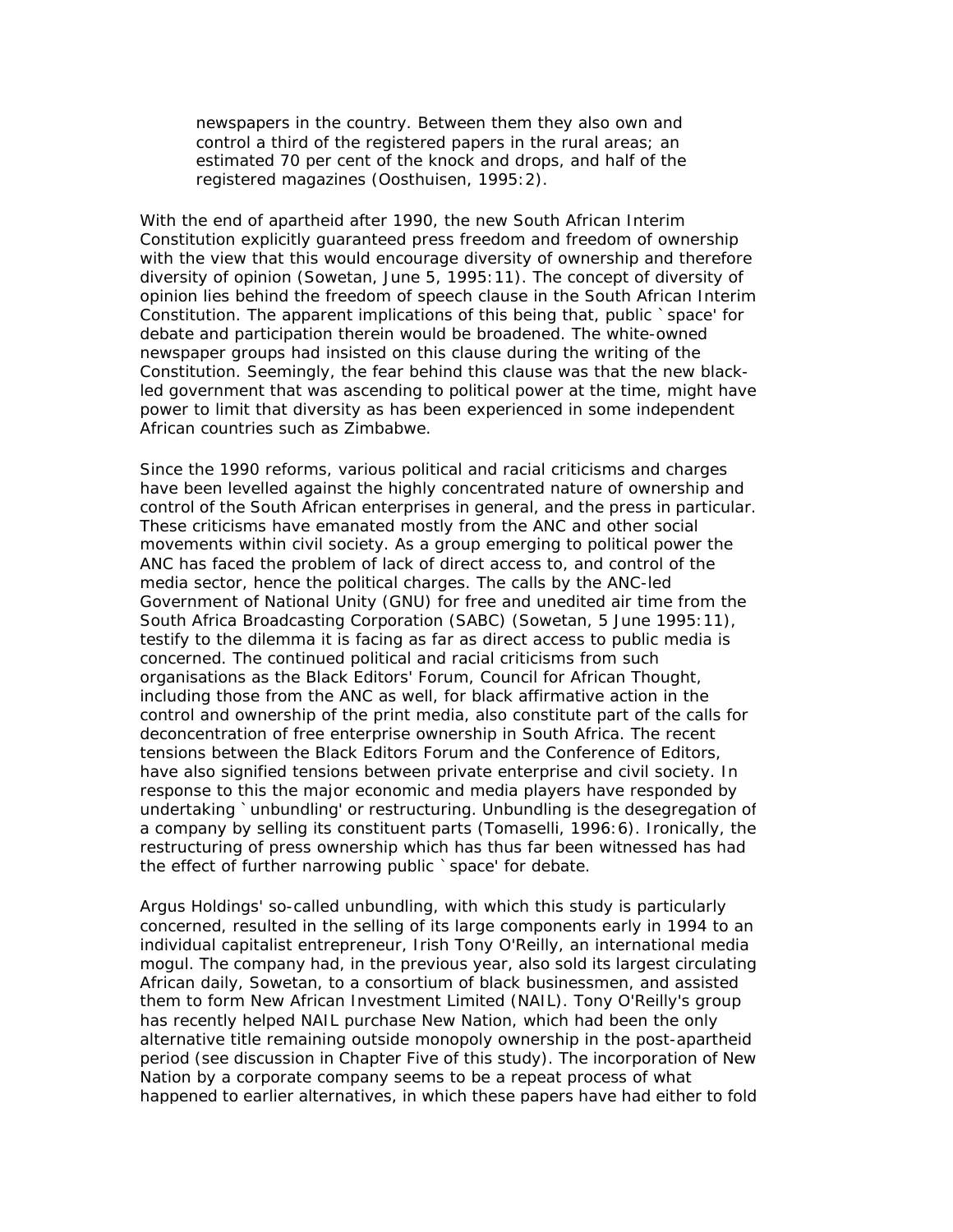up or sell themselves to the more affluent groups. During the apartheid era, this title had played a significant role in accessing voices previously excluded by the corporate media.

The concern in the mid-1990s, as expressed by many people and interest groups within the realm of civil society, was that the range of opinions to which the public had access, was limited by a few private media enterprises that were driven by profit. Those who control the conduits of print media information were far too few for a democratising country. Such a heavy concentration of ownership has the effect of restricting public `space' for debate, and this is an impediment to the democratising process, as much as it is in countries where political and state monopoly of media ownership exist.

### **STATEMENT OF PURPOSE**

This study analyses post-apartheid press ownership re-arrangements with particular reference to the unbundling of Argus Newspaper Holdings. Particular attention is paid to the sale of *Sowetan* to NAIL by Argus, and the incorporation of the former alternative title *New Nation*. NAIL is headed by Dr Ntatho Motlana, a long standing member of the ANC. In this study I analyse some of the political and economic imperatives that impinged upon the formation of NAIL and the subsequent establishment of its newspaper stable.

The formation of NAIL and its acquisition of *Sowetan* and *New Nation*, as well as other papers that were earmarked for acquisition such as *Ilanga* (Klaaste, October 1995:interview with author), are helping in the process of creating a new hegemony through the current discourses of nation-building, reconstruction and the idea of South Africa as a `rainbow-nation'. Such discourses have been engineered to help bring South Africans together as a nation, and are, I argue, a way of concealing the continuing contradictions of an adapting capitalist social formation. The concealment of such contradictions is helping in the construction of a new hegemonic order. Hegemony can be defined as the dominance of one social class or group by another, and this domination can be achieved through force or persuasion or both. The corporate press has operated in such a way that the central band of views and opinions which are emerging as dominant, are drawing from the new social and political process which itself is more subtly contentious than it appears. Thus in emphasizing the consensual and dominant values the press in South Africa is playing a part in reaffirming a highly specific ideology to which no counter is easily available. The new political and socio-economic scenario in South Africa is such that those forces of the left that were in opposition to right-wing white minority rule, have ascended to political power and have created an historic ruling hegemonic alliance with the right-wing political groups as well as with those who control economic power. The (GNU), as well as ANC's endorsement of, and its close relations to private enterprise and the market economy, bear testimony to this. The new historic bloc has to elicit consent and legitimacy from those that it governs.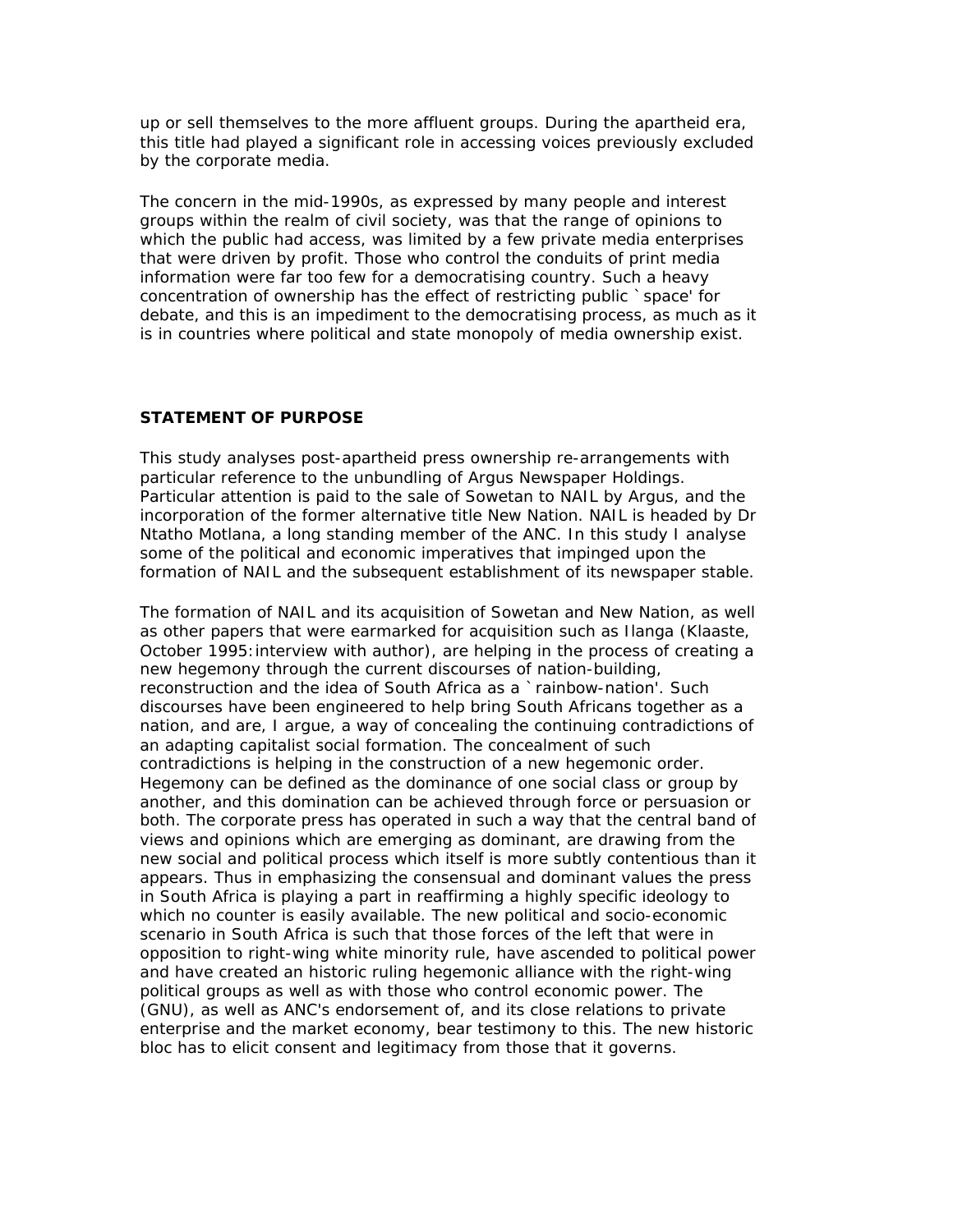# **ORGANISATION OF THIS WORK**

This work is organised into five sections. The following chapter provides a theoretical framework of analysis. The second chapter is an historical background to the development and role of the media in the South African public sphere before the repeal of the apartheid order. The third chapter analyses the development of the progressive alternative press in the 1980s. The fourth section examines *New Nation* as a case study of the alternative press. The *final chapter* makes an analysis of ownership and control of the print media and its role in the public sphere in the post-apartheid period locating *New Nation* within dynamics of socio-economic and political change. The whole study shall be located within the wider framework of the general restructuring of the economy and the media in particular as a response to socio-political change.

### **CHAPTER ONE: THEORETICAL FRAMEWORK**

- Introduction
- Political Economy of the Media
- Hegemony and the Role of Intellectuals
- The Media and the Public Sphere
- Rationalisation of the Public Sphere
- Rethinking the Public Sphere
- The Media as Modern Institutions of Power

### **Introduction**

Central to the thinking of many South African media owners and their practitioners and academics alike, and virtually universally acclaimed by the English-language press in particular, has been the theory of the libertarian press. The theory applied to the South African context has, among others, the notions that: the private enterprise press in South Africa is free of State control and that journalists are objective and unbiased. The South African press has acted as a `Fourth Estate', that is, as an interface between the state and society, thereby accessing the general public to information about state institutions, and thus playing a democratising role on behalf of the society in general (Louw, 1992:31; McQuail, 1987:Ch5). The libertarian theory advanced in the Europe of epoch of Enlightenment from the 17th Century under the banner of democratisation of the media, was meant to free the media from the shackles of oligarchical and monarchical political censorship (White, 1992:141).

The Steyn Commission of Inquiry into the operations of the South African media, appointed in 1981 by the then apartheid regime, also acknowledged the existence of a `free' South African press and, in its recommendations rejected the libertarian press theory in favour of the social responsibility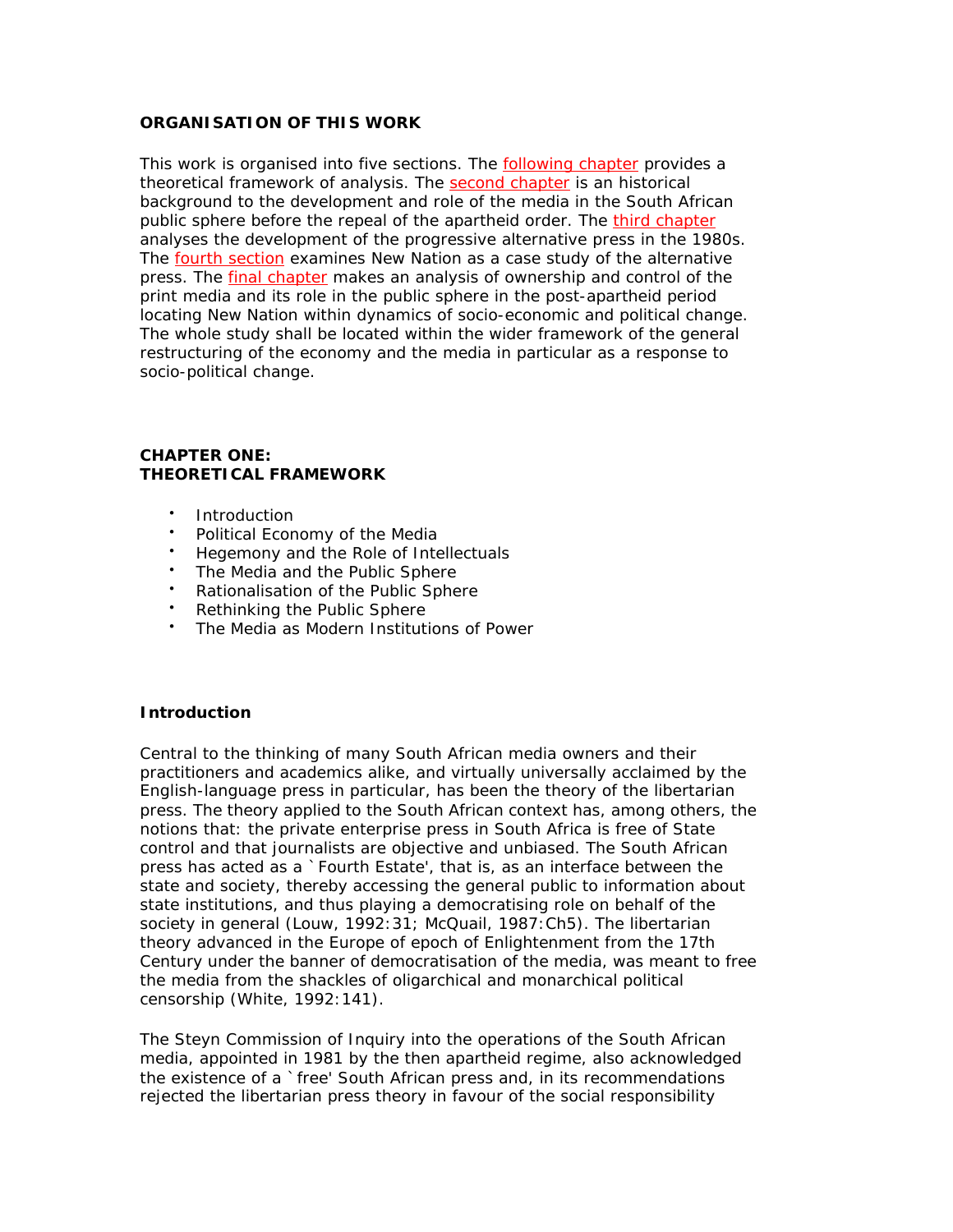thesis (Louw, 1992:1). These findings and recommendations were clearly in light of the conclusions reached by the apartheid State that the English press, in particular, was in opposition to the dominant economic and political order. This led to various forms of State intervention in the English-language press, both white and black owned, especially in the closing decades of the 1970s and much of the 1980s, when the legitimacy of the ruling classes was under serious threat of overthrow by the subordinate classes. This is an indication that there was much claim that the South African press developed under the guidelines of the libertarian philosophy.

The nature of the development and the role of the media in South African society has been one of the many manifestations of societal class conflicts and social change. The media have been involved in the social and political struggles for power and legitimacy, as well as control of, and participation in, the process of debate on matters of public concern. The development of the left-wing press in the 1980s was an attempt to legitimise resistance movements in their challenge against apartheid and to aid these movements to gain political ascendency. The media in this country has developed to reflect and manifest the conflictual relationship between the dominant and the subordinated classes.

South Africa has developed into a society characterised by capitalist relations of social stratification and can be seen as a developing sub-metropole of multinational capitalism. The basic institutional framework found in capitalist societies generates unequal social groups that stand in structural relations of domination and subordination. As such, any tools of analysis of the media and communications in such societies should include theories that reassess and account for the liberal assumptions that have hitherto governed the South African media organisations and the professional practices of their practitioners. There is need for a theoretical and conceptual framework that can grasp the complexities of historical, socio-economic and political relationships that have influenced the structure and operations of the South African media. Up until recently most studies amongst academic circles about the South African media have usually fallen within `positivist-functionalism' and `conservative idealism' and most of the commentators of these approaches identified their academic principles with dominant interests of the time. This was notwithstanding the importance of the politically legitimating role of the print media for dominant classes (Tomaselli & Louw, 1993:283).

An analytical premise that can comprehend the structure and role of the South African media within a wider context of societal class contradictions, and taking into account historicity, can also help debunk some of the mythical epistemological assumptions that have been held by many academics and professionals that the South African media operate within a libertarian framework. With this in view, this study will employ some of the recent theoretical ideas that have developed within the materialist approach. They help in understanding the subtle dynamics of domination and subordination within which media operate in modern capitalist societies. I have in mind the following works:

*\** The *political-economy* tradition as represented by such scholars as Graham Murdock and Peter Golding (1982, 1979) who have analysed bourgeois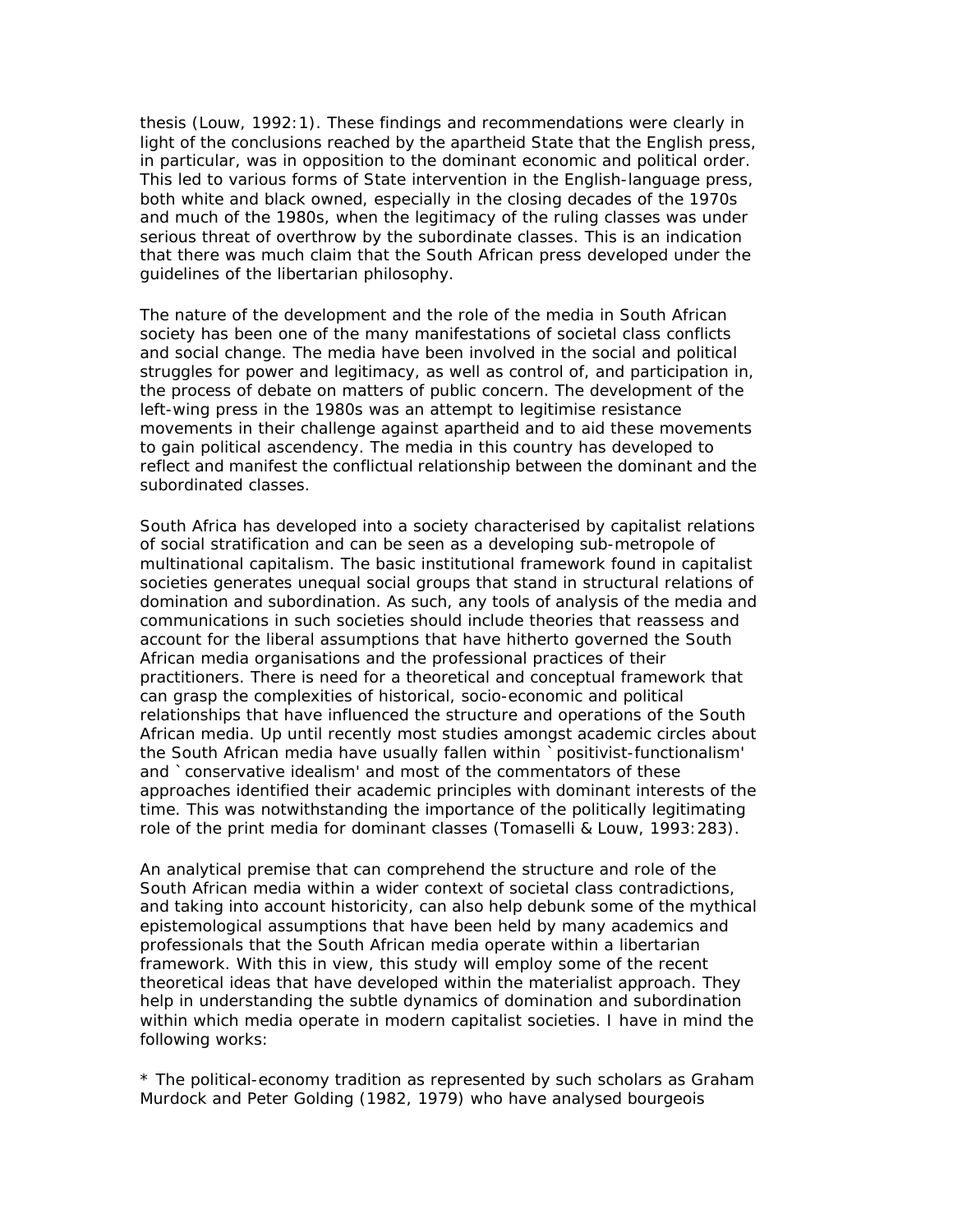societies and the media in terms of structural ownership and control in their wider historical, political and economic conditioning. They argue that these societies are characterised by unequal social class relations of domination and subordination and that the media play a key role in legitimating and maintaining such relations (Murdork and Golding:1979). They also hold that any discussions concerning the nature of media control should focus on two broad processes. The first process relates to factors operating outside media organisations which constitute a system of structural constraints within which media are enclosed. The second process involves agents within media organisations who exercise allocative and operational control in advancing their individual and class interests (Murdock, 1982).

*\** Theoretical ideas of Antonio Gramsci (1971), recently rediscovered by English-language academics, are an *oeuvre* which provides insights into issues of *ideology*, and *hegemony* (Tomaselli et al, 1987:6). Gramsci has defined hegemony as the domination of one social class or group by another, through coercion or persuasion or both. Ideology is the way `men' make common sense of the world through the values they internalise in everyday life and experience. Gramsci has highlighted the role of intellectuals in social class struggles for and against domination and subordination. Though Gramsci does not deal with the media *per se*, the implications of his ideas are very clear: for him media and institutions and their workers are involved in political and ideological struggles at superstructural level of society.

*\** The concept of the *public sphere* as articulated by Jurgen Habermas (1989) and developed by others (Calhoun C, 1994; Fraser N, 1994; Dahlgren P, 1991 and Thompson, 1993), also provides insights which can help inform researchers on communication and the role of the media in modern societies. Habermas like Gramsci, is also concerned with socio-political class struggles in modern societies. He locates the media in these struggles. The public sphere refers to the `space' or arena through which individual citizens come together as a public, critically debate issues that affect them, and reach informed decisions through consensus. Habermas' accounts of the rise of literary and political journalism and the subsequent transformation of the press into one of the several mass institutions of a consumer society, can help us comprehend the role and position of the media in the process of institutionalised public discussion of matters of general interest in any modern society.

In *The Structural Transformation of the Public Sphere*, in which he articulates the idea of the public sphere, Habermas nonetheless, concerns himself much with the idea of a single or dominant public sphere (1989). However, some commentators (Calhoun, 1994; Fraser N, 1994; Dahlgren P, 1991; Thompson, 1993 and others) have thrown in some very insightful and interesting critiques which help to better understand the conflictual nature of the relationship between State power and society. They argue that there is need to break away from the Habermasian idea of a singular public sphere. They reconceptualise the public sphere as having multiple forms. For example, Dahlgren has pointed to the existence of other nonbourgeois alternative public spheres which grew alongside and in opposition to the dominant bourgeois sphere. Calhoun raises the importance of social movements as part of public spheres that are subsidiary to the bourgeois or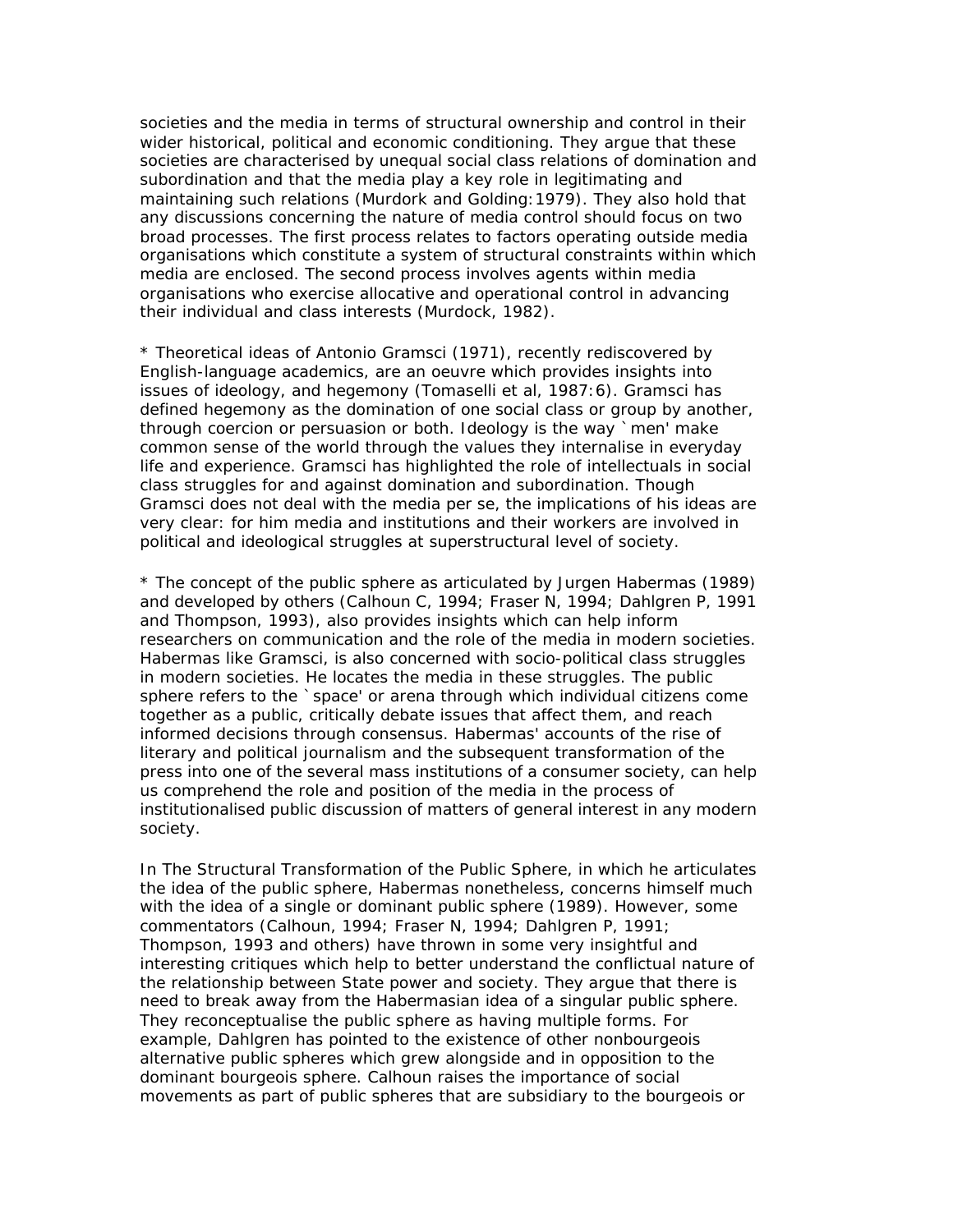dominant sphere. If we consider the concept as having multiple forms then we can better understand conflictual social relations within which media operate in modern societies.

*\** The role of the media can also be understood in terms of recent theories of post-modern thought as especially propagated by Michel Foucault (1976). His theory about the nexus of power and knowledge can enhance our understanding of the media as institutions that help extend power relations of domination in modern capitalist societies. Foucault sees the modern institutions of consumer societies such as the media, as part and parcel of the subtle mechanisms of maintaining social structural relations of domination and subordination. Though not a materialist scholar, his ideas could be usefully employed in our understanding of modern capitalist institutions and their role in society.

*\** This study is also indebted to the research done by Lisa Bold, Nikhil Bramdaw and Andrew Young (1994) at the Centre for Cultural and Media Studies (CCMS) in which they analysed corporate ownership and control with reference to Argus Newspapers Holdings (now Independent Newspapers Holdings). Keyan G. Tomaselli (1996), has up-dated this research study to include some of the recent developments in the post-apartheid media and the public sphere. Tomaselli's work, together with that of P.E. Louw (1987, 1991, 1992, 1993), on the South African media in general, employ critical approaches in their studies. Some of these approaches will be essentially useful in this study. This dissertation shall build upon these works, to include the most recent developments within the South African print media landscape. Below, I elaborate on the theoretical and conceptual framework of analysing this study.

#### **Political Economy of the Media**

The analysis of the South African media should be placed within the wider context of a society characterised by social class relations reminiscent of capitalist societies. The media have played a key role in the legitimation of unequal social class relations. The continuity of capitalism as a system depends on the maintenance of the unequal class relations that characterise it. Marxist theory has defined social classes in terms of the relations of production, that is, in terms of social relations of control and subordination which, on an economic level are defined in terms of ownership (or lack of it) of the means of production. On the level of ideology they are defined in the way in which classes as a whole fulfil the roles assigned to them (Tomaselli et al, 1987:9). In capitalist societies social class inequalities remain a central structural axis. The capitalist system has to perpetually legitimate the social strata by reforming itself, and constantly recreating and presenting as natural and inevitable, the societal inequalities through social and cultural production.

Mass communications have played a significant role in the overall process of recreating world-views of society and reproducing class relations through cultural and social reproduction. They relay social knowledge and social imagery, and Murdock and Golding have noted that: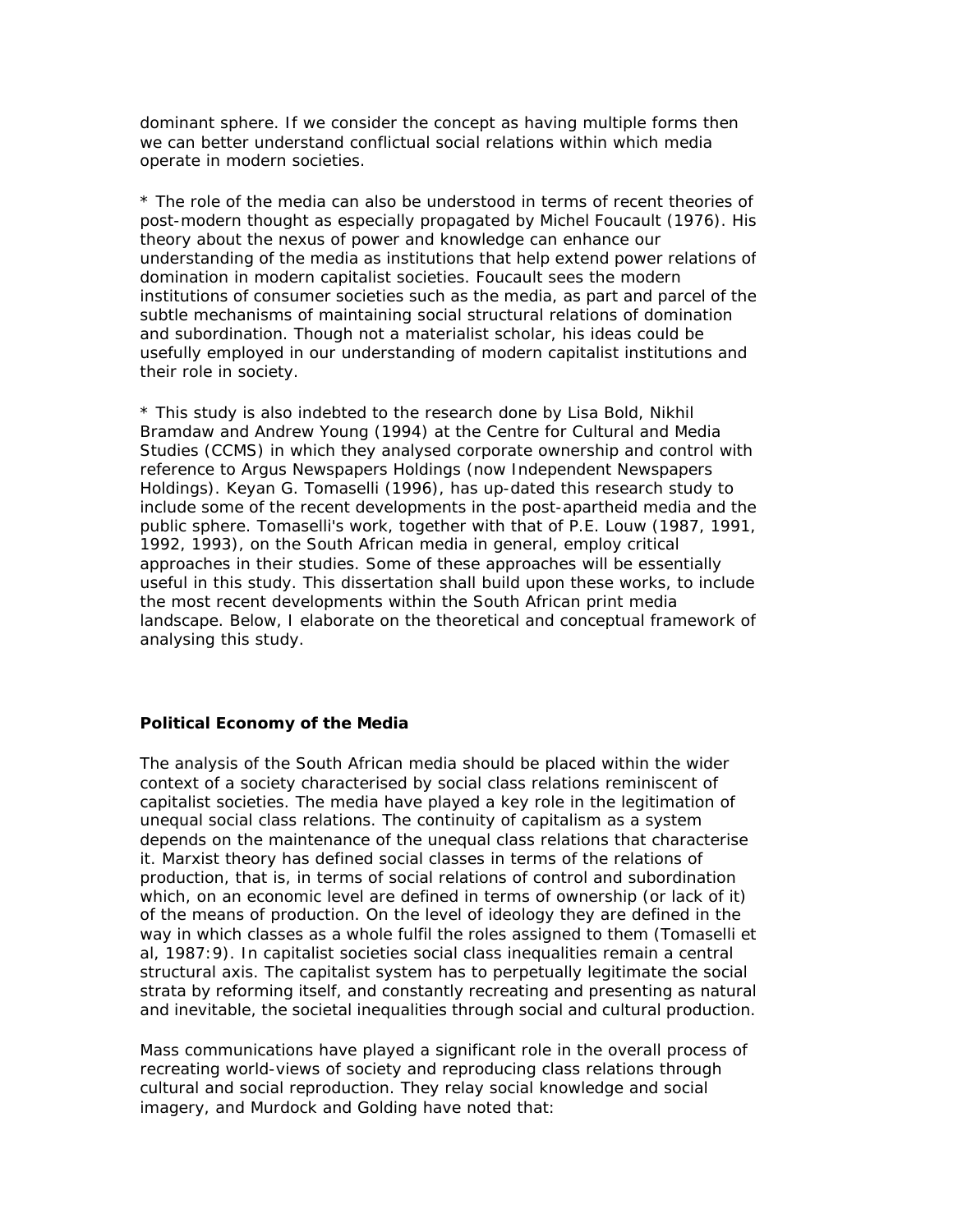...available evidence indicates that most people in these societies [capitalist] get most of their information about the social structure from the mass media, and that by and large control of this crucial flow of social imagery is concentrated in the hands of groups towards the top end of the social structure (Murdock and Golding, 1979:12).

Any study therefore that analyses class relations and the process of legitimation should thus take into account concrete consideration of the role of mass communications which most studies have often ignored. The passage below written by Marx and Engels emphasises the importance of the mass media in capitalist societies:

The class which has the means of material production at its disposal has control at the same time of mental production, so that thereby, generally speaking the ideas of those who lack the means of mental production are subject to it...In so far as they rule as a class and determine the compass of the epoch, it is self-evident that they among other things...regulate the production and distribution of ideas of their age...(Marx and Engels, 1975:39).

This celebrated passage from Marx and Engels' in the *German Ideology* provides an important starting point towards an understanding of the relations between communications, class and social control. There are three propositions that are put forward by this passage: `control over the production and distribution of ideas' is concentrated in the hands of the capitalist owners of the means of production; that as a result of this control their views and accounts of the world receive insistent publicity and come to dominate the perceptions of the subordinate groups; and that this ideological domination plays an important role in the maintenance of class inequalities (Murdock and Golding, 1979:15). Emphasizing the fact that the system of class control over the production and distribution is itself embedded in, and conditioned by, the fundamental dynamics underpinning the capitalist economy, Marx noted that:

In the social production of their existence, men inevitably enter into definite relations, which are independent of their will, namely relations of production. The totality of these relations of production constitutes the economic structure of society, the real foundation, on which arises a legal and political superstructure and to which correspond definite forms of social consciousness. The mode of production of material life conditions the general process of social, political and intellectual life (Marx, 1975:425).

Murdock and Golding also note that an adequate analysis of cultural production by mass communications needs to examine their class control, but also the general economic context within which its control is exercised. This should not however, be seen in the narrow sense of economic determinism, but in a much looser sense of setting limits, exerting pressures and closing off options (Williams, 1973:4, cf. Murdock and Golding, 1979:15). Control over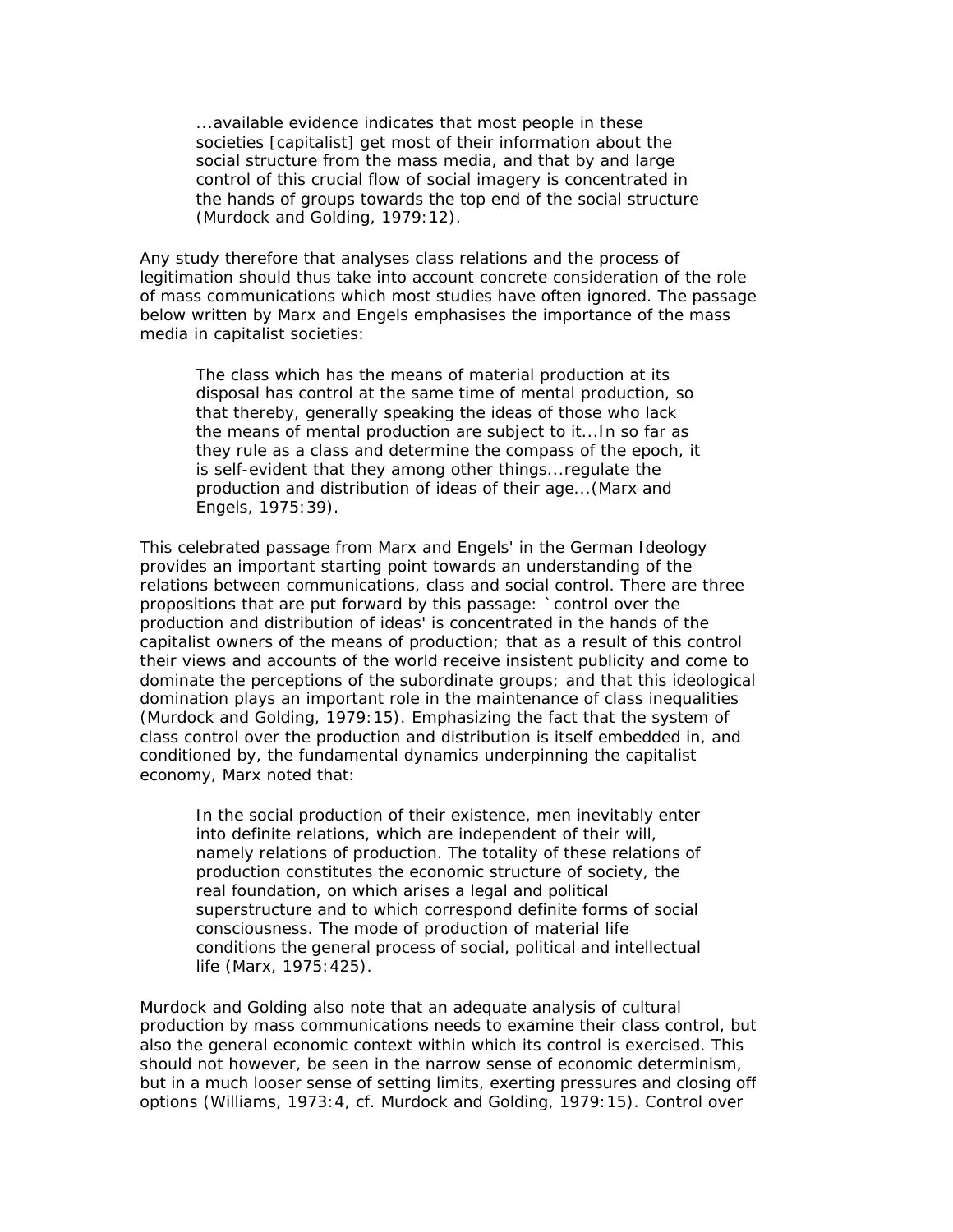material resources and their changing distribution are ultimately the most powerful of the many levers operating in cultural production. Murdock (1982) also argues that discussions concerning the nature of media control should also focus on two broad processes. The first of these processes relates to political and economic factors operating outside the realm of media organisations and constitute a system of structural constraints within which media operations are enclosed. The second process involves agents within media organisations who exercise allocative and operational control in advancing their individual and class interests. Allocative control, according to Murdock, refers to "the power to define the overall goals and scope of the corporation and determines the general ways it deploys its productive resources"; and operational control occurs at a lower level and is "confined to decisions about the effective use of resources already allocated and the implementation of policies already decided upon at the allocative level" (Murdock, 1982:125). The site of allocative control rests with those who have ownership.

Murdock argues that theorists from both tendencies ask two kinds of questions about corporate control. The first are "action/power questions", which identify "key allocative controllers" who exercise ultimate control over human and material resources. Second are "structure/determination questions", which identify economic and political determinants constraining both allocative and operational controllers. Both external and internal constraints therefore, ought to be considered simultaneously (Murdock, 1982:24).

### **Hegemony and the Role of Intellectuals**

In analysing the emergence and role of intellectuals in society, Antonio Gramsci's interest lay in the way in which political rule and hegemony of a particular class in a historical period is concretely articulated and organised. At the heart of his concern was the examination of the role of intellectuals in political struggles and in constructing civil society. For him, the intellectuals organised the beliefs and consciousness of society. The implications of his ideas for media owners and their workers are clear. For him, media practitioners and their owners are but one category of intellectuals who perform certain functions in society on behalf of the classes they represent. Gramsci focused his attention on the superstructure out of his concern with the role of intellectuals in either helping to generate a leftist revolution, or in aiding the *status quo* in preventing a revolution.

Gramsci saw the superstructure as a site of struggle in which forces of the Left and Right are locked in. The superstructure represented an arena where contradictions of capitalism could either be: `manifested' or `papered over'. The work of the intellectuals of the Right is to try and "paper over", "camouflage", or "deflect" these contradictions (cf. Louw, 1991:156). The role and work of Rightist intellectuals would coincide with the labour of those what the Frankfurt School called the "culture industry" which would be to try and "still" the dialectic, or at least to "deflect" it in favour of the maintenance of the status quo. On the other hand intellectuals of the Left would be trying to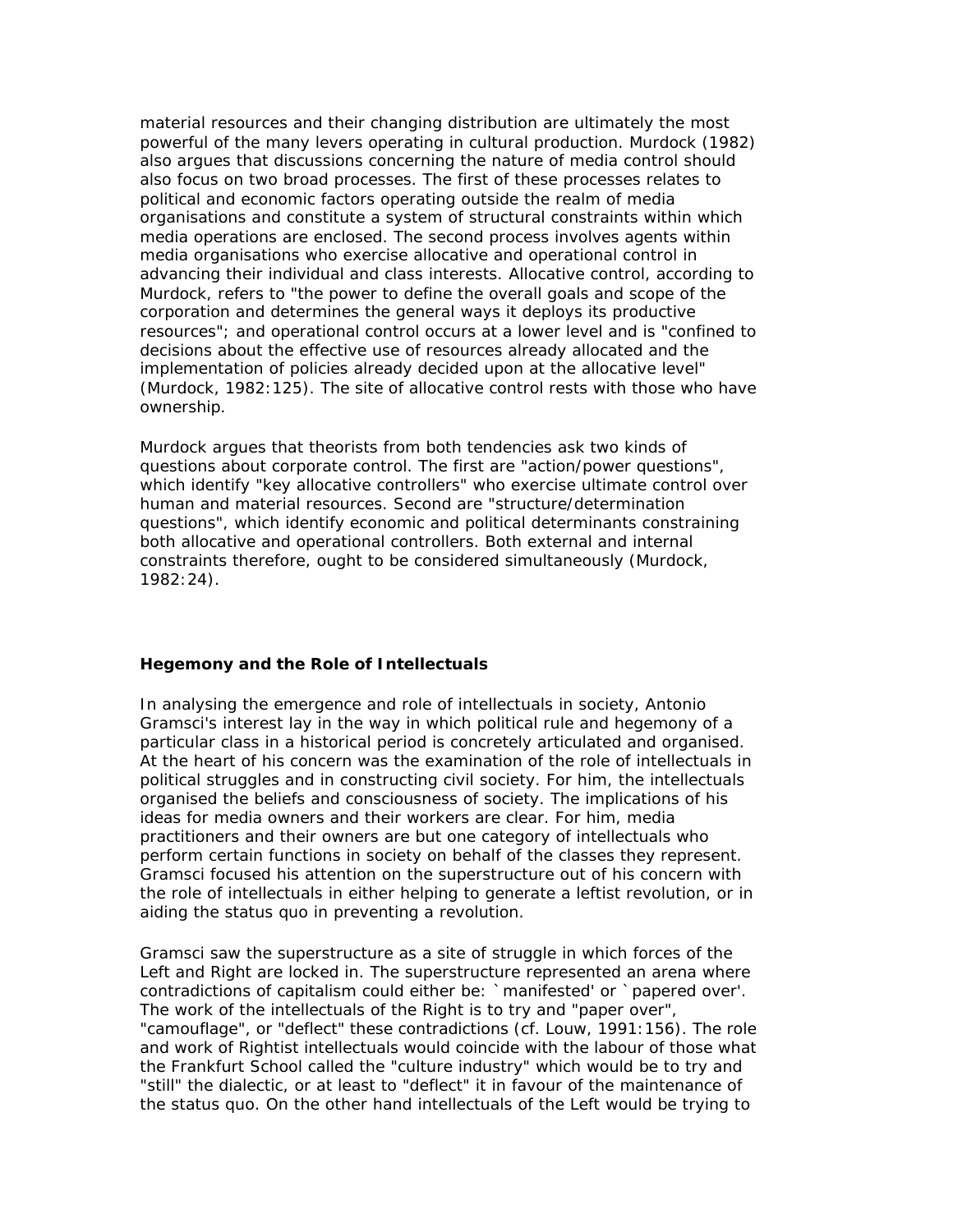"encourage" dialectical contradictions and help to make social contradictions manifest (Louw, 1991:156).

Gramsci identified two types of intellectuals: traditional and organic intellectuals. Constituting traditional intellectuals would be, for instance, clerics, philosophers, the creative artists or the `contemplative thinkers in the old idealist sense of the intelligentsia' (Eagleton, 1987:119). Traditional intellectuals are those intellectuals who appear to be outside the ambit of connectedness with a particular historical social formation or means of production. They hold themselves aloof from contemporary struggles and seem to remain detached from any social class. On the other hand, organic intellectuals, grew organically from the ranks of different classes in society. They are less of the `contemplative thinkers', and they actually take part in social life. They help to bring to theoretical articulation political currents within which social life is contained. They are specialists who fulfil technical, directive, and organisational functions and needs of society. Their goal in that society is to construct a common consciousness in which other heterogeneous wills are welded together on the basis of a common conception of the world. In one of his most celebrated passages, Gramsci noted the following about organic intellectuals:

Every social group coming into existence on the original terrain of an essential function in the world of economic production, creates together with itself, one or more strata of intellectuals which give it homogeneity and an awareness of its function, not only in the economic but also in the political and social fields. The capitalist entrepreneur creates alongside himself the industrial technician, the specialist in political economy, the organisers of the new culture, of a legal system (Gramsci, 1971:5).

Organic intellectuals is that group of intellectuals which is more directly linked to a social group or class. They are a product of a social group; and their role is to lend that group some homogeneous consciousness in the cultural, political and economic fields. They are organic intellectuals in the sense that they all belong, as a category, to the same historical time as the class that elaborates on them (Gramsci, 1971:6). These intellectuals give the class that creates them and alongside which they emerge, a commonality that makes it aware of its function and place in all spheres of social life. They are characterised by their conscious responsibility and their role in production and organisation of work.

The role of South African media owners and professionals in the corporate press has been that of organic intellectuals created by the dominant groups that have formed the hegemonic bloc (Tomaselli et al, 1987). I also argue that the emergence of journalists and editors who worked for the alternative press represents another spectrum of organic intellectuals that was brought into being by a particular social class. The development of alternative journalism in this country was spawned by the rise of leftist social movements that opposed the apartheid order.

Gramsci's concept of hegemony can be defined as the dominance of one class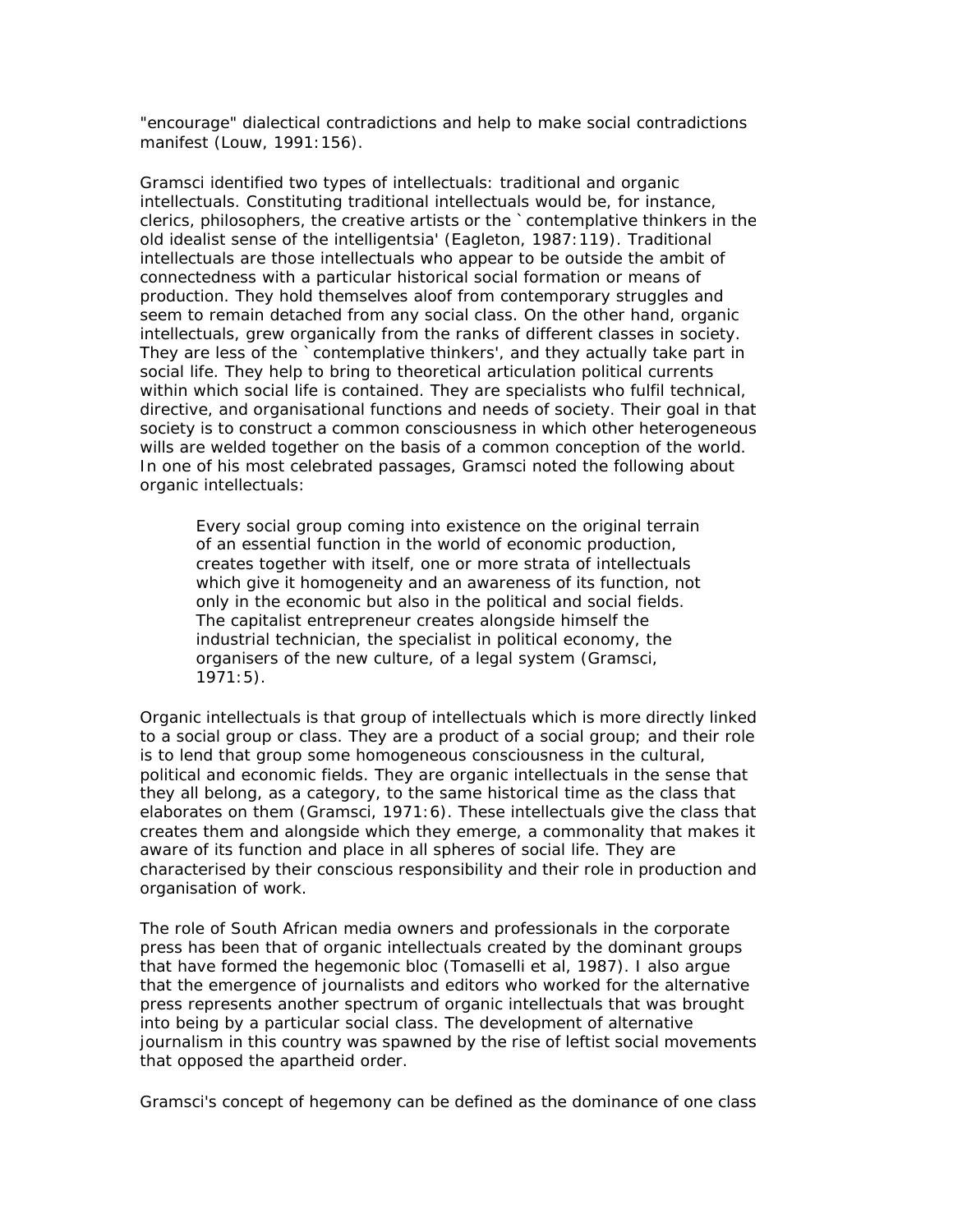or social group by another, and this domination is achieved either through force or persuasion or both. It is exercised through what Gramsci terms the `civil society' which is an ensemble of educational, religious and associational institutions. It is attained through a large number of ways in which such institutions of civil society operate to shape, directly or indirectly the cognitive and effective structures whereby men perceive and evaluate reality.

The composition of `hegemony' is determined by the interests of the various class fractions represented in the ruling alliance or the `hegemonic bloc'. The power it exerts over subordinate classes cannot solely rest on force and coercion-it needs to be attained 'without force predominating over consent' as Gramsci puts it:

The normal exercise of hegemony is characterised by the combination of force and consent, which balance each other reciprocally without force predominating over consent. Indeed, the attempt is always made to ensure that force would appear to be based on the consent of the majority by the so-called organs of public newspapers associations- which therefore, in certain situations, are artificially multiplied (Gramsci, 1971:80).

The granting of legitimacy to the dominant classes is therefore the mixture of force and compromise to the various conflicting and competing demands necessary in maintaining the status quo. It must appear natural and inevitable. Gramsci argues that consent is a very crucial element in the maintenance of any hegemonic order. Every hegemonic order is underpinned by a `hegemonic principle' and in South Africa, up until recently, it has been `racial capitalism' which refers to capitalist relations overlaid by economic and political apartheid (Muller, 1987:149). The hegemonic principle is always embodied in an ideological discourse, which is necessarily a discourse for a specific set of interests. Ideology here, is seen, not as a system of ideas imposed from somewhere outside, but rather, "....as an inter-linked ensemble of social, political, and economic structures which permeate our everyday experiences" (Tomaselli et al, 1987:22). The practice of apartheid was similar to what Gramsci termed `organic' ideologies. By organic ideology, Gramsci meant that, it had the ability to "organise human masses and create the terrain on which men move, acquire consciousness of their position, struggle, etc" (cf. Tomaselli et al, 1987:15). Apartheid was an example of an organic ideology which was constructed from elements of the beliefs of religious `chooseness' and racial exclusivity (1987:15). In other words apartheid was:

...a means by which...an alliance of the ruling classes, is not only able to coerce subordinate classes into conforming to its interests, but to exert total authority over the classes (Tomaselli et al, 1987:15).

### **The Media and the Public Sphere**

The theory of the public sphere, as articulated by Jurgen Habermas (1989),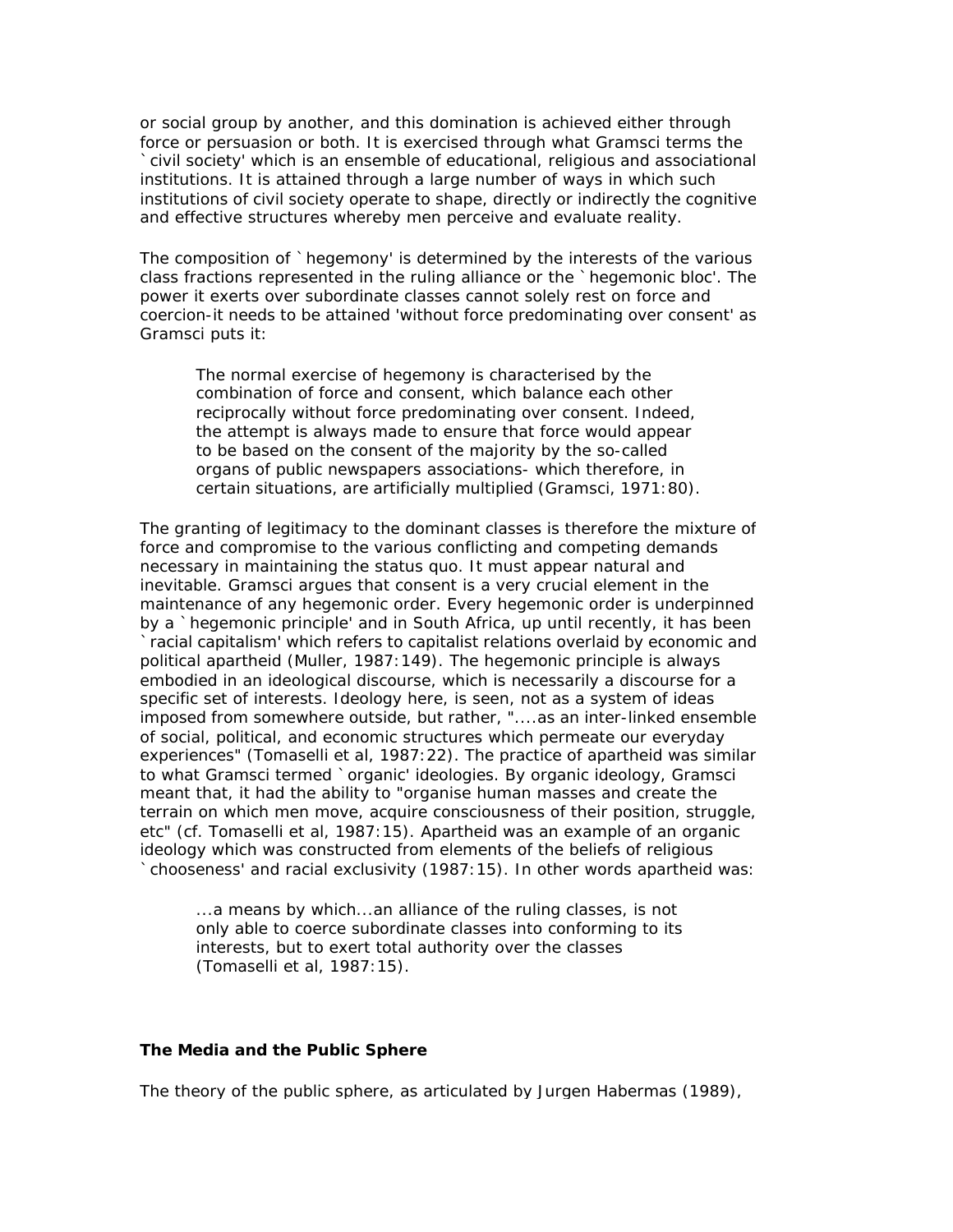refers to the sphere between the State power or authority and the realm of civil society where private individuals publicly and democratically arrived at decisions through critical and rational discourse. Ideally, it is the space in which citizens deliberate about affairs of commonality amongst them and hence it is an institutionalised arena of discursive interaction. The public sphere, conceptually distinct from both the State and the official economy, is a site for the production and circulation of discourses that can be critical of State power and authority.

Tracing its development in bourgeois societies of 17th and 18th Century Europe, Habermas has argued that the rise of the public sphere was accompanied by the development of competitive capitalism which tended to foster liberal democracy. It represented a clash between the bureaucratic practices of the absolutist state and the emergent bourgeois class. Analysing the development of bourgeois public spheres in continental Europe from the beginning of the 18th Century, Habermas defined the public sphere in the following terms:

The bourgeois public sphere may be conceived above all as the sphere of private people come together as a public; they soon claimed the public sphere regulated from above the public authorities themselves, to engage them in a debate over the general rules governing relations in the basically privatised but publicly relevant sphere of commodity exchange and social labour. The medium of political confrontation was peculiar and without historical precedent people's public use of their reason (Habermas, 1989:27).

It should be understood that in examining the liberal bourgeois public sphere Habermas deals with a historically specific phenomenon that was created out of the relations between capitalism and the state in the 17th and 18th Centuries in Europe. Hence it is "a category that is typical of an epoch. It cannot be abstracted from the unique developmental history of that `civil society' originating in the European High Middle Ages; nor can it be transferred, ideally typical generalised, to any number of historical situations" (Habermas, 1989:ix) It was a sphere or `space' in which state authority was publicly monitored through informed and critical discourse by the people. According to Habermas, this space of public discourse represented a `new sphere of communicative action' upon which power is built (Golding, 1993:18). It was the provider of communicative power from the governed to the governors. It is a collective effect of speech in which reaching consensus is an end in itself for all those involved. Habermas linked the development of the bourgeois public sphere with the related interdevelopment of the literary and political consciousness of the new emergent social class. This new sphere of communicative action developed, as he argues, because the rise of capitalism provided the new emergent political bourgeois class with both material resources and time, to create a network of institutions within civil society in which the new political force, and public opinion could come into existence (Golding, 1994:18). He brings together literary and political journalism (that is, the periodical press of the 19th Century particularly in England), the spread of new centres of sociability in the urban centres of early modern Europe, such as libraries, universities, learned and debating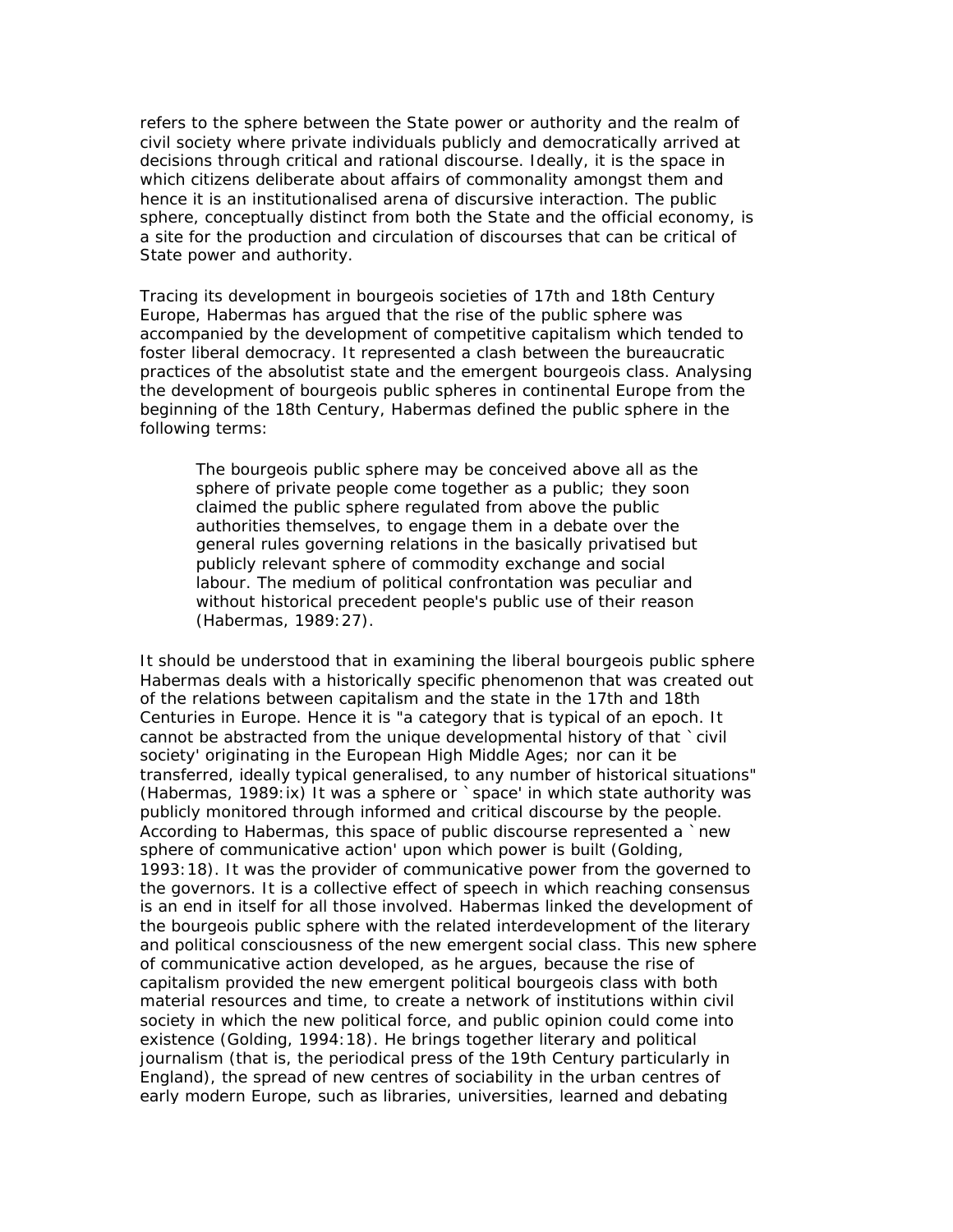societies, salons and coffee houses as constitutions of the public sphere. Here a plurality of ideas was aired in a context that was free from both State and capital intervention.

Habermas argues that the critical debate engendered by the press helped to gradually transform the state into its modern institutional form. By being persistently scrutinised in various public forums, parliament eventually relinquished its right to prevent any publication of its proceedings or anything it found inimical to it. This development, together with other constitutional gains, including the right to free speech, secured a political role for the public sphere which eventually became legally recognised (Thompson, 1993:177). From the rise of the periodical press in the 18th Century, the mass media have evolved to perform the functions of the public sphere. This has been a result of their long tradition as an interface between those in State authority and society.

Gradually, with the maturing of capitalism, the public polity expanded beyond just the bourgeois class to include other groups that had been systematically disadvantaged by the machinations of the free market and state power. They all came to seek some form of regulation of public authority. The Habermasian public sphere at the time was protected from the power of public authority and was easily accessible. The public sphere was in principle open to all in the same way that access to the market was open to all, because the "cost of entry for each individual was dramatically lowered by the growth in scale of the market" (Golding, 1994:18). All participants within the public sphere were on terms of equal power because the costs of participation were widely and evenly spread and because social wealth within the bourgeois class was evenly distributed. The public sphere then was the arena in which every voice was equal to one. It was distinct from the private interests that governed civil society on the other hand because, in the Enlightenment tradition, it obeyed the rules of rational discourse, political views and decisions being open not to the play of power, but to that of argument based upon evidence, and because its concern was not private interest but the public good.

### **Rationalisation of the Public Sphere**

However, Habermas argues that the bourgeois public sphere of rational politics was destroyed by the very same forces that had brought it into being. In the 19th and 20th Centuries, the state had become so intertwined with society to the extent that the sphere became indistinct. This meant the structural transformation or the end of the liberal bourgeois public sphere. Habermas' discussion of the structural transformation of the public sphere turns largely on the continual expansion the public sphere to include more participants as well as the development of large scale social organisations as mediators of individual participation. Habermas argues that as the public sphere expanded to include the nonbourgeois strata, conditions for rational discourse were eventually eroded. Class struggles came to polarise society and the public was fragmented into a mass of competing interest groups. In the end, with the development of the welfare state mass democracy, the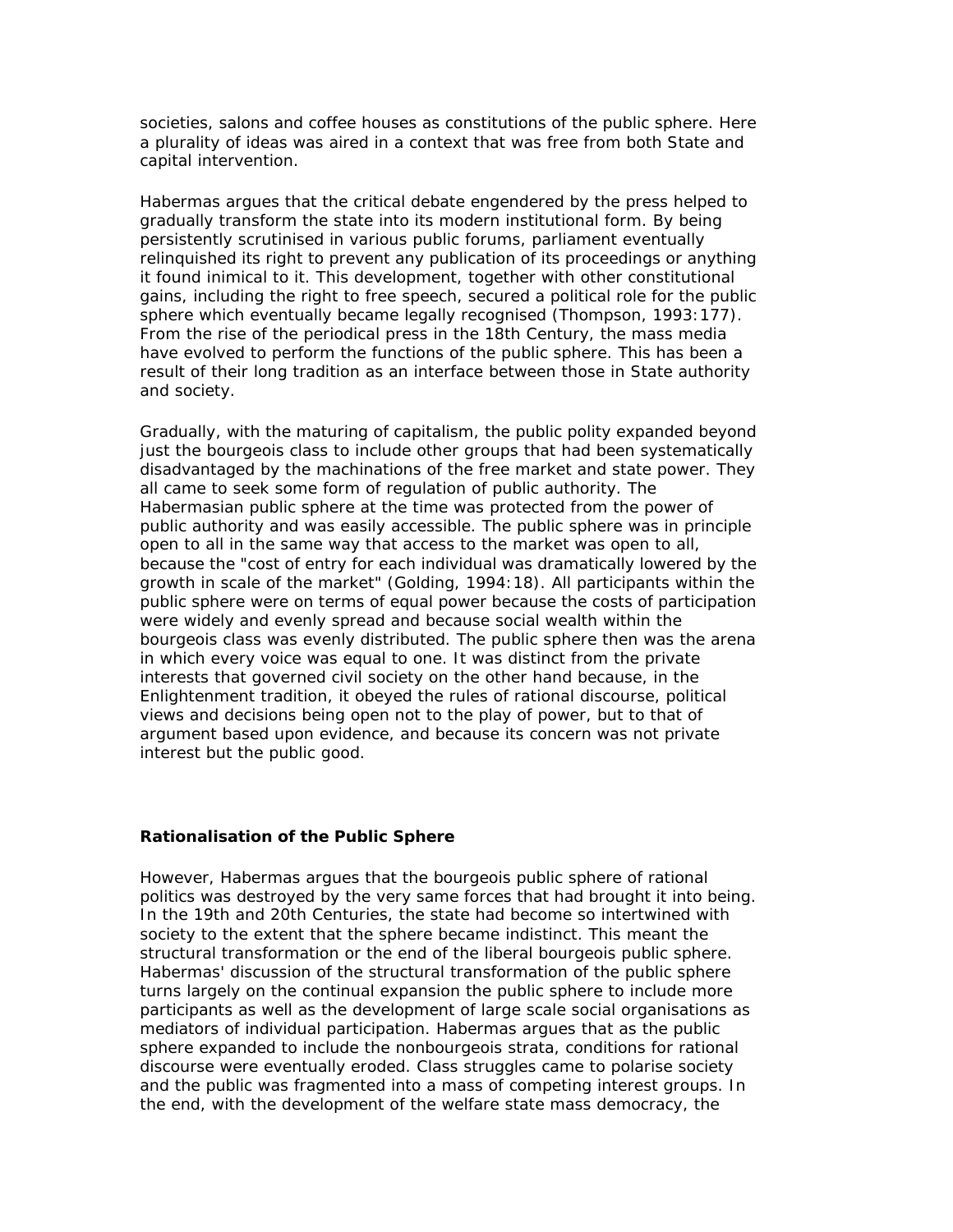state and society became mutually intertwined.

Habermas points out that the development of monopoly capitalism led to an uneven distribution of wealth (growing patterns of ownership concentration in the media, the dominance of advertising and public relations).This in turn led to unequal access and control over that sphere. In particular, the rise of advertising and public relations has embodied these trends since they represent direct control by private or state interests of the flow of public information in the interest, not of rational discourse, but of manipulation. The public sphere rather became a field of competition among conflicting and contending interests. Various organisations representing diverse interests of diverse constituencies emerged to negotiate among themselves and with public officials, much to the exclusion of the general population from the proceedings of public discussions and decision-making. As public discussions have become restricted, and the media in modern capitalist societies serve less as organs of public and information debate than as vehicles which manage consensus as well as promoting a consumer society. The masses now became managed by political leaders through sophisticated media techniques in an attempt to legitimate their political programmes.

### **Rethinking the Public Sphere**

As several critics have noted, Habermas' account idealises the liberal public sphere and fails to examine other non-liberal, non-bourgeois and contemporary public spheres, such as the feminist movement for the rights of women. The bourgeois public sphere never was the only public sphere. Peter Dahlgren, for instance, has drawn attention to the existence of alternative, popular, informal or oppositional public spheres such as the early radical press, which he argues Habermas neglected:

Under the periods of liberal and advanced capitalism there have existed other fora which have shaped people's consciousness, served as networks for exchange of information, rumour and gossip, and provided setting for cultural expression (Dahlgren, 1991:9).

Habermas neglects a host of other competing counter-publics which arose almost contemporaneously with the bourgeois public sphere. There arose counter-publics such as the nationalist publics, popular peasant publics, women's publics etc., which stood in a conflictual relationship with the bourgeois public. These contested the exclusionary nature and norms of the bourgeois public sphere, and they elaborated alternative norms of public speech and political behaviour (Calhoun, 1994:36). There is need to see the concept of the public sphere as referring, not to a single or dominant phenomenon, but as concept that allows for other competing and even counter-public spheres.

Breaking with Habermas' notion that there must be one public sphere, Craig Calhoun (1994) has criticised Habermas for his inattention of social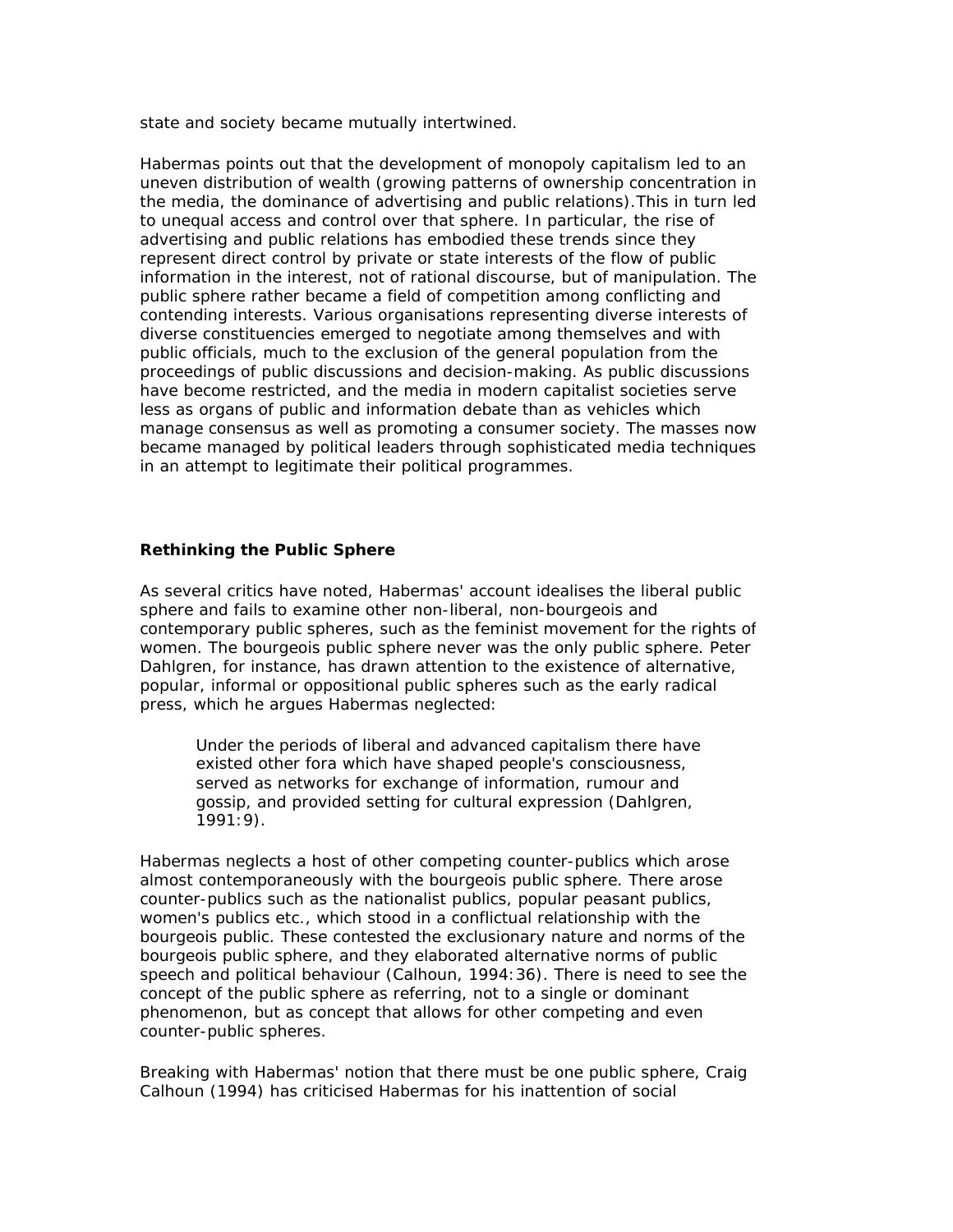movements which, he argues, form part of subsidiary public spheres. Seemingly, public discourse and democratic politics are influenced by social movements. Social movements are very crucial in re-orienting the agenda of public discourse, bringing new issues into the fore. In the modern era social movements have to a larger extent, helped to legitimate new voices that have previously been excluded. Calhoun argues that the public sphere involves a field of discursive connections and within this network there might be a more or less even flow of communication (Calhoun, 1994:37). There are always clusters of relatively greater density of communication within the looser overall field. These clusters may epitomise the whole. They may also be organised around issues, categories, persons, or basic dynamics of larger society. However, Calhoun points out that we should not just focus so much on the thematic content, but also on how each particular cluster is internally organised, how "it maintains its boundaries and internal cohesion in relation to the larger public and whether its separate existence reflects sectional interests, or a felt need for bulwarks against the hegemony of the dominant ideology" (Calhoun, 1994:37). The Habermasian notion of the public sphere thus neglects the importance of a much more pluralistic approach to the conceptualisation of the public sphere.

Several commentators have pointed out to the development of the plebian public sphere (that is the discourse of artisans, workers, peasants etc), alongside the liberal or bourgeois public sphere, which is cited in Habermas' structural transformation as a derivative discourse during the 17th and 18th Centuries (Calhoun, 1994:38). The rise of the plebian and other nonbourgeois public spheres is an indication of the nature of the field of force that impinged on the bourgeois public sphere. The bourgeois public sphere, which itself was an outgrowth of the rise of capitalism, was not just oriented towards the defence of civil society against the State, but also towards the maintenance of a system of domination within civil society. The liberal public sphere was, throughout its existence, always permeated by demands from below. These demands took the forms, not only of calls for broader inclusivity but also more basic challenges and pushing new issues forward on the agenda of public discourse.

In the same vein, Nancy Fraser (1994) criticises Habermas' liberal or bourgeois public sphere as stopping short of developing a new post-bourgeois public sphere. In rethinking the public sphere, Fraser points towards an alternative, post-bourgeois conception of the public sphere. In stratified societies, that is, societies whose basic institutional framework generates unequal social groups in structural relations of domination and subordination, the subordinated groups have always found it advantageous to constitute alternative publics (the subaltern counter publics) (Fraser, 1994:123). They form these publics in order to signal that they are parallel discursive arenas where members of subordinated social groups invent and circulate counter discourses of their identities, interests and needs. Through their discourses they recast their needs and identities, thereby reducing, although not eliminating, the extent of their disadvantage in official public spheres. Such a conceptualisation of the public sphere becomes very important in understanding any modern society which is characterised by social conflict. Though Habermas argues that this concept cannot be transported ahistorically to other contexts, it is, however, applicable in the South African context, since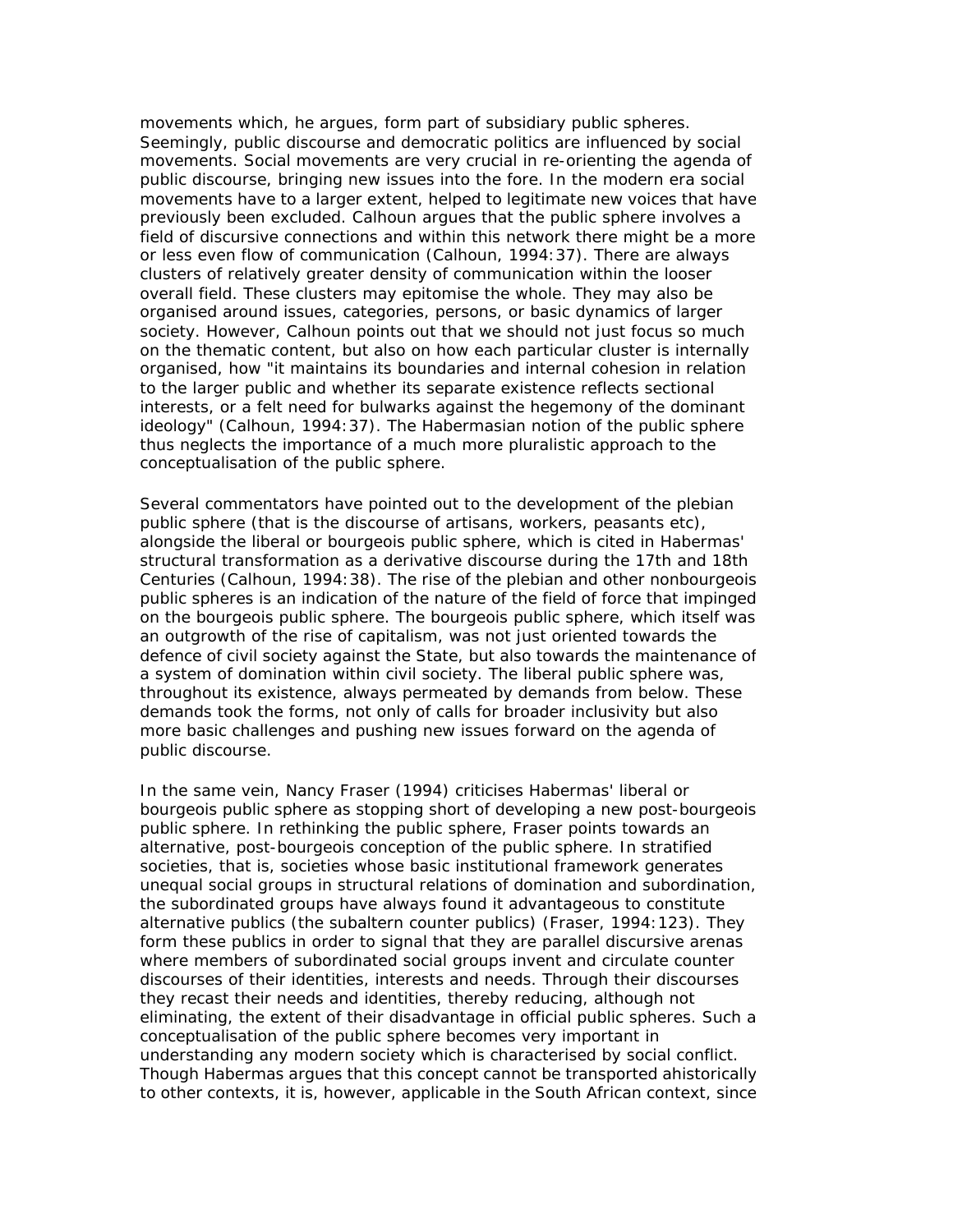South African society has developed in a manner not very dissimilar to that of societies that Habermas studied. With the onset of British colonialism in this country in the 19th century, there developed quite a distinct South African public sphere, as the colonial settlers wrestled to regulate the power of Imperial authority. The emergence of newspapers during that period is nearly characteristic of the rise of the periodic press in 18th Century England and the anti-metropolitan criticism in pre1revolution America during colonial rule. The rise of the alternative press, especially in the 1980s must be taken as the emergence of a public sphere, albeit not a bourgeois one. It was a sphere that lay between the state and the new emerging civil society.

### **The Media as Modern Institutions of Power**

Michel Foucault (1976) and post-modernist thought have introduced new insights concerning the emergence of modern institutions deriving from the epoch of Enlightenment and how these institutions have enhanced the power relations of domination in capitalist societies. Foucault in particular, sees modern institutions such as the mass media, as having the effect of interpellating `individuals' into subjects of domination, contrary to modernist thought that the `individual' has been emancipated from the `old' feudal power relations of domination.

The mass media produce social knowledge and social imagery. For Foucault, knowledge and power are two inextricably linked concepts. Power produces knowledge which has the impact of extending that power with potent effects over whom it is exercised (Foucault, 1976:232). He maintains that there can be no possible exercise of power without a certain economy of discourses of truth. Foucault makes the suggestion that it is truth that people are subjected to by power, which also produces what he calls the rules of right (Foucault, 1976:232). These rules of right then become instruments of domination and subjugation of the human beings into subjects. Says Foucault of the relationship between power and knowledge:

...that power and knowledge directly imply one another; that there is no power relation without the correlative constitution of a field of knowledge that does not pre-suppose and constitute...power relations (Foucault, 1980:27).

According to Foucault, social science knowledge is enmeshed in wider political and socio-economic structures and institutions through which power is exercised in modern societies. J. Ball has also commented that: "These knowledges have interrelationships with the wider political and socioeconomic history in the formation and constitution of human beings into subjects" (Ball, 1992:3).

Foucault's major concerns centre on the transition from traditional to modern, capitalist industrial societies and is specifically concerned with forms of knowledge and modes of social organisation characteristic of capitalist modernity. He is concerned with the emergence, expansion and consolidation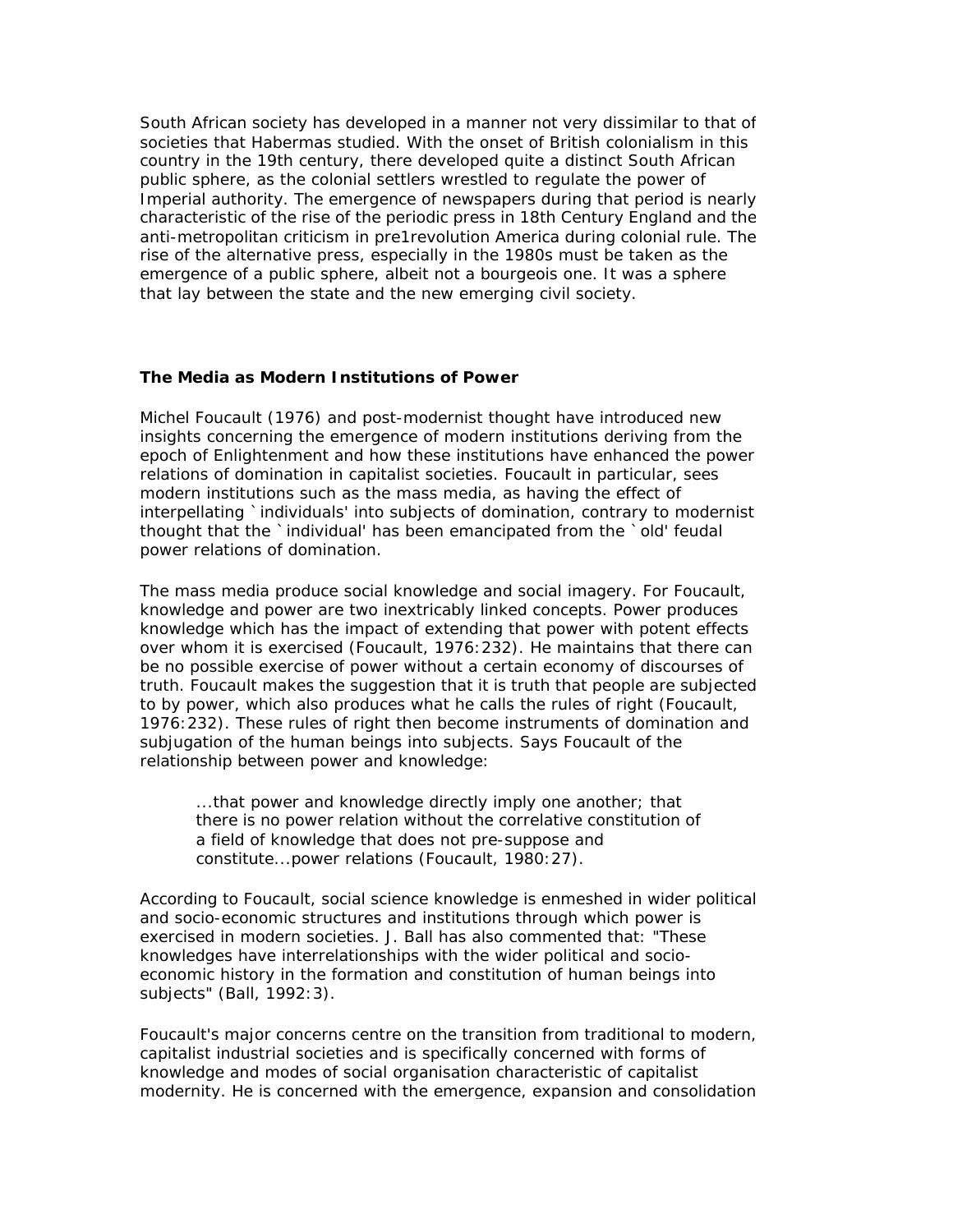of administrative power through such institutions as the media in their modern form.

The above theoretical ideas shall inform the analysis and critique of the operations of the South African print media. The theories shall aid in illustrating the ideological, and legitimating role that the print media has played from its rise during the colonial times. These theories help us to understand how modern institutions such as the media, play key roles in reproducing capitalist relations of domination and subordination. The following chapter characterises the emergence and role of the South African press during the colonial apartheid period.

### **CHAPTER TWO: AN HISTORICAL BACKGROUND TO THE DEVELOPMENT OF THE SOUTH AFRICAN PRESS: THE COLONIAL AND APARTHEID PERIOD**

- Introduction
- The Development of Press Formations
- The English-Language Press
- The Afrikaans Press
- TABLE 2.1: Circulation of Weekly Newspapers
- TABLE 2.2: Circulation of Daily Newspapers
- The Black Press prior to 1980
- Political Struggles for Hegemony
- Black Editorial Controls and Limitations

### **Introduction**

The history of the development of the press in South Africa dates back to British colonisation in the 19th Century. It cannot be divorced from the historical socio-economic and political processes that were initiated by colonisation. The press came to reflect the tensions and contradictions that were created by colonialism and later, apartheid policies. Colonisation, like elsewhere in the continent, initiated the system of capitalism which completely changed the nature and relations of production.

The contradictions that issued out of colonial and apartheid practices reflected themselves at many levels of society. The development of the South African press was a reflection of the various inter and intra-class and racial tensions within the social class formation. The press, as it developed throughout the colonial and apartheid period, came to reflect the socio-economic and political antagonisms that were so replete in South African society. Social change which was catalysed by rival nationalisms in the country, impacted heavily on the way the press operated. This chapter shows how the various press formations that emerged, represented various interests and aspirations of the different classes which brought them into being. It gives an historical account of the rise of the press and its role in South African society during the colonial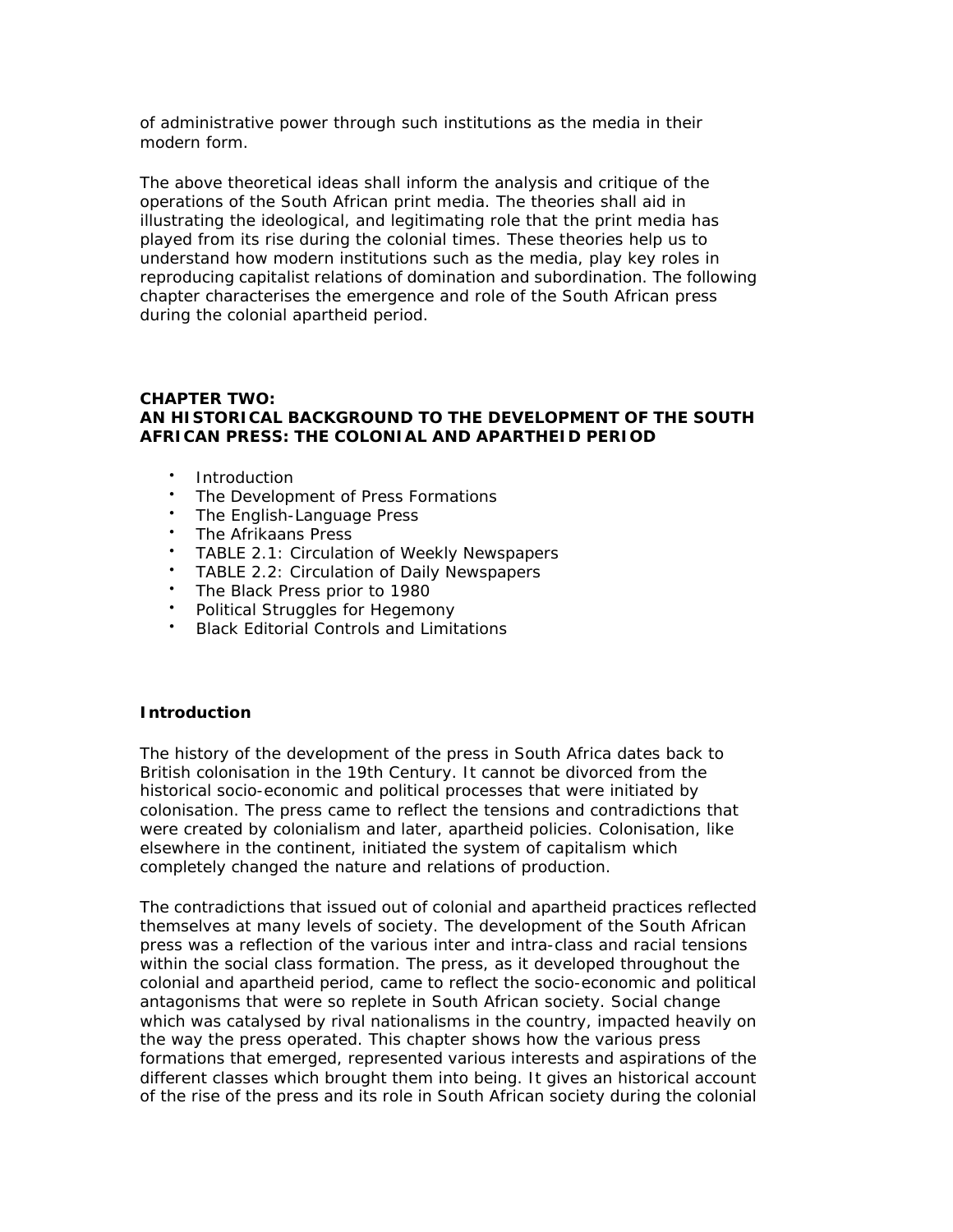#### period.

With the introduction of relations of production based on the exploitative nature of the capitalist system, there emerged social class formations which were in conflictual relationship with each other. British colonial settlers came to constitute the dominant economic fraction in the country. They started and eventually controlled the booming mining industry and other important sectors of the economy. The mining industry developed to become the backbone of the country's economy. Even today it continues to influence political and economic change (Innes, 1994:69). Hence, the English-speaking people formed the dominant economic fraction. The Afrikaner settlers who had been around the country since the 17th Century rose to political prominence (Muller, 1987:120). From the beginning of colonisation, there was always tension between the English and Afrikaans-speaking peoples. This conflict was based on the control of the national economy which the Afrikaners felt was monopolised by the British settlers. From the early days of colonisation the British visitors, officials and settlers had a generally anti-Afrikaner attitude. This partly stemmed from slave trade which the Afrikaners were still practising long after it had been internationally declared illegal (Morris, 1982:104). The British also resented the way the Afrikaner settlers were more like aristocrats. At the centre of Afrikaner economic activity was agriculture which relied heavily on cheap labour. When the British started their mercantile activities, they had problems in acquiring cheap labour which was confined to Afrikaner farming areas. The issue of labour and general Afrikaner mode of production became a cause for British resentment of the Afrikaner people (Morris, 1982:104).

Ethnic tension between the English and Afrikaans speakers culumnated in the 1898-1902 Anglo-Boer War in which the Afrikaners were defeated (Louw, 1993). The result of this war left white English speaking people in the driving seat of the South African economy. This engendered Afrikaner nationalism which developed in an attempt to contest English domination in the national economy. Afrikaner thinking revolved around the organic unity and the national destiny of Afrikanerdorm (Murray, 1982:4-5). The National Party (NP) formed in the early years of the 20th Century spearheaded this nationalism. The NP's ascendency to political power in 1948 and its subsequent institution of apartheid policies marked the height of Afrikaner nationalism. Afrikaner nationalism which manifested itself in apartheid policies, caused a lot of antagonism with the white English-speaking people. English colonial settlers saw Afrikaner nationalism as an affront to the stabilisation and practicability of the capitalist system (Morris, 1982:47; see also Louw, 1993). The antagonisms between the two groups gave the English settlers a `liberal' image and a sense of progressiveness. This image was to prevail in every Englishman's mind and was even transposed to the Englishlanguage press. On the other hand, Afrikaners appeared to be `conservative' and unwilling to change into `modernity'. Nonetheless, despite this tension and contradictions, the Afrikaans and the English class fractions dominated South African era. They both emerged in 1910 to form the dominant hegemonic bloc or ruling group of alliances. They believed in the capitalist system based on the exploitation of cheap African labour. The antagonism was essentially a conflict between fractions of capital over the redistribution of capital gained from the exploitation of black labour.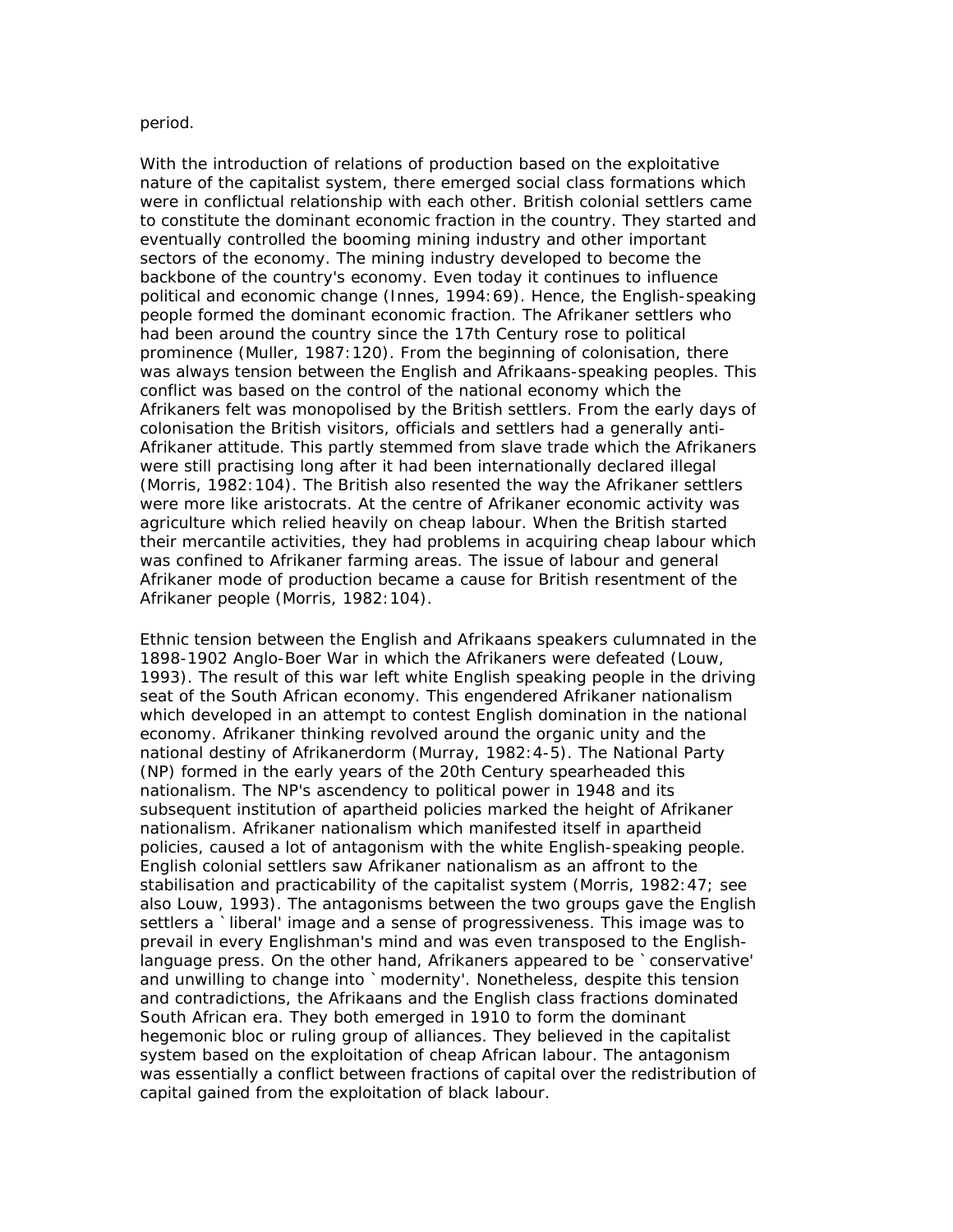During colonial and apartheid rule, the dominant hegemonic order had been racial capitalism. The relationship between economic development and the system of white supremacy first came in the form of segregationist policies. This was followed by apartheid policies after 1948. One of the direct outgrowths of the capitalist hegemonic order was the proletarisation of the black labour force. Colonial and apartheid policies were a mechanism of effectively controlling the rapidly expanding black proletariat (Morris, 1982:53). This labour had to be adequately distributed amongst various sectors of the economy. Cheap black labour constituted an important part of the general social formation. With the advancement of capitalism and the entrenchment of apartheid in the 20th Century, there was an upsurge of black political unrest. African nationalism which grew from the start of the 20th Century, was an effort to challenge and eventually bring to an end, the colonial segregationist and apartheid practices.

The colonial social class formations as they developed in the country, were characterised by tension. Socio-political and racial relations were polarised by the legislation and entrenchment of apartheid after 1948. The polarisation led to South Africa becoming a highly interventionist capitalist State (Morris, 1982:49). This interventionist nature of the State should be located in the offensive struggle for white economic and political hegemony. Racial tension, from the start, was to strongly impact on the course of South African history.

#### **The Development of Press Formations**

The development of the South African press should be seen as a manifestation of the political struggle for and against white hegemony. In the colonial and apartheid period three recognisable categories of the press emerged, namely, the white-owned English and Afrikaans presses on the one, and the black press on the other hand. Each one of them reflected various compositions of the social class structure. They were each spawned by the particular needs of the classes whose aspirations and interests they came to represent. The white-owned press developed into distinct categories which emerged as part of a distinctively white-controlled public sphere. The division in the white-owned press represented the main dominant fractions within the ruling alliance of dominant classes, that is, the English and the Afrikaans fractions. This parallel development reflected the antagonistic nature of the relationship between Afrikaner and English interests. Political relations in the early colonial years, as they came to present themselves in the emergent South African press, were characterised by the antagonistic relationship between English and Dutch (later, Afrikaner) interests. This relationship was to strongly impact on future press developments in the country (Bold et al, 1994:5).

The Afrikaans press emerged as an unequivocal mouthpiece of Afrikaner nationalist ideology. On the other hand, the English-language press arose from the 19th Century in support of English capitalist interests in the country as well as British imperialism. As relations with the white Afrikaner people worsened after 1902, the English-language press reflected this antagonism. It became vocally opposed to the apartheid policies and Afrikaner nationalism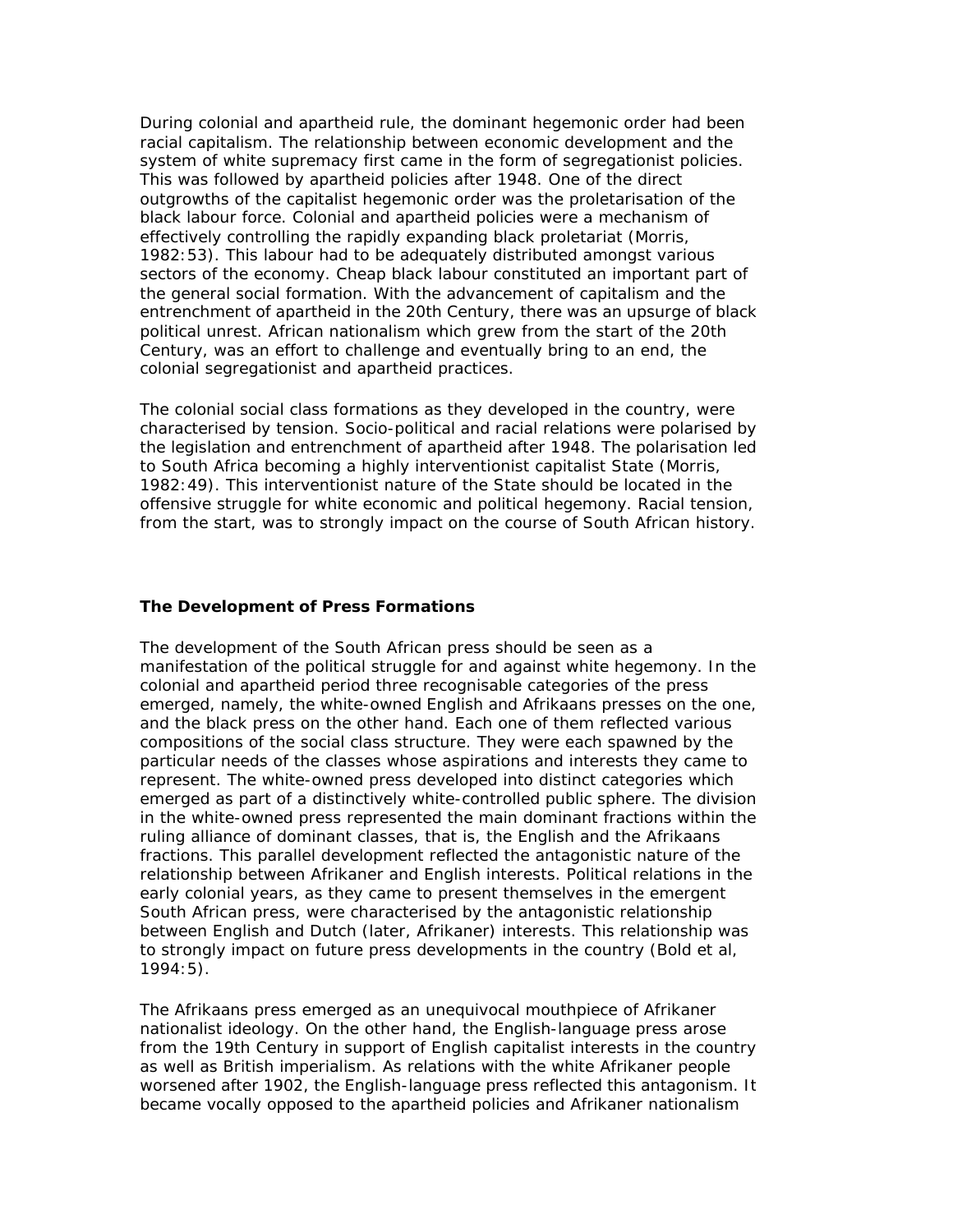because these represented a threat to the capitalist order (Tomaselli et al, 1987). Alongside these white-owned press groups, there also emerged a black press which attempted to represent the aspirations of the African people in general. As colonial and later apartheid labour policies bore hard on the black proletariat, antagonistic relations were generated. The black press developed in three phases which were in tandem with developments in African political consciousness. It developed as part of the whole social movement that challenged the dominant hegemonic order. The first phase in black publishing began in the 1880s to about the 1940s was marked by elitist publications. Though they represented African expectations, they were not very radical in their opposition to colonial rule (Switzer, 1980). From the 1940s and 1950s onwards as opposition to apartheid became militant, black publications already in existence and others that emerged acquired radical discourses in opposition to the status quo. However, most of these pioneering black publications were soon to suffer economic and political constraints and restraints which led to the closure of some and the incorporation of most of them into the white-owned corporate newspaper groups. So that in the end black publications found themselves under the control of white newspaper owners serving the interests of the fractions of the ruling elite (Tomaselli et al, 1987:56).

Black journalists and editors who worked in these white-owned black-oriented papers especially in the 1970s, found themselves constrained in representing aspirations of their fellow black men and women, because of the editorial controls and policies of these companies. Black journalists suffered both internal and external constraints of corporate control. The limited and limiting conditions of practice for black journalists in the white-owned newspapers resulted in the frustration of fellow blacks who felt that the black journalists were nothing but a part of the `system' (Tomaselli et al, 1987:52). Such frustrations and that of some of the black journalists, especially in the 1970s as political tensions became more and more polarised, acted as an impetus to the rise of the third phase of black publishing which came in the decade of the 1980s. The 1980s witnessed the establishment of even more radical independent black papers that came to be known as the alternative or leftist press in South Africa. This press represented the rise of a new public sphere through which the new emerging civil society tried to influence the process of national public policy formulation. Below I discuss the various press formations that developed during the colonial period prior to 1980.

#### **The English-Language Press**

The history of the South African media dates back to the beginning of the 19th century with the advent of British imperialism which initiated the development of an English-language press that emerged along the ideas of `libertarian' ethics and press freedom. The ideas of press freedom had their roots in the British and European political and economic developments emanating from the epoch of Enlightenment and the rise of Europe to modernity (White, 1992:141). In 1829, the libertarian ethic of the press was recognised in the Cape Colony following a protracted struggle for press freedom between colonial officials and the London metropolitan rulers. This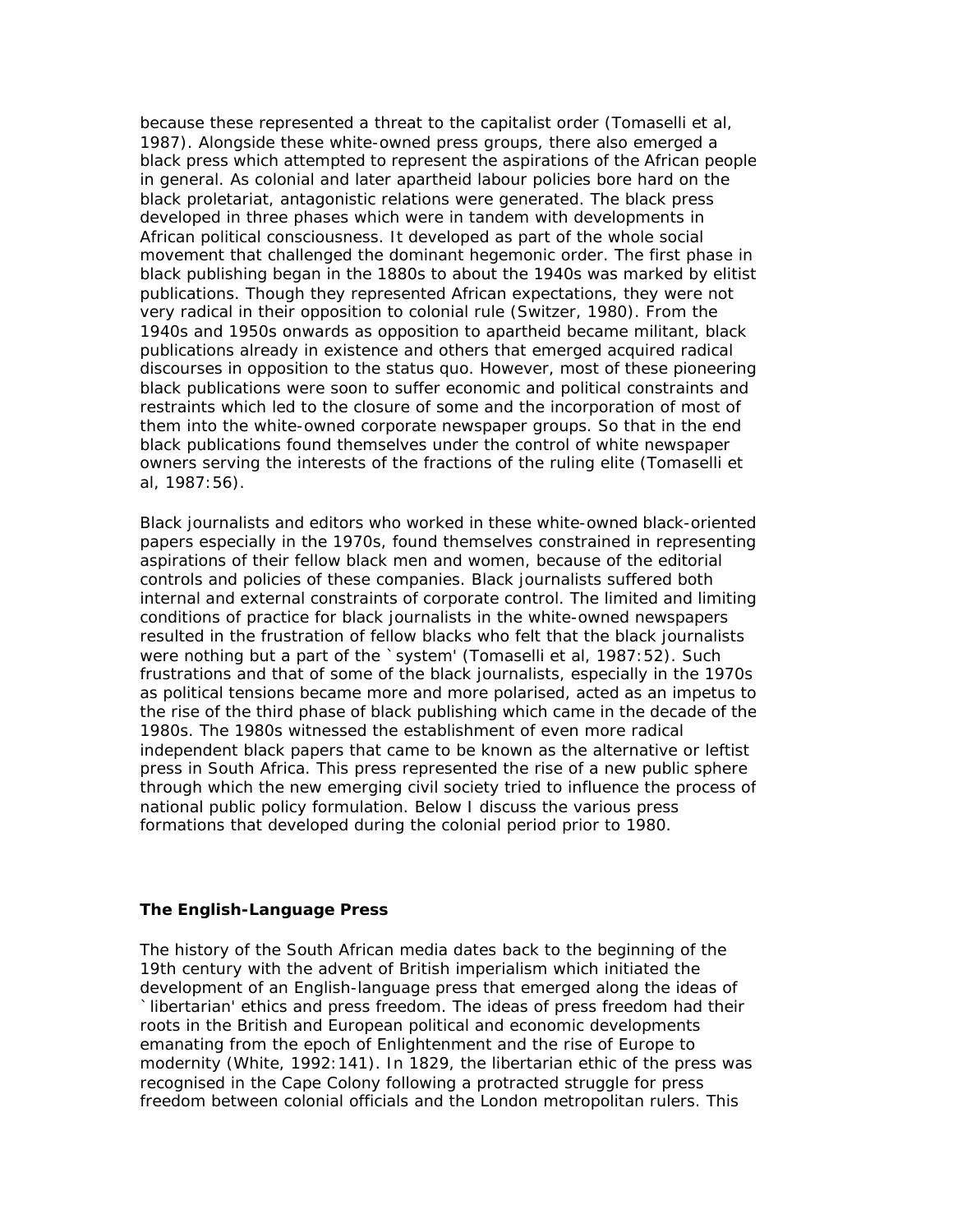was followed by a proliferation of newspapers throughout the major emerging urban centres of the country (Louw, 1993:159). This struggle for press freedom waged by British colonial settlers against the English colonial administration, by such people as Thomas Fairbain, Greg and Pringle among others, in the 1820s, marked:

...the beginning of a public sphere within colonial society in South Africa which came to regard its own interest as divergent from those of a colonial administration which had attempted to prevent participation in the public sphere (Bold et al, 1994:5).

As colonial settlers came to influence and shape colonial policies, the British settler mercantile class exerted political pressure for more effective and adventurous exploitation of the land and economic resources of the vast South African interior. They also became more articulate in defending their constitutional and political prerogatives as subjects of the British Empire (Hachten and Giffard, 1984:26). From the start, the struggle for press freedom in the colony was waged in the interests of an emerging Anglo-Saxon commercial class. The South African Commercial Advertiser became the first truly commercial newspaper, seeking advertising revenue and actively promoting the spread of commerce in Africa (Bold et al, 1994:5). The interests of this emergent commercial class no longer necessarily coincided with those of the colonial authorities in metropolitan London. The conflicting interests of British colonial administrators and colonial settlers are similar to relations that obtained between colonial settlers in the Americas and metropolitan Europe during the 18th Century. The colonial settlers publicly criticised, and ultimately rebelled against metropolitan countries for the sake of their own commercial and political interests. The conflictual relationship that obtained between the English settlers and the metropolitan administrators, and later, the Afrikaners, gave the English-language press the `liberal' aura which has always pervaded the thinking of many an English newsman (Bold et al, 1994).

During the colonial period, the English press was owned, almost entirely, by Argus Holdings and South African Associated Newspapers Limited (later renamed Times Media Ltd), the two corporate companies that came to dominate ownership of the English language newspapers until the mid-1990s. From the beginning, these two newspaper companies were intimately tied to the furtherance of capitalist- and more specifically, mining-capital's interests (Louw, 1993:160). These newspaper groups had links with the major sectors of the economy, particularly Anglo-American which rose to dominance as the country's mining and industrial giant. From its early days in the 1870s, Anglo-American became actively involved at a number of levels in influencing the direction of political and economic change in the country (Innes, 1994:15).

The founders and shareholdings of English-language newspaper corporates clearly reveal whose interests their efforts and operations would be directed towards. What was to become Argus Holdings was founded in 1889 as Argus Publishing and Printing Company the Cape Argus was established, by Joseph Francis Domer, an admirer of Cecil John Rhodes, who founded Argus largely to promote Rhodes interests and aspirations. By the mid-20th Century, key shareholders in the company included the following eminent mining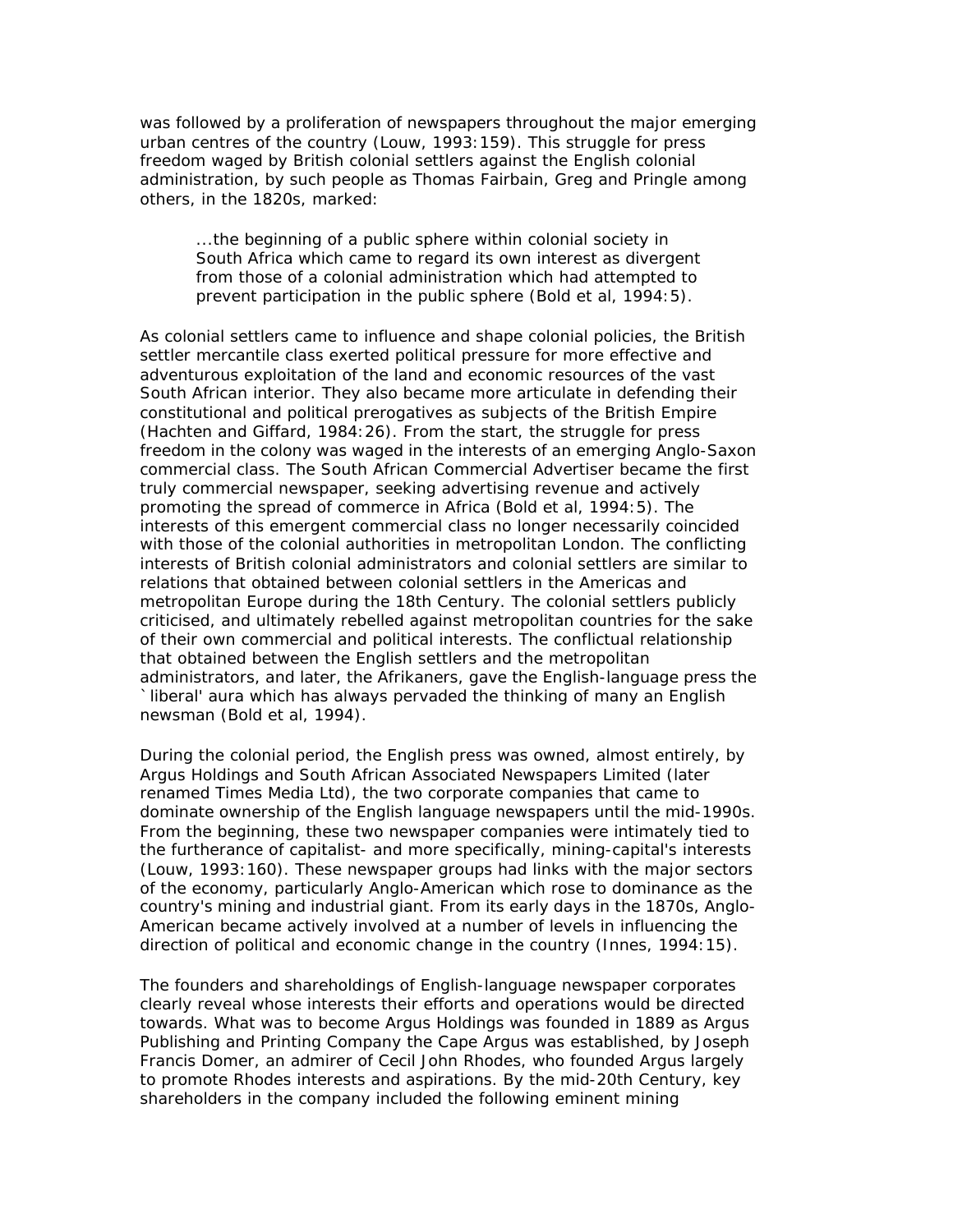magnates; Anglo-American, Johannesburg Consolidated Investments, and the Bannarto Brothers (Louw, 1993:161).

Key allocative control of the English press was, from the early days, thus located in dominant economic institutions in the country. The Argus company's newspapers "became the voice of mining capital and supported those governments and political parties that served and continue to serve capitalist- especially mining-capital- interests" (Louw, 1993:161). Murdock (1982) has asserted that capitalists use communications corporations to further their interests and consolidate their privilege and power. As such, it came as no surprise that the newspapers established from the early days were used to serve the interests and purpose of their owners and founders. For instance, Louw (Louw, 1993:161) has noted that: "The new Johannesburg newspaper...called The Star,...served as the voice of mining-capital as well as of British imperialism".

Times Media Limited, formerly South African Associated Newspapers until the 1987 restructuring of the group, was started in 1906 by Jim Bailey with the Rand Daily Mail and the Sunday Times. Both these newspapers were products of the new colonial South Africa in which the British had succeeded in colonising South Africa following the Anglo-Boer war of 1899-1902. Louw has written of Jim Bailey in the following terms:

Sir Abe Bailey was a wealthy capitalist who had made his fortunes in mining. He was a member of the Unionist Party...[which]...strongly advocated pro-British imperialist interests...the three Bailey Group newspapers could generally be seen to have supported the idea of building a South Africa closely tied to London; dominated by English-speakers; and in which whites dominated over blacks (Louw, 1993:167).

The start of the 20th Century experienced unprecedented phenomenal industrialisation in South Africa. The advancement of capitalism engendered the need for complete transformation of relations of production as the territory moved from mercantile colonialism of the 1870s to full-scale industrial production in the 20th Century. This development was originally based in the booming mining sector, but later spread to other economic sectors such as agriculture and manufacturing. During this process of industrialisation the South African economy entered the stage of `monopoly capitalism', a situation characterised by consolidation and concentration, and subsequent monopolisation of ownership and control of sectors of the economy (Innes, 1994:69). In short, this period marked the rise of big business in South African industry. The trend of industrialisation and the rise of cartels did not leave the press industry untouched, as it also spread to that sector. This development was far more in keeping with the trends that took place in Europe and North America during their ages of industrialisation. Gordon Jackson has observed for the South African press industry that: "...the press [has tended] to perform far more in keeping with professional, production, and commercial standards of the West rather than the of Third World nations" (Jackson, 1993: 30-31).

Since the historic formation of the South African Union in 1910, the English-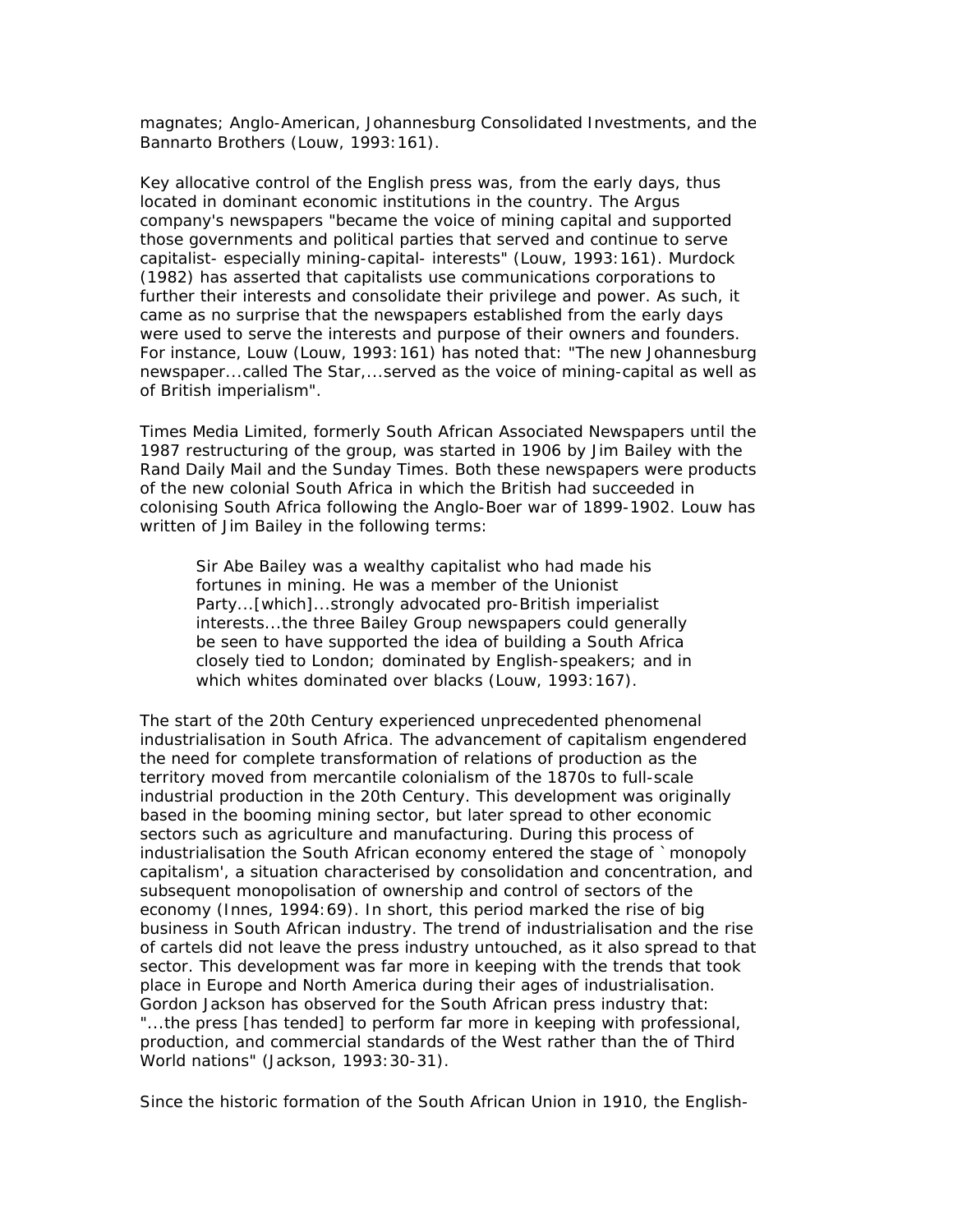language in particular and later the Afrikaans press, underwent rapid and unprecedented commercialisation. This was happening in an era during which advertising was gaining considerable primacy in the whole economy. The end result of all this was that the press industry became quite well developed and sophisticated due to increased competition. In terms of Habermas, as far as the English press was concerned, the rise of the concept of a free press and its legalisation as a political public sphere, meant that the press could now act as a public arena or platform for `critical-rational debate' without being unduly pressured to take ideological sides, from both the state or the private economic sectors:

...legalisation of a political public sphere released the press `as a forum of rational-critical debate', from the `pressure of to take sides ideologically'. This enabled it to abandon its polemical stance and concentrate on profit opportunities (Tomaselli, 1996:1)

However, the English press, which is universally self-acclaimed as liberal, and indeed the white-owned press in general, failed to provide that platform for `rational-critical debate' as it evolved alongside with specific ideological inclinations due to the nature of the political economy of its ownership. It undoubtedly supported the capitalist system which was based on the exploitative division of labour (Tomaselli et al, 1987:61). It also concentrated more on profit-maximisation and running its papers as big business, and less as organs of public and information debate. Growing patterns of ownership concentration in the newspaper industry, and the dominance of advertising increased the cost of entry to the public sphere and resulted in the unequal access and control over it. Advertising represents direct interest in the flow of information in the interest, not of rational discourse, but of manipulation. The English press thus operated under the dictates of the private economic sphere, and aided in generating and managing consensus as well as promoting a consumer society (Emdon, 1996).

As competition in the newspaper industry increased, smaller groups were either forced to shut down due to their limited competitiveness, or were incorporated into larger affluent groups. Other groups amalgamated to form even much larger groups, a process which resulted in conglomeration. Towards the close of the 20th Century the South African press in general was characterised by concentration of ownership which, in the case of the English press emanated from profits invested by mining capital (Louw, 1993). Corporate ownership is what has come to characterise the white-owned press.

### **The Afrikaans Press**

An Afrikaans-language press developed early in the 20th Century as an appendage of the National Party, and Afrikaner settler nationalism which emerged from about this period in reaction to British imperialism. This Afrikaner nationalism was an outcome of the defeat of the Afrikaners in the Anglo-Boer War of 1899-1902. But this nationalism soon realised that it had no means of representing its voice since the existing English press served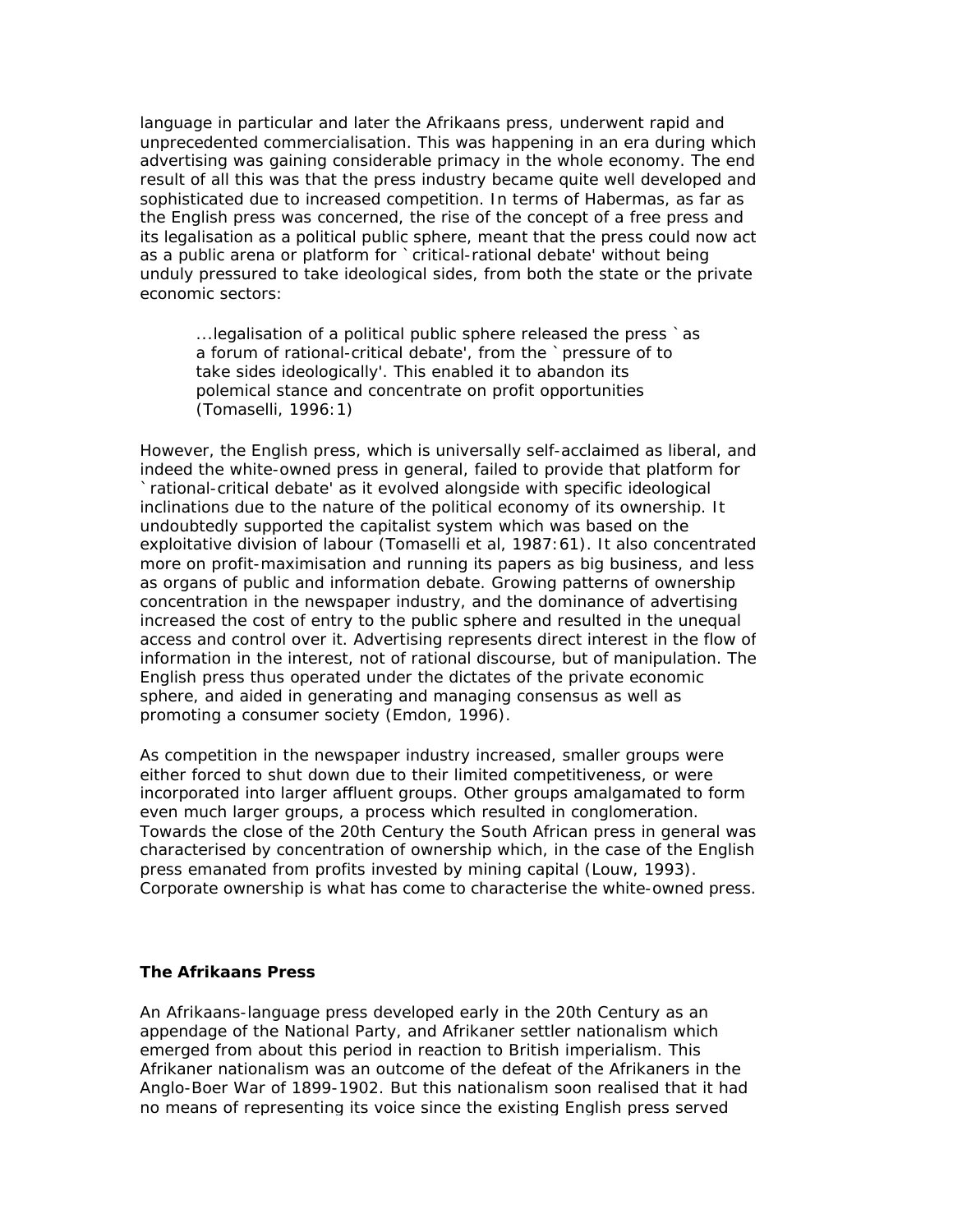only as the voice of English mining-capital and British settler imperialism. As a result, Nasionale Pers Beperk was formed in 1915 and later Perskor in the 1940's from the funds mobilised by the Afrikaners themselves in an attempt to promote the emergent nationalism (Louw, 1993:170). From its inception in 1915, the Afrikaans-language press saw itself as a specialist extension of the National Party's communication system. After 1948 when the NP took over State control, the Afrikaans press continued to be the mouthpiece of the Afrikaner ideology; "hence government's messages were directed primarily and often exclusively to the `Volk' whose interests it represented and to whom it was responsible." (Potter, 1975:170).

All major Afrikaans newspapers were founded with the aim of propagating Afrikaner nationalism seen in the views of various leaders of the National Party. As a result the Afrikaans papers never:

...pretended to be anything but a party press to promote the cultural and political interests of Afrikanerdorm. As such, these papers have been integrally linked to the development of the National Party's policies, both before and after the party attained power in 1948 (Jackson, 1993:87).

A former editor of one of the oldest Afrikaans papers, Die Burger, once described the relationship between the Afrikaans press and government, "... as a sort of marriage, in which the partners never really think in terms of divorce, but do think, sometimes, in terms of murder" (Wepener, 1979, cf. Tomaselli et al, 1987:87). Unlike the English press which was financed with mining corporate capital, the capitalization of the Afrikaans press was initially made possible by large number of investors who were supporters of the NP. None of the important Afrikaans papers, especially the early pioneering papers, were started as commercial ventures. They were started primarily to promote national Afrikaner ideology as embodied in the NP (Wepener, 1979).

The Afrikaans press therefore, emerged from the propaganda organs of the NP, which after 1948 legislated apartheid. The legislation of apartheid was a kind of Afrikaner `affirmative action' by which they wanted to redistribute surplus wealth in favour of the Afrikaners and remove it from the hands of the English speakers as much as possible. This phenomenon dubbed `volkskapitalisme' or `people's capitalism' was not a challenge to capitalism per se, but rather it sought to challenge `English' control of South African capital (Louw, 1993:171). `Volkscapitalisme' was essentially the attempt by the Afrikaner nationalists to wrest hegemony from English capital and through the use of state apparatus, to divert the surplus gained from mining towards internal Afrikaner industrial activities. By transferring national capital and other material resources more into their own hands, the Afrikaner people sought to have more control of the South African public sphere which had hitherto largely been a domain of the white English-speaking population.

After 1948, the NP managed to solidly entrench apartheid and itself as the dominant ruling political group. English-dominated capital, on the other hand, still largely constituted the dominant economic fraction (Muller, 1987). From the early times, the Afrikaans press was tightly controlled by the party and carefully followed party line. As James McClurg, a journalist who has written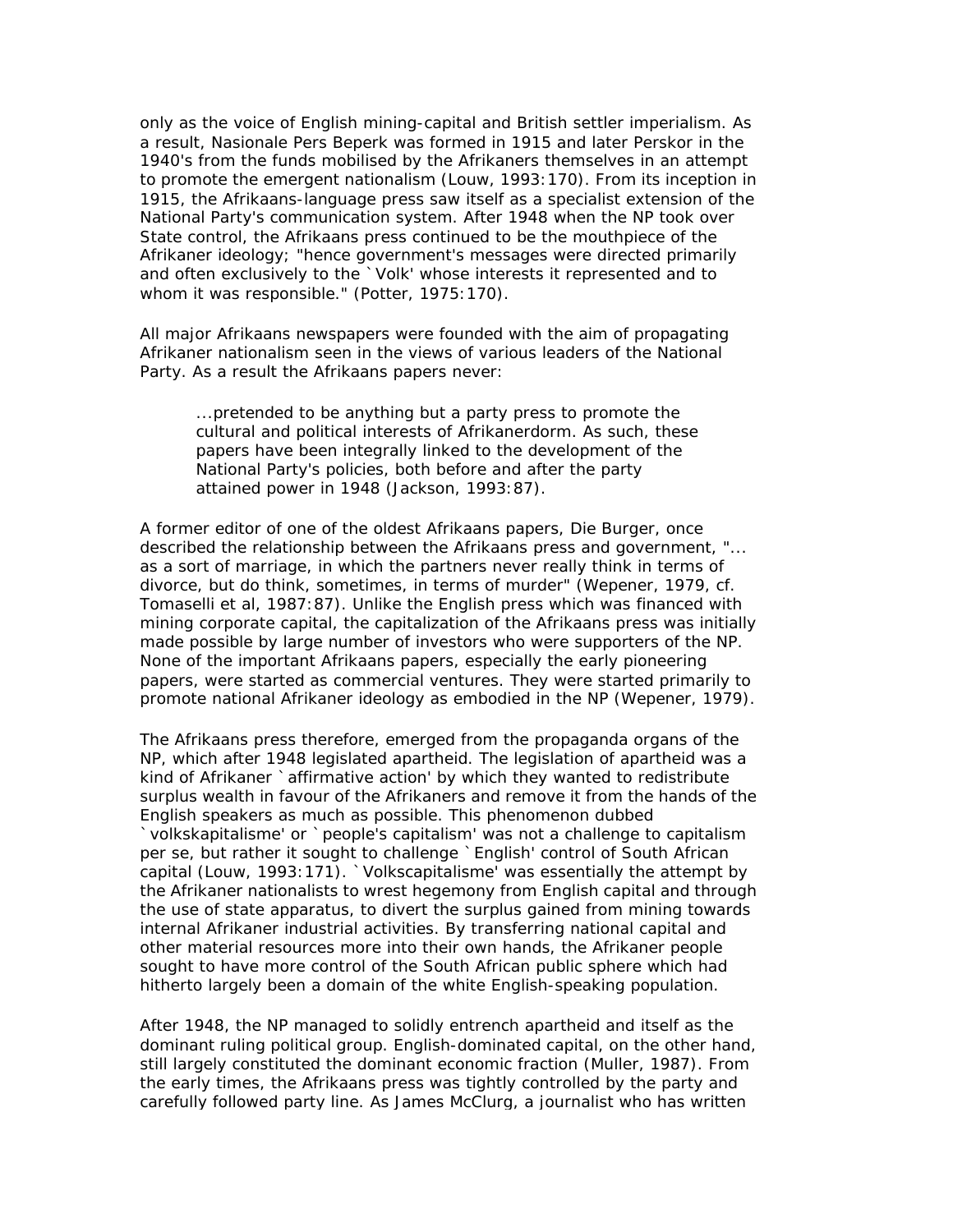about the Afrikaans press noted; "one would have searched the columns of the Nationalist newspapers in vain for the mildest dissenting opinion or for news that could embarrass the party" (McClurg, 1986:76-77, cf. Jackson, 1993:34).

However, in the early 1980s a major split occurred within Afrikaner ranks, on the account of the policy of apartheid ideology. Party hardliners within their ranks, feared government was abandoning apartheid ideology. This resulted in the formation of the right-wing Conservative Party which became the official Afrikaner opposition in Parliament (Jackson, 1993:33). All the Afrikaans newspapers, however remained pro-government, and the ultraright-wing failed to launch a major daily despite their attempts to do so (Jackson, 1993:33).

The implementation of apartheid widened the rift between the English language press and the Afrikaner-controlled government. The English press eventually gained for itself a distinguished record for opposing apartheid. Indeed, the role of the English papers attained such importance that Elaine Potter commented that it had in reality become the main opposition voice in the country, displacing an ineffective official opposition (Potter, 1975:170).

Nonetheless, despite the uneasy relationship between the English press and the government, both the English and Afrikaans speakers as a hegemonic bloc were committed to the system of capitalism. Thus, both presses of these groups were closely associated with the aims and objectives and interests of the hegemonic bloc as a whole. Although the English press was indeed opposed to apartheid, this was only structurally limited since the English press was owned by white capital and therefore, had vested interests in maintaining the conditions conducive to continued accumulation of capital, based on an exploitative division of labour (Tomaselli et al, 1987:61). English opposition to apartheid expressed in the English press, as summed up by Potter; "...stressed the economic impracticability and expense of implementing the doctrine" (Potter, 1975:170).

In the 1980s however, the ideological gap between the English and Afrikaans newspapers narrowed as a result of the national reforms that the NP started to introduce prior to the dismantling of apartheid. But on the whole, both presses and the electronic media supported the hegemonic bloc. The Afrikaans press in particular and the SABC, played a significant role in helping the NP consolidate its influence over white South African opinion after its electoral victory in 1948. These media worked in the interests and aims of the discourses of apartheid, which later became contested by popular black ideologies, from the 1960s right up to the repeal of apartheid. The ruling alliance suppressed and marginalised the concerns of the black majority, and the Afrikaner controlled media set to define social life in terms of apartheid imagery.

Participation in the white-controlled public sphere in colonial era, therefore, was only limited to `hegemonic interests' and ventures by the disadvantaged black majority and other marginalised groups to have their voice and concerns heard were suppressed. The structure of the South African press during this period replicated the shape of the ruling white hegemony. This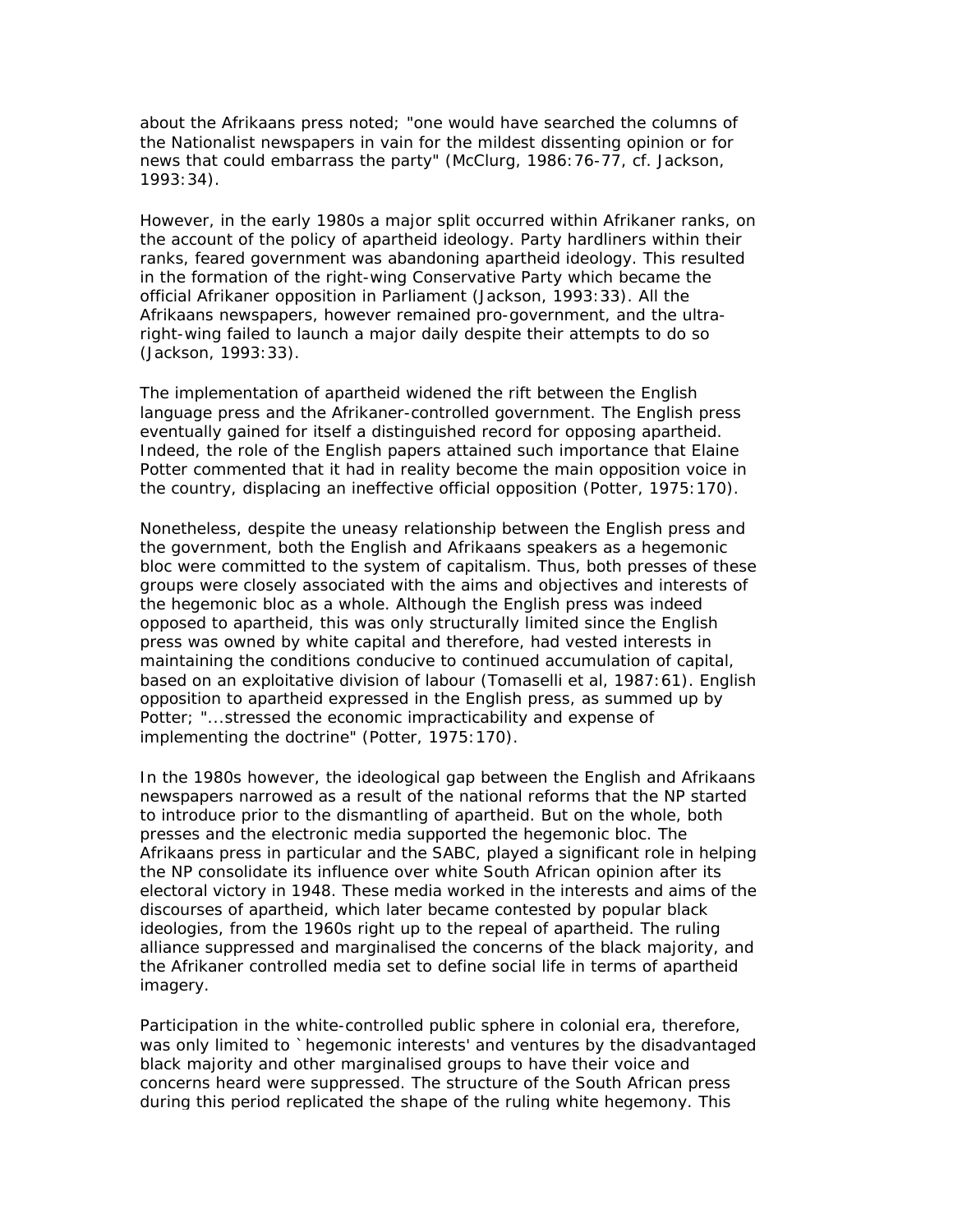argument debunks the libertarian notion of the press which was so central to many South African newsmen and more universally acclaimed by the English press. The way the media participated in the public sphere demonstrates the limitations of the libertarian thinking that the media can operate as a constituent of a democratic limb in capitalist societies. The libertarian notion that the South African press acted as "Fourth Estate", or as a check against a government's excesses, is a fallacy. The liberal capitalist press could not be regarded as looking after the collective interests of the people as a "Fourth Estate". Rather, the South African newspapers and groups could and can only represent the interests of their owners as a class and not the whole of society. This claim as held by the English press in particular, which saw itself as liberal and ideologically immune, has been to succumb to liberal ideology which "conceals class exploitation in a specific manner to the extent that all traces of class domination is systematically absent from its language" (Poulantzas, 1982:214).

The way the white-owned press operated from its earliest developments serves to illustrate what theorists of the political1economy tradition have observed about the role of media in capitalist societies. Murdock and Golding (1979) have demonstrated that mass communications in general, found in capitalist societies, play a significant role in the creation and legitimation of social class formations by recreating world-views of society and reproducing social class relations of domination through, cultural and social reproduction. The South African media and the practices of their workers have been similar to the institutions and labours of what the Frankfurt School referred to as the `culture industries'. Mass communications during the colonial period served the interests of dominant fractions within these societies. They helped to legitimate and maintain social class relations of domination and subordination. Murdock and Golding argue that any analysis of social classes in capitalist societies should take into consideration the role of mass communications which play a key role in the stratification and legitimation of social classes. Therefore, the South African media as it developed, was linked to and concentrated in the hands of the dominant political and economic fractions of society. In such a structural position, they helped promote white `hegemonic' interests, contrary to the much held notion that liberal capitalist press would be the best guarantee of a "free market place of ideas." This scenario of ownership concentration only results in the limited access to the public sphere which becomes a domain of powerful interests in society. Hence, therefore, only the views of the dominant were represented in both the English and Afrikaans presses.

By the end of apartheid in 1993, the South African media was dominated by the SABC, Argus Holdings, Times Media Ltd, and the Afrikaner-owned Perskor and Nasionale Pers Beperk which were all interconnected within the wider web of South African monopoly capital (Tomaselli, 1996:2). These press groups controlled the bulk of the major newspapers. The four white-owned press groups together also controlled M-Net and other important media sectors such as book publishing. They also controlled and monopolised paper manufacturing, printing, advertising, distribution (Louw, 1993:Ch.13).

Therefore these major press groups dominated the flow of information in the entire country. The public sphere was thus tightly managed and controlled,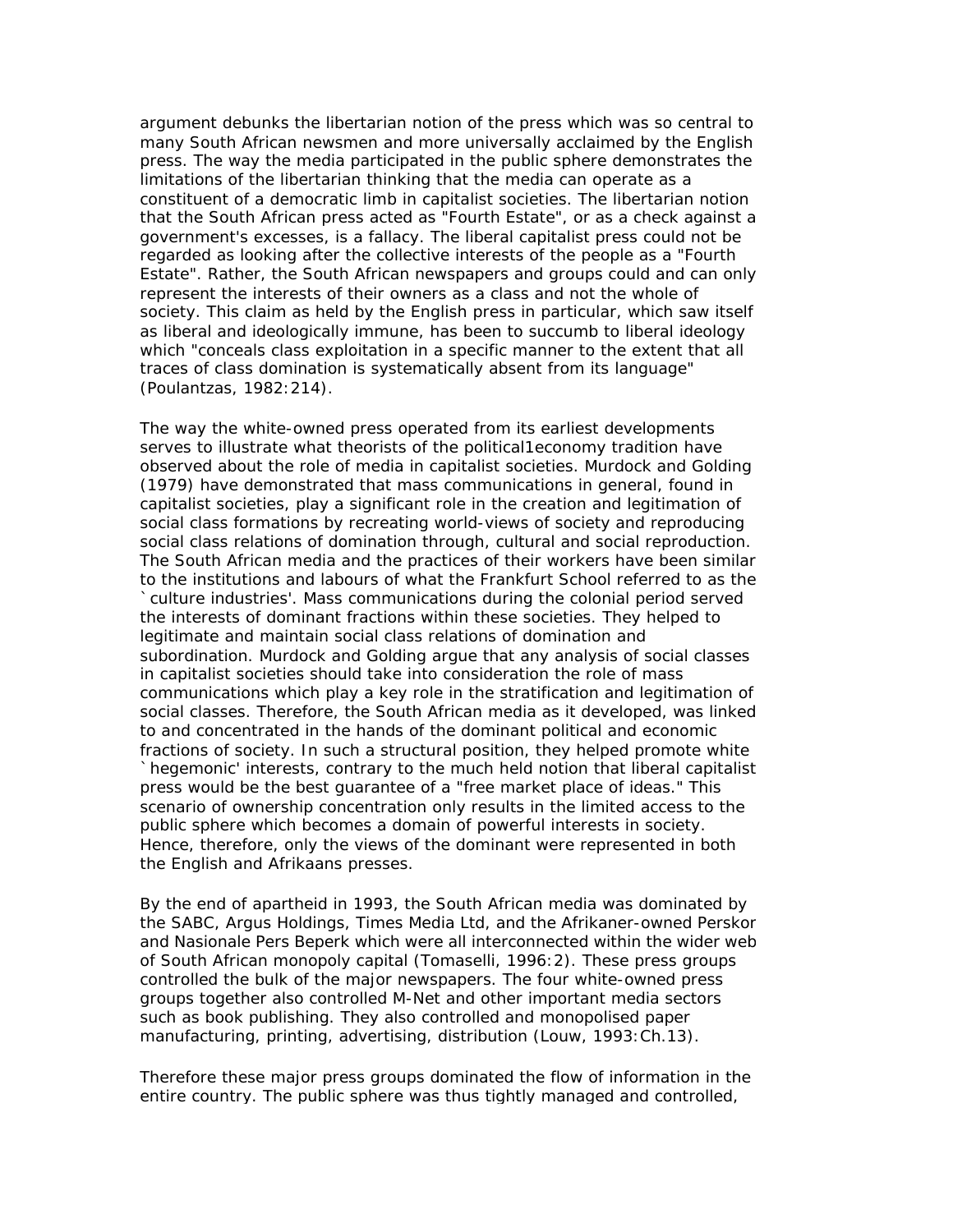with closely regulated advertising, printing and distribution arrangements (Louw, 1993:177). Before the post-apartheid era, the major press groups owned nineteen dailies, fourteen in English and five in Afrikaans. By 1991, their total circulation was 1,3 million and four-fifths of this is amount was contributed by the English papers (Jackson, 1993:31). The tables below show a list of the dailies and weeklies owned by these press group.

# **TABLE 2.1: Circulation of Weekly Newspapers**

| <b>Title</b>          | City               | Language Owner |             | <b>Circulation</b> |
|-----------------------|--------------------|----------------|-------------|--------------------|
| <b>City Press</b>     | Johannesburg       | English        | <b>NPR</b>  | 134 389            |
| Ilanga                | Durban             | Zulu           | independent | 120 676            |
| Imvo                  | KingWMS'Town Xhosa |                | Perskor     | 34 533             |
| Post Natal            | Durban             | English        | Argus       | 48 141             |
| Rapport               | Johannesburg       | Afrikaans      | NPB & Pers  | 355 675            |
| Sunday Star           | Johannesburg       | English        | Argus       | 83 975             |
| <b>Sunday Times</b>   | Johannesburg       | English        | <b>TML</b>  | 521 315            |
| Sunday Tribune Durban |                    | English        | Argus       | 122 880            |

# **TABLE 2.2: Circulation of Daily Newspapers**

| Title               | City                   | Language    | Owner       | <b>Circulation</b> |
|---------------------|------------------------|-------------|-------------|--------------------|
| The Argus           | Cape Town              | English     | Argus       | 100,137            |
| Beeld               | Johannesburg           | Afrikaans   | NPB.        | 99,583             |
| Die Burger          | Cape Town              | Afrikaans   | <b>NPB</b>  | 72,619             |
| <b>Business Day</b> | Johannesburg           | English     | <b>TML</b>  | 32,500             |
| Cape Times          | Cape Town              | English     | <b>TML</b>  | 59,030             |
| The Citizen         | Johannesburg           | English     | Perskor     | 133,601            |
| Daily Dispatch      | E London               | English     | Independent | 33,581             |
| Daily News          | Durban                 | independent | English     | 92,544             |
| Diamond Field Adv.  | Kimberly               | English     | Argus       | 7,779              |
| EP Herald           | РE                     | English     | TML         | 27,906             |
| <b>Evening Post</b> | РE                     | English     | TML         | 19,633             |
| The Natal Mercury   | Durban                 | English     | Argus       | 60,063             |
| The Natal Witness   | Pmaritzburg            | English     | Independent | 27,609             |
| Die Oosterlig       | PE                     | Afrikaans   | <b>NPB</b>  | 8,846              |
| Pretoria News       | Pretoria               | Afrikaans   | Argus       | 24,299             |
| Sowetan             | Johannesburg           | English     | Argus       | 208,591            |
| The Star            | Johannesburg           | English     | Argus       | 204,347            |
| Die Transvaler      | Johannesburg Afrikaans |             | Perskor     | 42,703             |
| Die Volksblad       | Bloemfontein           | Afrikaans   | NPB         | 26,309             |

Total Circulation of Daily newspapers = 1,281,610. Total Circulation of Weekly newspapers =  $1,421,584$ . Source: Audited ABC circulation Total on data for July to December 1991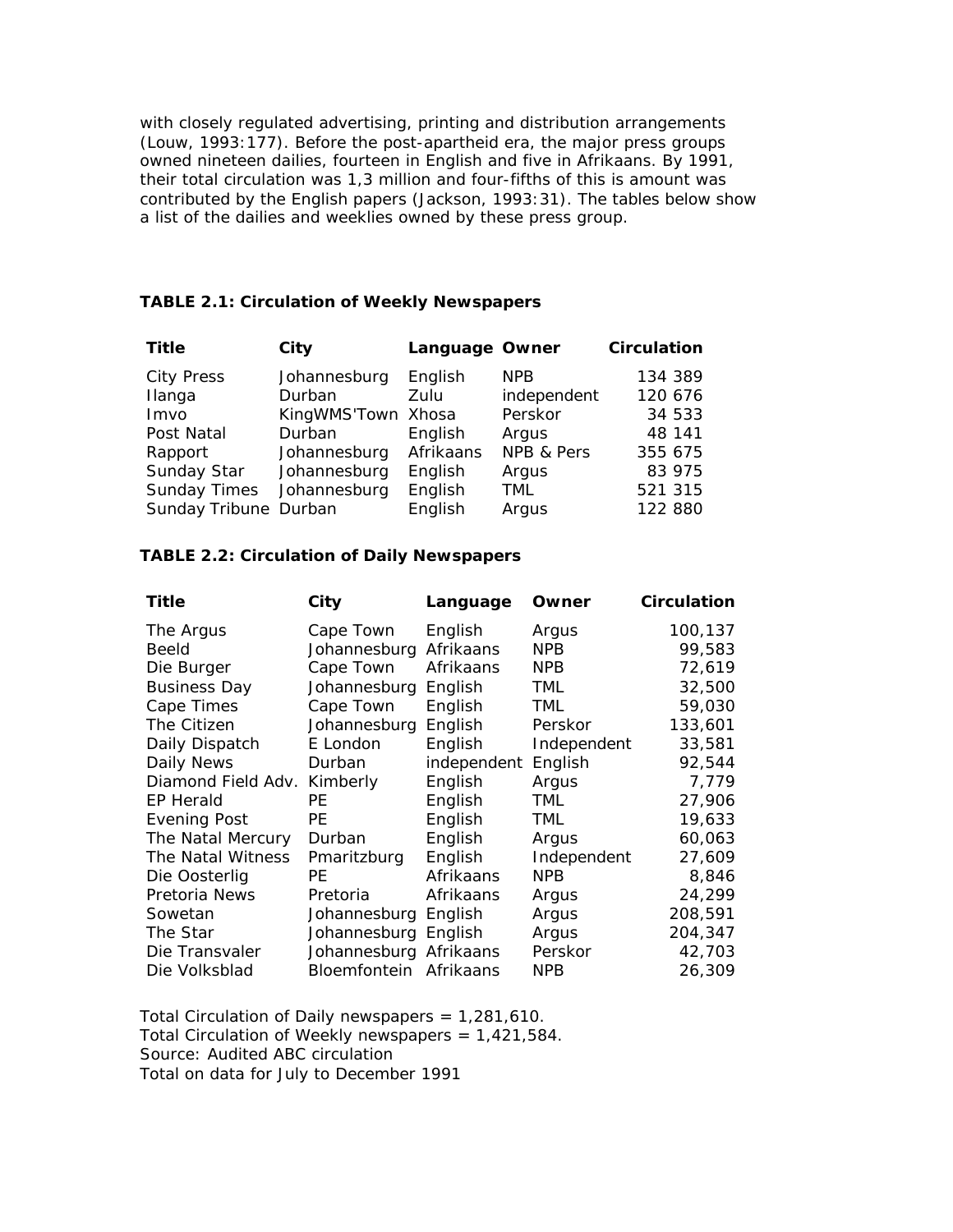### **The Black Press prior to 1980**

The white-owned media evolved in the service of the interests and aims of the hegemonic bloc and helped in consolidating its power, as well as maintaining the exploitative nature of social class relations in which blacks were the subordinate group. The concerns of the subordinate classes were virtually neglected. As the capitalist principle of `racial capitalism' got solidly entrenched, in an attempt to create hegemony, blacks particularly from the middle class began to voice their grievances. From as early as the late 1880s, there was an emergence of educated Africans from the Christian communities. They represented the black elite social strata of the day. They were clergymen, lawyers, teachers, court interpreters, semi-skilled and skilled clerks, traders and nurses (Switzer, 1991:34). Together, they all came to form a black middle class culture that was bound together by a multiplicity of economic and cultural ties. These were the pioneers of black political consciousness, who sought to speak on behalf of all the African masses under colonial and apartheid rule. From the 1920s onwards there was increased African political discord with the rise of African political consciousness which was linked to their general limited and limiting socio-economic and political conditions in the country.

Another catalyst to this discord was the marginalisation and limited accessibility of Africans in national decision and policy-making. Blacks lacked a platform through which to channel issues of common concern to them. There were no blacks who owned any commercial media, and their grievances could not be accessed through the white-owned newspapers. The African voice could not be given platform in the white-owned media because this would have been at variance with the interests of the dominant hegemonic bloc to which these newspapers were inextricably linked. This lack of access was partly responsible for the channelling of black grievances through industrial action, boycotts, and subversion (Tomaselli et al, 1987:46).

As a result, some elite blacks, sometimes with the assistance of church funding, started publications which voiced black aspirations. But most of the early publications started only as small newsletters which could only be consumed among the elite. These earliest publications were: "highly individualised, non-corporate, elite press for literate blacks drawn from rural, usually Christian, peasant communities and nascent urban areas of South Africa" (Switzer and Switzer, 1980:4).

However, as colonial pressures mounted especially, against the urban black population, the rhetoric of protest became more militant, and this culumnated in the need for more militant publications from the 1920s onwards. Some of the papers that tried to espouse black discourses of the times included Abantu Batho, Umthetheli waBantu, The Workers' Herald, as well as those which had been established earlier on such as Imvo za Bantsundu, and Ilanga lase Natal. But unfortunately, these early papers were only slightly radical in challenging the political order of the day (Switzer, 1991:63). There was a need for papers that could openly criticise public authority in a manner that was in line with the amount of growing African nationalism and political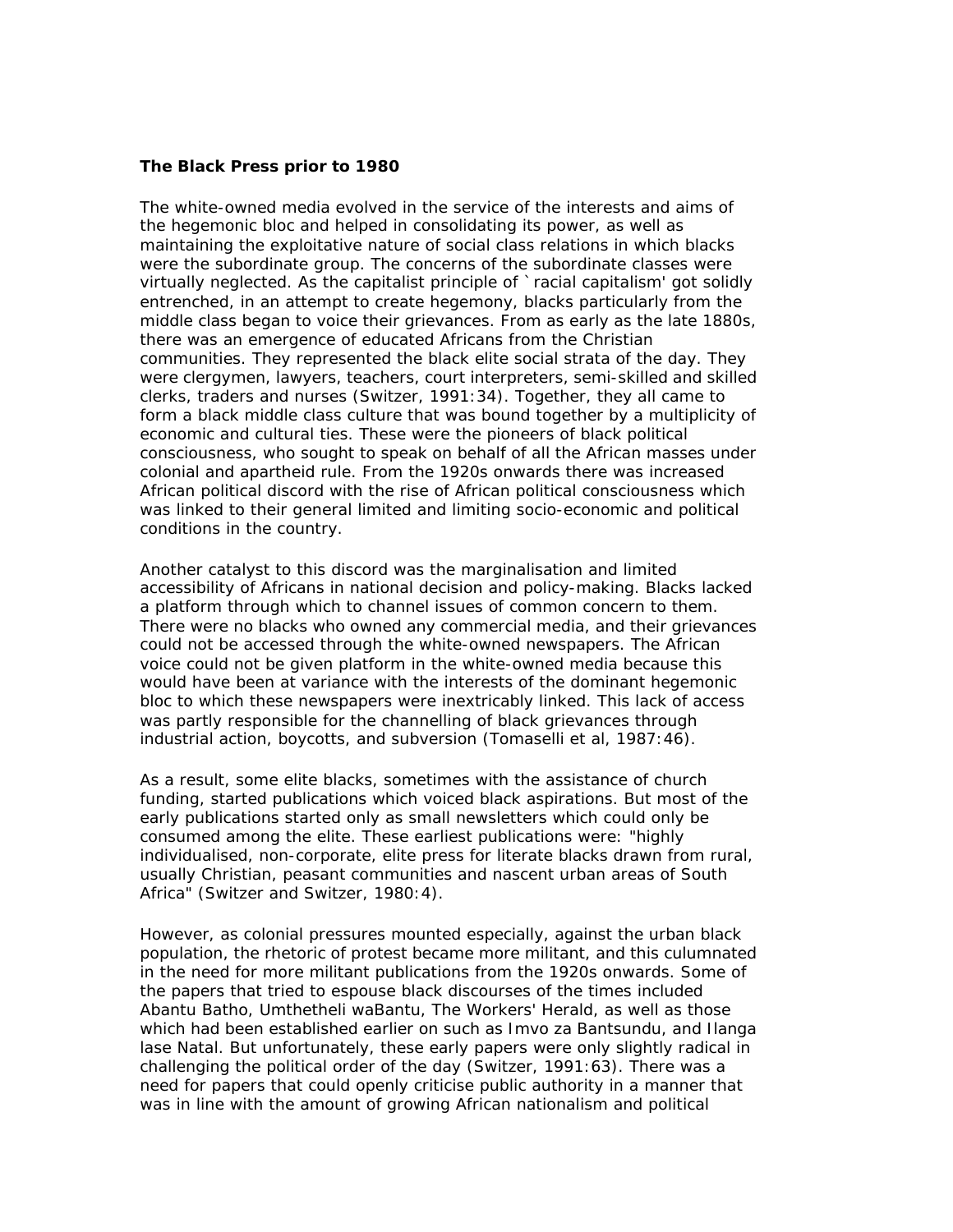#### consciousness still remained.

Some of these early pioneering black publications suffered economic and political restraint, and were forced to close down. However, with the gradual emergence of African nationalist resistance against white domination, this nationalism adopted discourses of a radical nature which witnessed the rise of some radical publications in the 1940s and 1950s (Tomaselli et al, 1987:47).

In 1931 the Bantu Press had been established by two white South Africans with the Bantu World later to be called World (precursor of Sowetan) as their first paper meant for black readers. They soon acquired Ilanga, and started the Evening Post. However, World was soon acquired by Argus in 1963 because of the perceived potential in the black market. Within a short space of time Argus had improved circulations of these papers (Tomaselli et al, 1987:47).

Characteristic of these papers once they came under corporate ownership is that, they could not deal with political issues that could perhaps enhance black popular participation in the public sphere. They only dealt with what they thought Africans, the urbanised Africans in particular, were interested in, that is: crime, sex and violence as well as symbolisms of western values and lifestyles which some of these Africans were aspiring to. Other papers which sprung up in the 40s and 50s included: Inkundla ya Bantu, Spark, and Torch, all of which were banned due to their association with African political movements (Tomaselli et al, 1987:47). Bantu Press was eventually bought by Argus because of the perceived possibilities of profits. Argus also started the Sowetan which was also aimed at the black market and to date it is one of the biggest circulating African dailies.

During the 1960s and 1970s all papers that were outside corporate ownership were either banned or brought under corporate ownership. The Afrikaans press also similarly acquired some publications that were formerly under independent black ownership, such as Imvo which was bought by Perskor. They also started black-oriented newspapers and magazines such as, Citizen, Bona, and Zonk (Louw, 1993:172-3). These were meant for the growing black urban (township) population who `aspired' to Western values and lifestyles. The main purpose was to make profit as well as ensuring that the `African mind' was `kept under control'. Even black journalists working for these papers were controlled and restrained by the owners, from diverting from the `norm'. Ultimately, newspapers serving black readers:

...came firmly under control of white-owned parent companies and were, if only from purely economic point of view, unlikely to espouse radical discourse (Tomaselli, et al, 1987:46)

Economic and political restraint were the mechanisms through which the `black press' came under control of white capital, and any attempts to establish truly independent `black' press and alternative media channels were always quashed. Therefore, the political economy of the press has been such that all sectors of this industry the white-owned black-oriented press, the English and Afrikaans newspapers operated in the service of the hegemonic bloc in different ways. The press reflected the country's single most important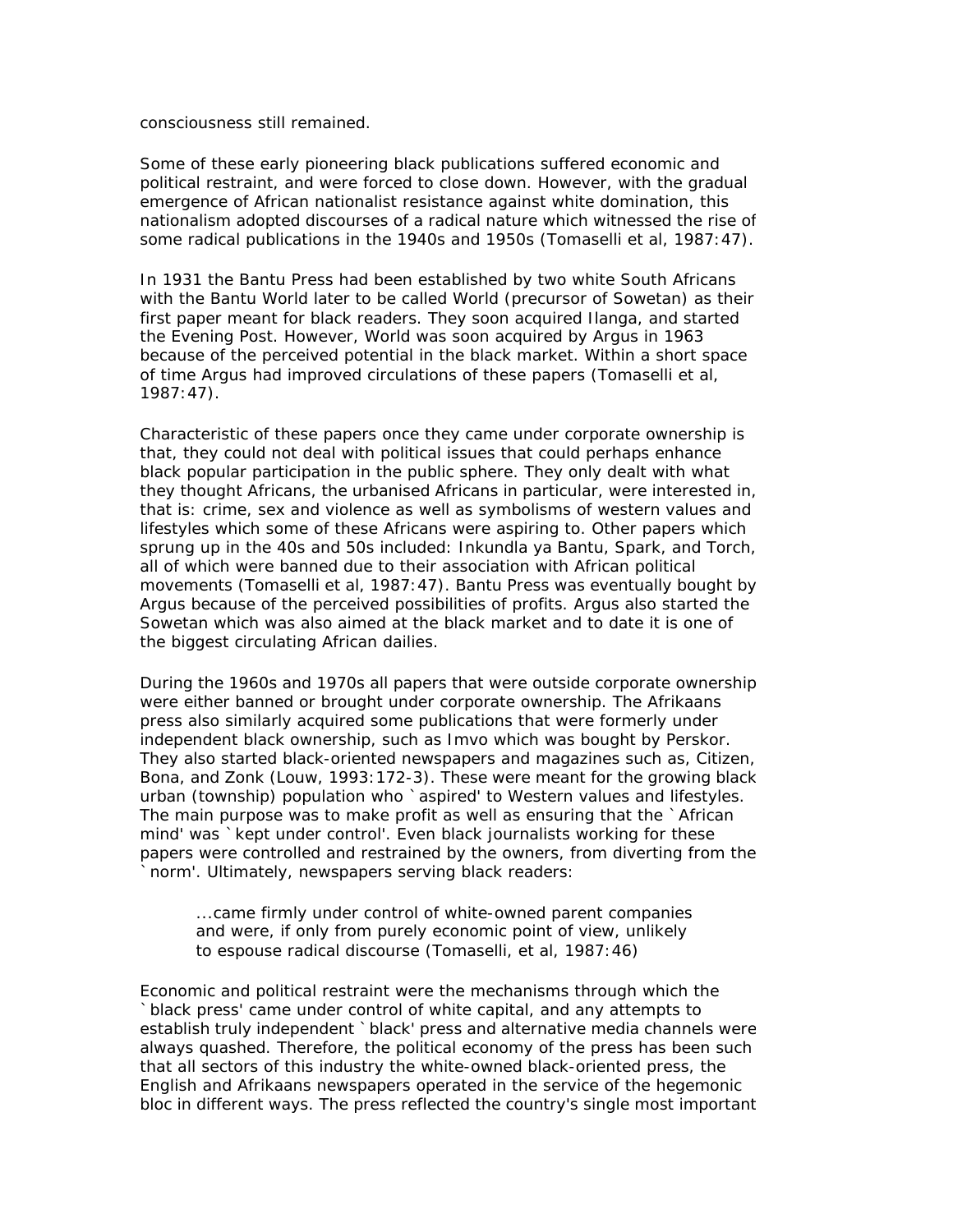political and economic reality: white dominance. The ownership, management and editorial control of virtually all the corporate newspapers were in white hands. Even the nation's only important black daily Sowetan was owned by the white-controlled Argus. Commenting on this white dominance Jackson noted:

Given the dominance of white control and ownership in the mainstream press (by far the most powerful and influential papers), whatever the influence in the press has filtered through predominantly white values, reflected white worldviews, and sought to further white interests (1993:36).

# **Political Struggles for Hegemony**

In 1948 the NP won electoral victory under the leadership of ultra-right wing H. Verwoed who became Prime Minister, and immediately legislated the apartheid system. This system was a mechanism to ensure that only the white ruling fractions in the hegemonic bloc remained in control of power as well as the public sphere. This hegemonic order, however, came more and more under challenge from the rising tide of African nationalist resistance spearheaded by such notable political movements as the African National Congress (ANC), Black Conscious Movement, the Pan-Africanist Congress (PAC), the South African Communist Party (SACP), and a host of others. They represented popular ideologies of the Left which contested apartheid and its discourse.

These resistance movements gradually formed popular fronts which came to represent even other races who were in opposition to the apartheid order. This is exemplified by the formation of the non-racial United Democratic Front (UDF) in the early 1980s. The UDF subsequently formed an alliance with the militant labour movement, the Congress of South African Trade Unions, into what became known as the Mass Democratic Movement in the late 1980s (Louw and Tomaselli, 1991:23). There was thus a unified internal resistance movement against apartheid rule.

From the 1950s onwards, the NP intensively implemented apartheid in its struggle to legitimate the hegemonic order. In the subsequent decades particularly the 1970s and 1980s, South Africa came to be identified as a society in a state of crisis. The South African government faced a declining economy due to imposed international sanctions, coupled with a resurgence in the working class and popular resistance to its rule (Louw and Tomaselli, 1991:77). Racial capitalism as a social order, especially in the 1980s, came under increasing attack and could not withstand major critical disturbances either from within or without the system. It therefore had to tighten its mechanisms of control to lessen the impact. The State employed violence through its police, military, and judiciary machineries. In this way, the apartheid regime was thus trying to create hegemony through coercion.

This crisis of hegemony led to fierce government curtailment of the flow of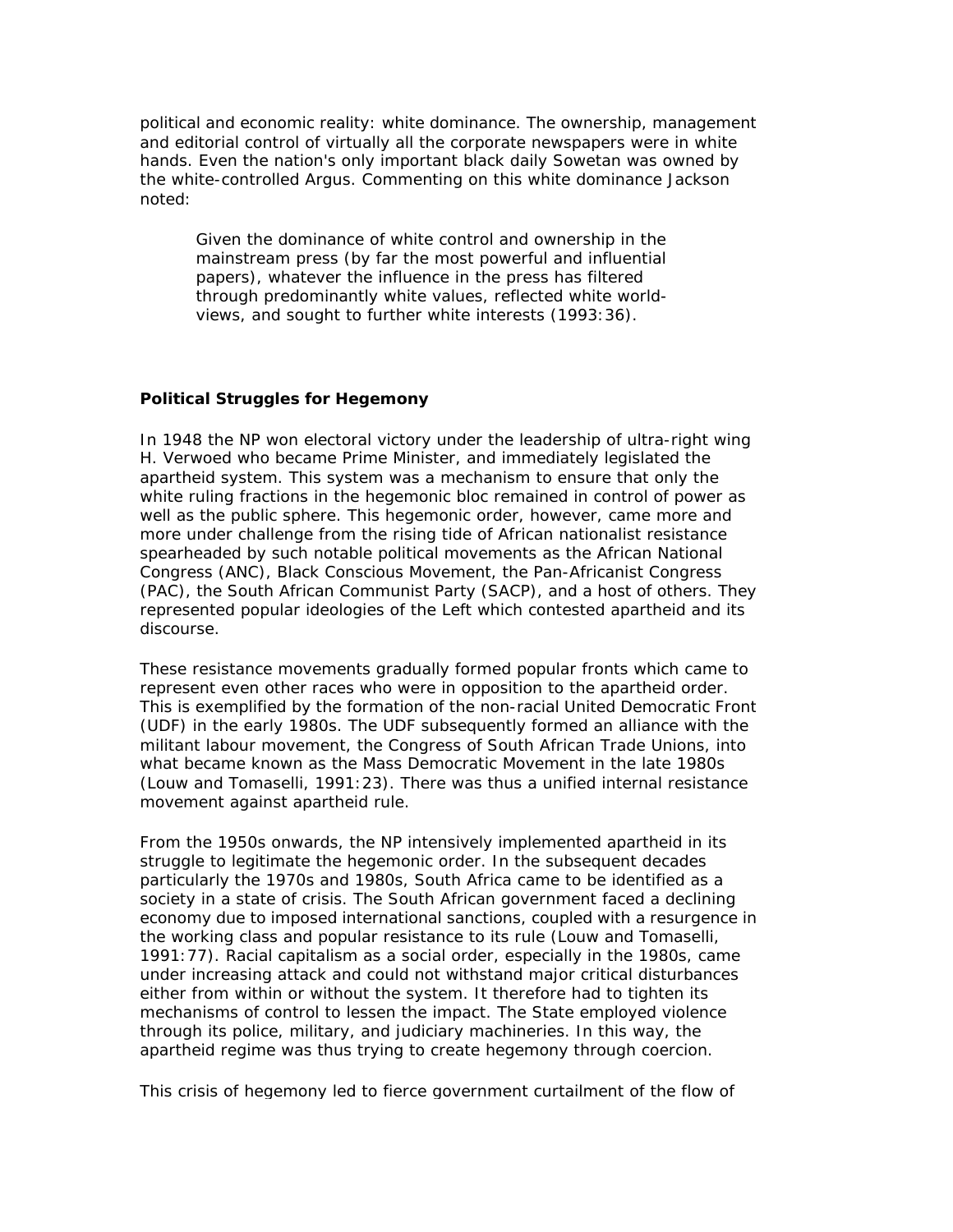information mainly through legislation. This was meant to co-opt the press in its struggle to preserve the crumbling hegemony. The state wanted to harness the media to promote the ideology of apartheid capitalism. Apartheid thus became a means through which the alliance of the ruling groups wanted not only to coerce the subordinate classes into conforming to its interest, but to exert its total authority over the classes.

But as Gramsci (1971) argues, the power exerted over subordinate classes cannot solely depend on force and coercion alone. It must be attained without force dominating over consent, so that the granting of legitimacy must appear ideally, not only spontaneous but also natural and inevitable.

The South African media was, therefore, harnessed by the ruling fraction to play the role of winning some form of consent to help sustain the threatened hegemonic order. The state attempted to control and silence the press, particularly the English-owned press which opposed apartheid for purely economic reasons. The suppression of the English press was not meant to silence it per se, but to suppress black opposition to apartheid. Sometimes the English press was to some extent prepared to articulate black sentiments against apartheid and as such it was subject to state intervention (Tomaselli et al, 1987:70)

# **Black Editorial Controls and Limitations**

In this section, I discuss how black journalists and editors working in whiteowned, black-oriented papers found themselves constrained from espousing, in these papers, expectations and aspirations of their class. They were also constrained from articulating black majority concerns, especially in the 1970s when black popular discontent and resistance were at peak momentum.

By the 1970s, the black press had come under the ownership and complete control of the white newspaper groups. The 1970s decade is a benchmark in South African political struggles, as it marked even more radical black popular resistance exemplified by the virulent rhetoric of Black Consciousness Movement and the 1976 Soweto disturbances. White-owned publications under the editorship of blacks such as World, and City Press tried to espouse the radical discourses of the period, but soon faced State intervention and became subject to varying degrees of white editorial controls (Tomaselli et al, 1987:52). The content of these papers was decided by their editorial directors who exercised `allocative and operational' controls in these newspaper organisations. The editors and journalists were part of the black professional elite, of doctors, lawyers, teachers, etc who felt duty bound to campaign for the upliftment of the aspirations and expectations of their class and their communities. But generally they found themselves constrained by their whiteoverseers. For example, one of the editors of World, MT Moerane was: "unable to fulfil the expectations of his own class and it is therefore not surprising that journalism under his editorship generally fell short of the standards aspired to by the more radical Black Consciousness Movement" (Tomaselli et al, 1987:52).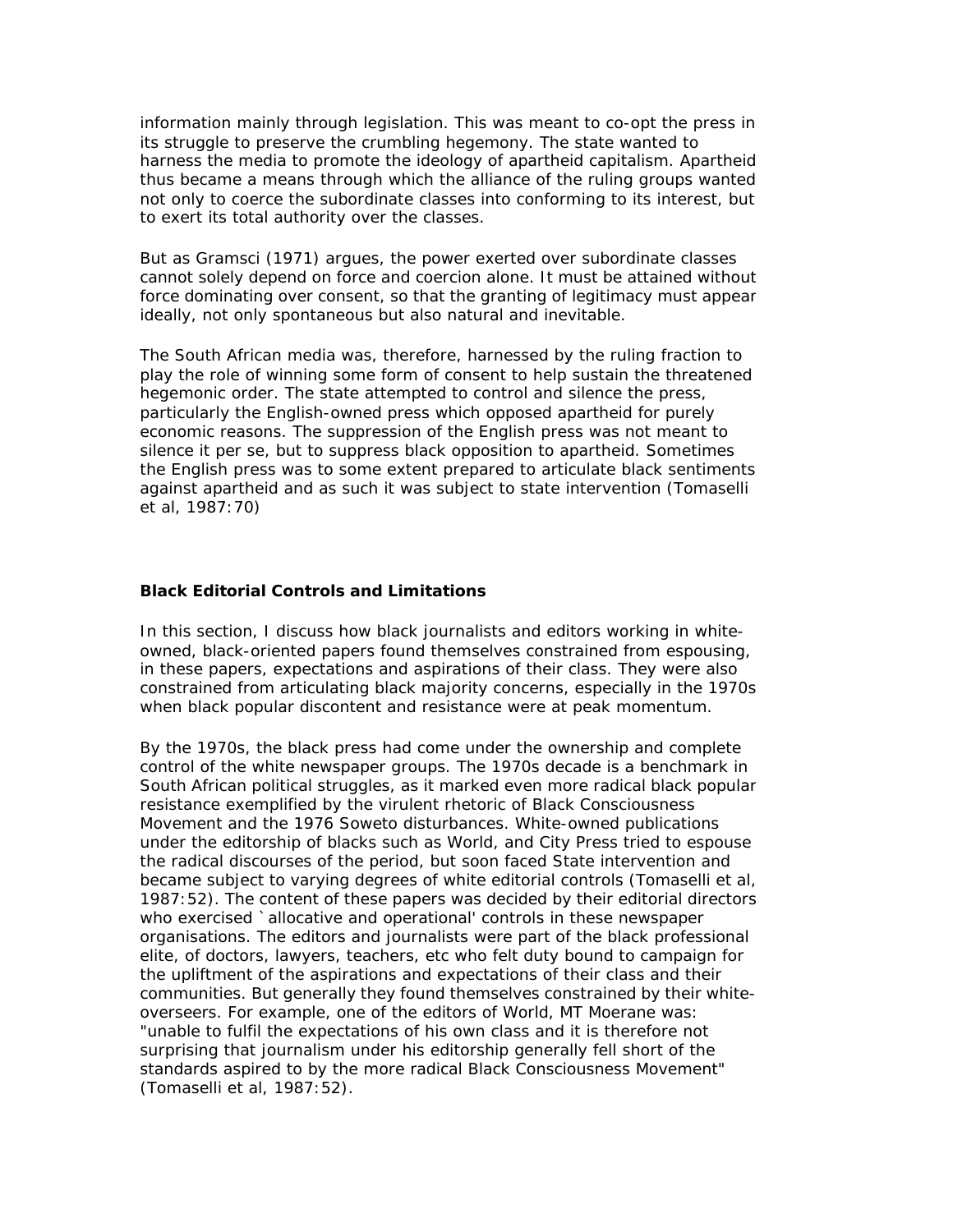Such inability to fulfil the aspirations of the black populace by editors and journalists, attracted disappointment and criticism from fellow black intellectuals such as Njabulo Ndebele, a literary writer, who felt that these practitioners had an ambivalent attitude, and were nothing but a part of the system under which they were serving (Tomaselli et al, 1987:52). But the journalists themselves became increasingly disillusioned and dissatisfied with the editorial policies of these papers, as well as the discriminatory working conditions they experienced. During the unrest of the late 1970s, for instance, black journalists were sent into the areas were there was unrest and wrote reports that were then watered down by their white political editors. Gabu Tugwana, working for the Rand Daily Mail at the time, recounted that:

During the unrest we witnessed a lot of things happening in the townships- how police were mowing down unarmed school pupils, how they would surround a bottle store which was being looted and executed on the spot justice by shooting indiscriminately at everyone on sight. When we went to the offices, such stories could not be accepted as they were because we were thought of as being emotional. At the end of the day, the word that the readers read was not actually the original word we would have written entirely (Tugwana, October, 1995: interview with author).

Sometimes black journalists were being made to serve as interpreters for white journalists, and they would be quoted only as an eye witness. There grew a felt need among journalists for a more committed stance and more journalistic responsibility among black practitioners. This need actually culminated in the establishment of the Union of Black Journalists (UBJ) in 1973 (Tomaselli et al, 1987:53). Patrick Lawrence described UBJ as a: "black consciousness union [which] sought to mobilise black journalists and synchronise their aspirations with those of the broader black community" (Lawrence, 1980:54).

And by the time of the 1976 Soweto uprisings their editorial concerns had:

switched from what may be seen as the peripheral to central issues in South African politics, and from co-operation to uncompromising rejection of the institution of apartheid (St Leger, date unknown; cf. Tomaselli et al, 1987:55).

There was a felt need for a different kind of approach to journalism in the country, from that which was practised by the mainstream papers. Amrit Manga working for one of the white-owned papers at the time observed the following about the nature of journalism in the country that:

When we went to the cadet school we were taught to report objectively. A reporter should not get emotionally involved in what he was writing about. You stayed aloof and did not intervene and interpret facts. We felt that this was nonsense. We felt that as journalists, we had to be part of the momentum for change. We had to intervene to speed up this change for democracy, and bring the demise of apartheid. We felt we were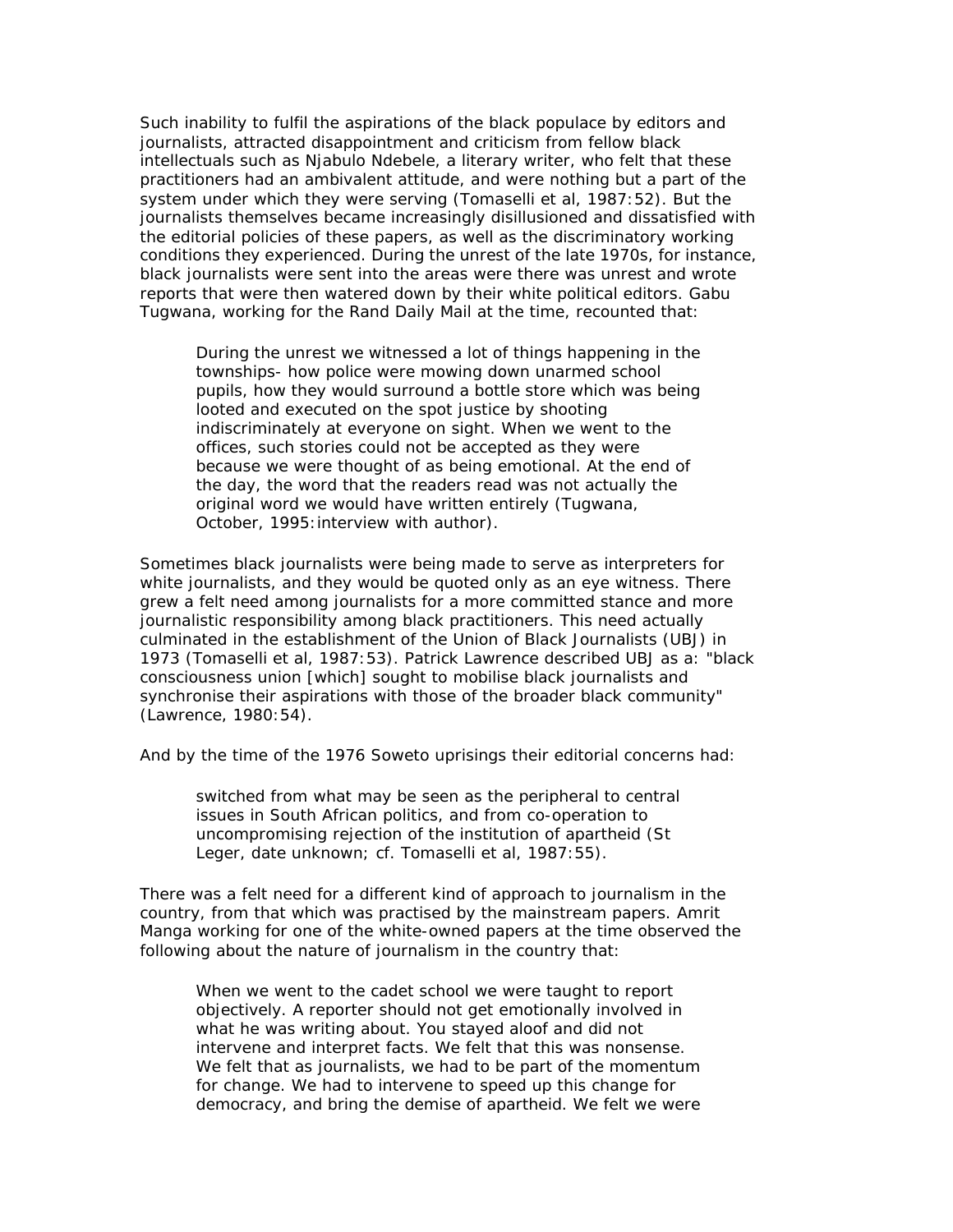restricted in the way reports were presented. But we didn't believe you could be entirely objective, we believed we came from a society we were experiencing oppression (Manga, October 1995; interview with author).

The State dealt with these black journalists with a heavy hand. The journalists were harassed by the security forces, they were sent into detention without trial, they were intimidated, assaulted and, sometimes had their press cards withdrawn (Tomaselli et al, 1987:53). Such harassment at the hands of the State, the banning of some of the papers such as World, and the general mood of dissatisfaction amongst the black journalists, led to their increased radicalisation. This also led to increased State onslaught against them. Relations got worse when they formed the Media Workers Association of South Africa (MWASA), which pledged to uphold what they called `commitment to journalism' which amongst other things rejected ideological controls and adherence to principles of `objectivity' (Tomaselli et al, 1987:53). The formation of MWASA was an attempt to mirror working-class grievances and black majority views. But as long as it worked within the premises of white-owned papers, such progressive ambitions were hard to bring to realisation. This discord among black journalists and some liberal white editors, and lack of truly independent black media, were to catalyse the development of a new genre of the press called the alternative or left-wing press, which became involved in the political struggles against the apartheid hegemonic order. Below I discuss the rise of the alternative press in the 1980s, which rose primarily as a new and distinct public arena for largely the disenchanted black population to criticise and challenge the State.

# **CHAPTER THREE: THE 1980s AND THE RISE OF THE ALTERNATIVE PRESS**

- Introduction
- The Alternative Press
- TABLE 3.1: Circulation of Alternative Newspapers
- Problems Compounding the Alternative Press
- Contribution of the Alternative Press to the South African Media Terrain and Socio-political History

# **Introduction**

Under the periods of...advanced capitalism there have existed other fora which have shaped people's consciousness, served as networks for exchange of information,...and provided as networks for cultural expression (Dahlgren, 1991:9).

In his critique of Habermas' theory of the public sphere, Peter Dahlgren has drawn our attention to the existence of other public platforms that have performed the functions of the public sphere, which he categorises into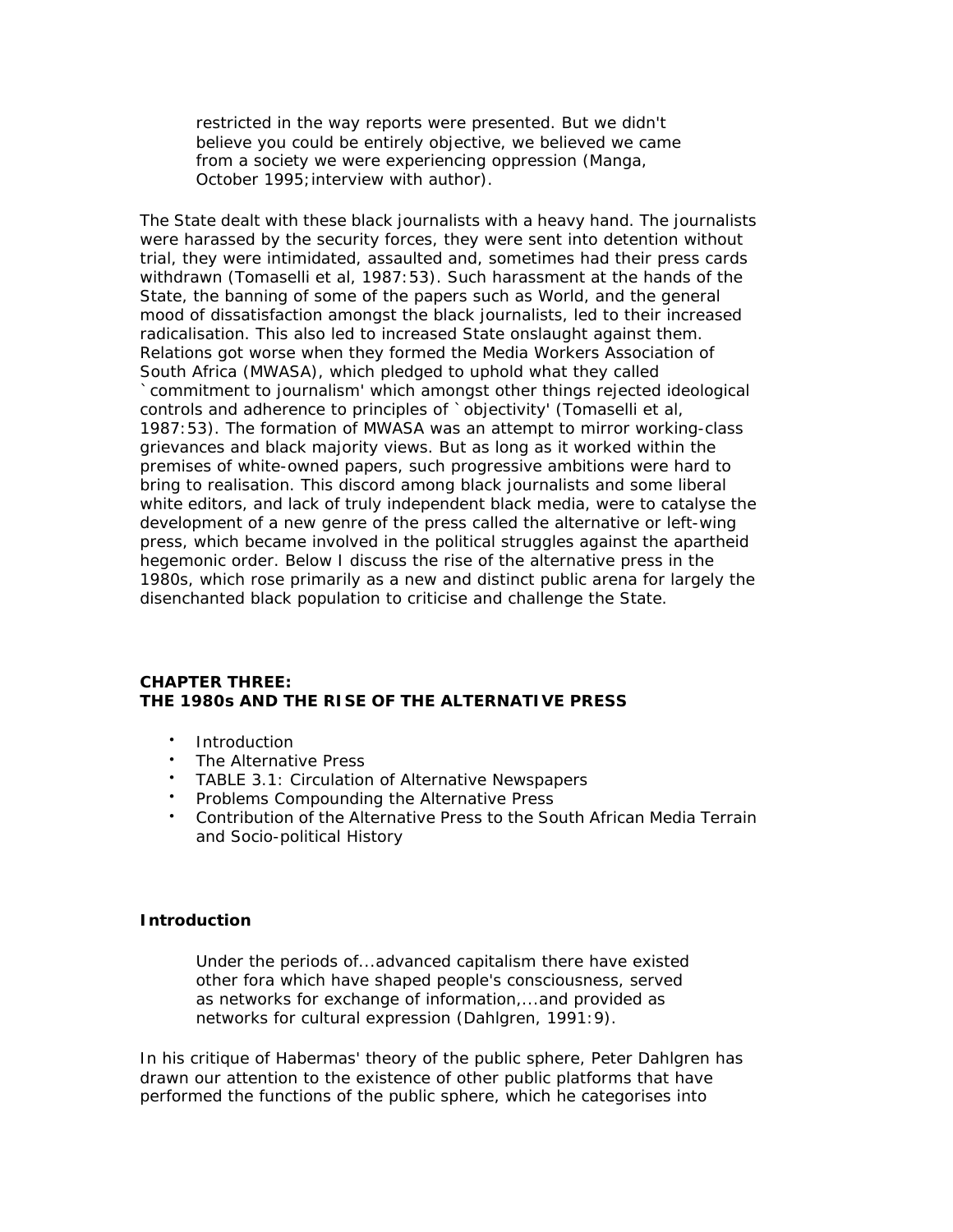alternative, popular, informal or oppositional (1991:9). They represent the `space' or arena between the State and civil society through which popular alternative discourses are aired. In South Africa there arose a distinct alternative public sphere that was in opposition to the dominant whitecontrolled public sphere. It arose to challenge colonial and apartheid discourses which were meant to maintain the hegemonic order that had been created by capitalism. The rise of the alternative press in the 1980s was part of this distinct South African public sphere through which members that constituted it, could publicly criticise the State.

This chapter deals with the development of the alternative press in the 1980s. This press tended to lean towards the left of the political spectrum. The growth of this press was a representation of the whole social movement that arose against colonial and apartheid rule. It developed almost contemporaneously with the dominant white-controlled public sphere. It sought to provide alternative progressive views and opinions that had been hitherto neglected or ignored by the white-owned and controlled media. Hence, these papers collectively came to be known as the alternative newspapers.

Failures and problems that had previously characterised the black-owned press and the heightened political consciousness and discord and, the felt need for journalistic responsibility towards the neglected majority population among the black media practitioners, led to the development of the alternative press. It was characterised by progressive journalism. The protagonists of the alternative press regarded and welcomed it as the most "vibrant, influential and heartening development in South Africa's media in the 1980s", while its detractors, most notably the government, regarded it otherwise (Jackson, 1993:46). The papers that emerged in the 1980s decade were characterised by a considerable level of commitment, passion, and purpose among its founding journalists and editors. These journalists and editors represented Gramsci (1971)'s strata of organic intellectuals. Because of their anti-apartheid criticisms, they evoked the wrath of the State. But before long, they rapidly attained an influence which was far greater than their limited size and circulation suggested (Jackson, 1993:46).

The major issues that this chapter is particularly concerned with relate to the genesis and the characteristic nature of these publications which defined them as alternative to the white-owned corporate press. Also important is the contribution that this press made to the South African print media terrain and general South African history. It also examines some of the fundamental problems which led to its decline in the early 1990s amidst predictions by most media pundits, that the they were likely to play an even more important role in the new South African dispensation. For instance, Zwelakhe Sisulu, pioneering editor of *New Nation*, had remarked in 1986 at the launch of the paper that; "The alternative media in this country are in the process of becoming the mainstream media" (*New Nation*, January 1986).

#### **The Alternative Press**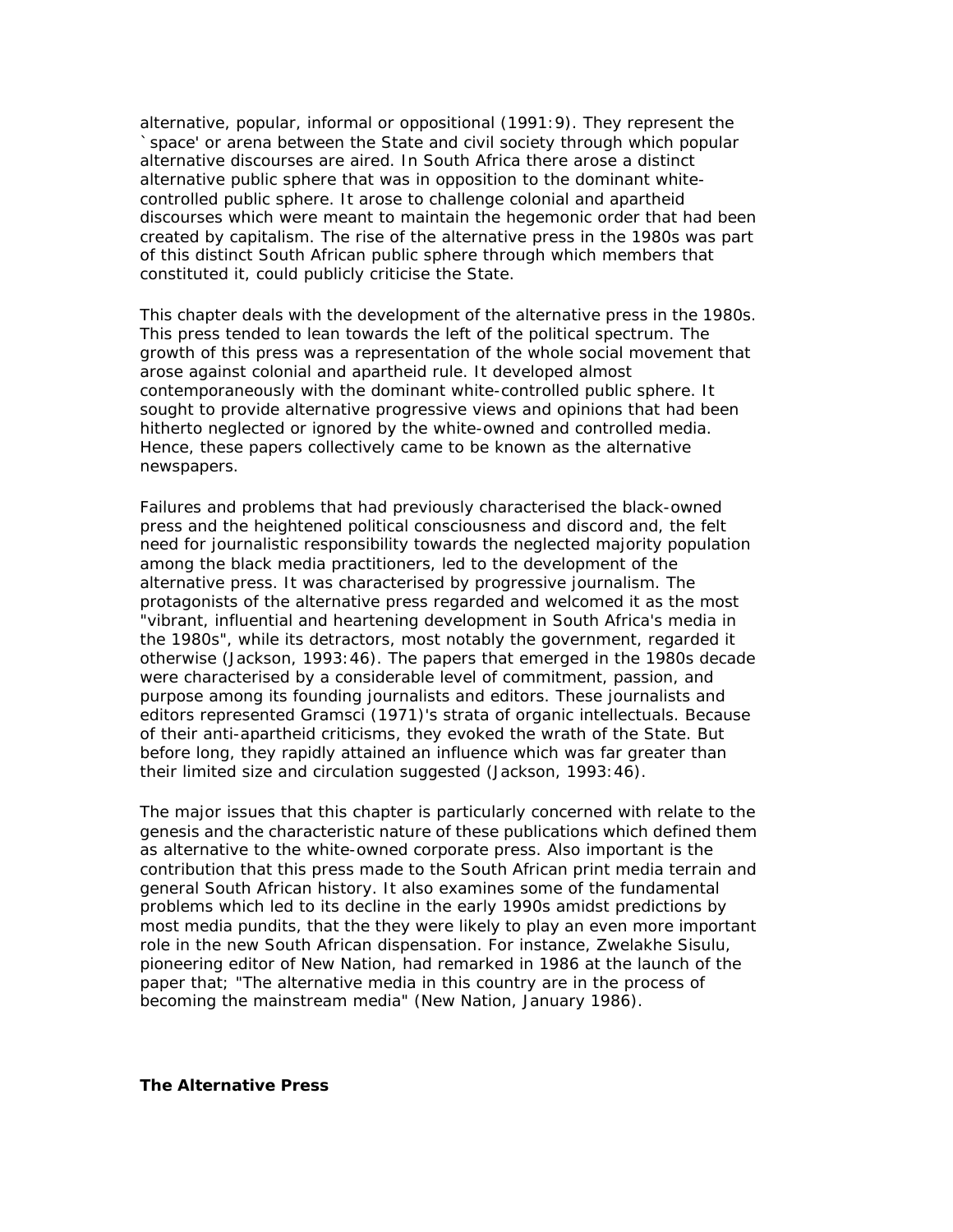The publications which proliferated during the 1980s came to be known as the alternative or leftist press, a term easily collapsed by the State to refer to all papers that viciously attacked it the way this press did in this period (Tomaselli and Louw, 1991:4). The term `alternative', as Anton Harber, one of the several editors to whom the term also broadly applied as he was coeditor of the *Weekly Mail*, noted: "we [are] on the fringe...it [was] a phrase used by the state to isolate us" (Harber, 1989:70), implied that editors of these papers justifiably challenged the status quo. The alternative papers were singled out for attack by government which grouped them together as collaborators with the anti-apartheid resistance movements. But *Weekly Mail* for instance, was noted for its non-alignment with any specific political movements, though it criticised and supported the calls for a democratic dispensation (Tomaselli & Louw, 1991:7).

Another problem raised by the term `alternative' is that it suggested that these were somehow an exception or deviation from the norm. This raises the question about the generic style of this press. For most editors, the very existence of their papers was an indictment against the corporate whiteowned press (Jackson, 1993:54). This meant that if the latter group had been covering events as it should have, the gaps the alternative papers sought to fill would not have existed. The suggestion here is that these publications were an alternative to some `pure standard', from which the alternative papers differed. The label `alternative' implies that these papers did not provide `standard' or `normal' journalism and that only the corporate press defined what good journalism in South Africa ought to be. But to suggest that the alternative publications were an alternative to some `pure standard', from which the alternatives differed merely in that they offered another perspective, minimises the size of the gap between the editorial philosophies of these two groups.

Ameen Akhalwaya, editor of *Indicator*, defined this press as the "emerging extra-parliamentary press" (Akhalwaya, 1988:14). This description captures well the newness of the publications and their formative character. It also reflects their primary focus and their *raison d'etre*. The focus of these papers, without any notable exception, was on extra-parliamentary politics. They saw the most significant political activity taking place beyond the national legislative Assembly (Jackson, 1993:46). Not only did these papers focus on ideas and activities of this segment of politics, but the socio-political movement and circumstances of the time spawned these papers into being.

The roots of the development of the alternative press should be located in the historical practices of the hegemonic order of the time. The emergence of the alternative press as part of the whole anti-apartheid movement cannot be seen apart from the parallel developments and practices of the corporate media and the political circumstances of the time. The most important distinguishing characteristic of the alternative press was its genesis and grounding in the emerging largely black civil society. It was not simply the political emphasis of these newspapers which characterised them, because this was sometimes a feature which was also found in the corporate English and sometimes the Afrikaans newspapers. Rather, what made it distinct was its rootedness in opposition to apartheid and capitalism. The alternative press sought to break away from the tradition of the `establishment' media which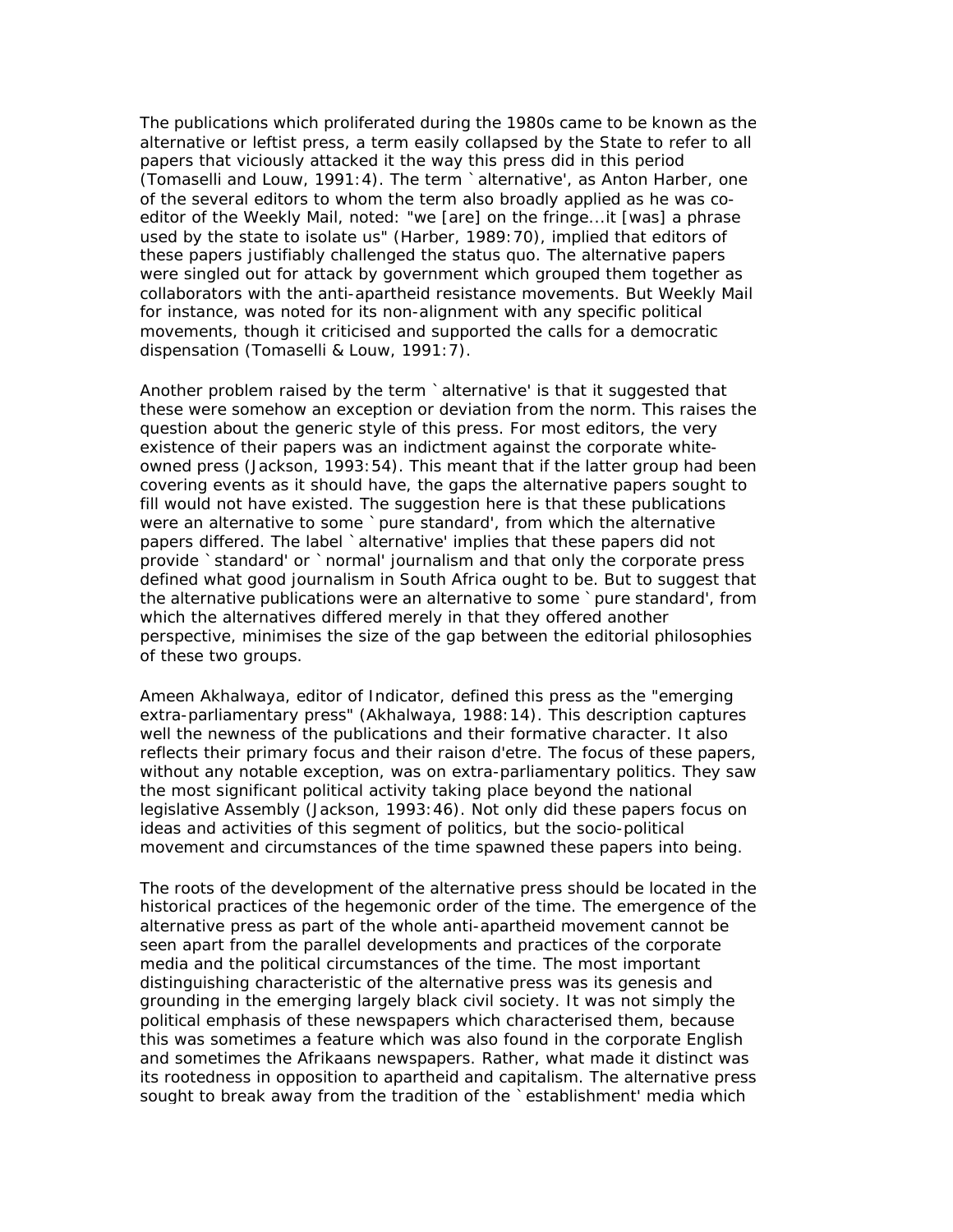represented capital and the State- the hegemonic bloc.

Journalists working for the alternative publications were another category of organic intellectuals whose function in society is to make manifest the contradictions created by capitalism. The role of these intellectuals is to try and encourage dialectical contradictions. They help to make social contradictions manifest. Their intervention often results in social change (Gramsci, 1971). Journalists working for this press represented a counterhegemonic ideology. They thereby involved the alternative press in political struggles for legitimacy, that is the legitimation of voices that had previously been excluded from participation in national public affairs. The table below shows the most significant publications that came to constitute the alternative press.

# **TABLE 3.1: Circulation of Alternative Newspapers**

| <b>Title</b>                      | <b>Place</b>          | <b>Frequency Circulation</b> |
|-----------------------------------|-----------------------|------------------------------|
| The Indicator                     | Johannesburg biweekly | 27 000                       |
| <b>New Nation</b>                 | Johannesburg weekly   | 80 000                       |
| New African                       | Johannesburg biweekly | $7000*$                      |
| South                             | Cape Town weekly      | 20 000*                      |
| Vrye Weekblad Johannesburg weekly |                       | 10 000*                      |
| Weekly Mail Johannesburg weekly   |                       | 23 000                       |

*Source: ABC circulation data for July to December 1991. \* No longer publishing.*

The papers listed in Table 3.1 were only a fraction of the overall alternative newspapers. These were among some of the professionally produced papers as they were run by professional journalists who had commitment to the ethics of their profession (Jackson, 1993:46). It was a way of avoiding the professional setbacks they had suffered when they worked for the mainstream newspapers. These newspapers were vitally important because of their wider distribution, high frequency of publication, and relatively large circulations. They were the flagship papers of the alternative press.

The alternative papers were quite a diverse group ranging from those that directly emerged to serve interests of specific groups such as the trade unions and political organisations, to those that strived for independent positions. They were aimed at:

...at different audiences, fulfilling different roles and meeting different needs. Some [were] literary and cultural; others theoretical and analytical; there [was] the student press, the community press, trade union newsletters, and....publications of political organisations (Harber, 1989:12).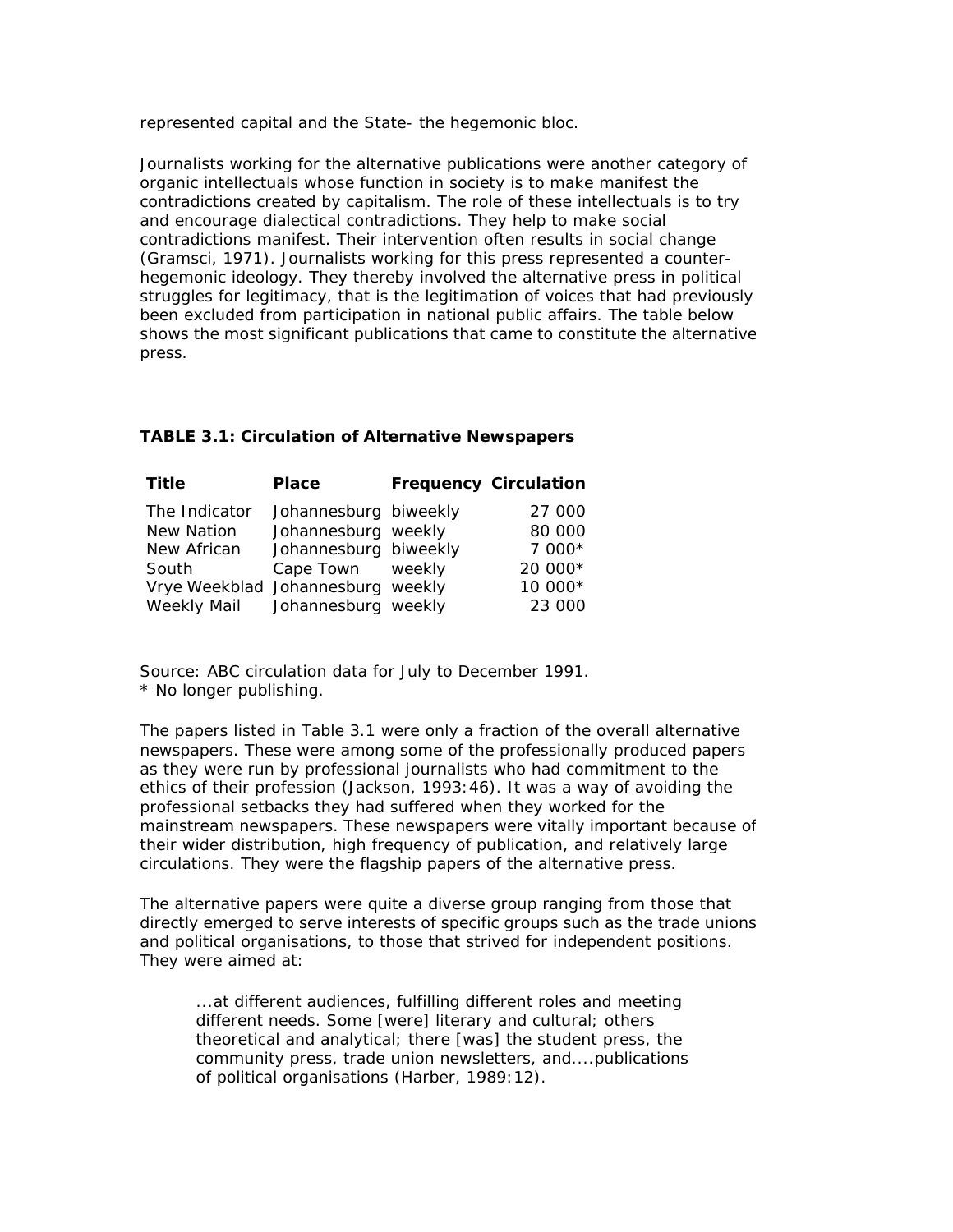The alternative papers were, nonetheless, all engaged in the wider nationalist extra-parliamentary movement for democracy. The anti-apartheid media that developed in the 1980s was directly influenced by the popular movement of the counter-hegemonic class alliance that built up during this period in protest against apartheid. This alliance was created between the organised black working class and the progressive petty-bourgeois elements from all race groups. This co-operation:

...expressed itself in the `workerism populism' debate, which explored how to work out mechanisms for the democratic regulation of interests. The alliance also had to find a way of institutionalising a dialogue between the leadership and its constituency. The popular structure that emerged impacted directly in the way the anti-apartheid media developed (Tomaselli and Louw, 1991)

It is therefore important to examine the characteristics of the various important publications than to conflate them as a monolithic phenomenon. Though most of the papers that developed in the 1980s fell under the alternative stable, they developed different characteristics. But they all opposed white minority rule in favour of a democratic dispensation.

The *Weekly Mail* and *Vrye Weekbald*, both based in Johannesburg, were unusual in the sense that they both were primarily aimed largely at the liberal and affluent white readership, as well as black intellectuals. The *Weekly Mail* was started in 1985 by a grouping of professional editors and journalists when the *Rand Daily Mail* had been forced to close down. The *Weekly Mail* came to be regarded as; "...the most professionally produced paper and consequently was highly respected as the premier alternative press1 both within its ranks and by the mainstream press" (Jackson, 1993:47). The *Weekly Mail*, though generally supportive of the broader democratic tendency, remained independent of specific political movements. The *Weekly Mail* differed significantly from other alternatives in that it did not have specific political alignment. This was probably due to the circumstances that led to its emergence. It was formed by professional journalists who had a deeper sense commitment to journalistic practice.

*Vrye Weekbald* was the only Afrikaans alternative newspaper and was produced primarily by Afrikaners. Like the *Weekly Mail*, it dealt with national political and socio1economic issues and was nationally distributed. *Vrye Weekbald* was opposed to apartheid, but it chose to remain detached from particular political movements (Jackson, 1993:47).

There also were the `progressive-alternative' community based publications that were in the form of `newsletters'. These included such publications as *Grassroots*, published in Cape Town, *Saamstaam* published in Afrikaans, English and Xhosa, *Izwi lase Rini*, *Ukusa*, and *The Eye* (Tomaselli and Louw, 1991:9). Founded at the beginning of the decade of the 1980s, they were the pioneering alternative publications. This category of the alternative press, also known as the `people's media', expressed community struggles at grassroots level. They still located themselves in the wider national struggle for democracy. They were organically linked to their communities and they used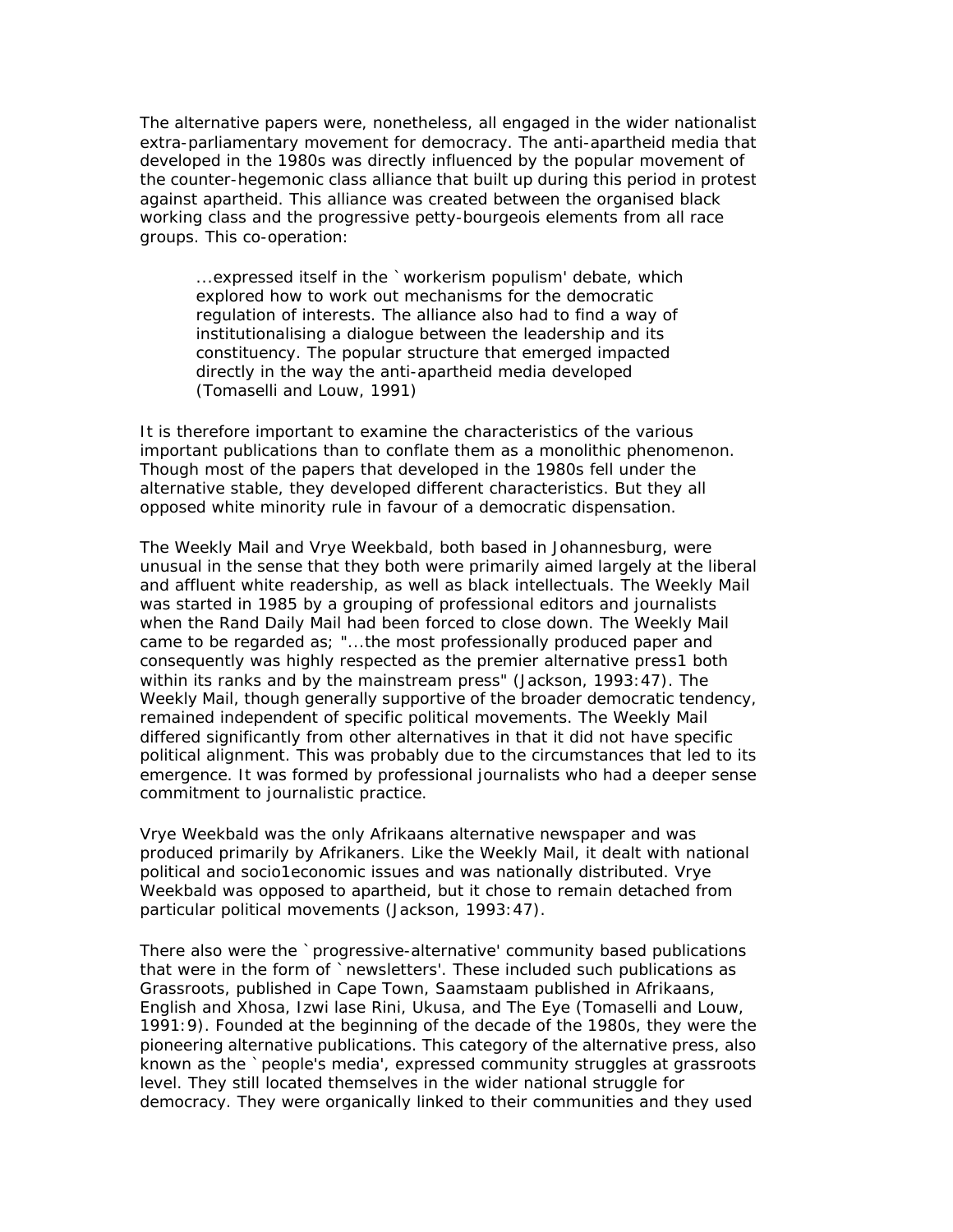the signs and codes arising out of popular political movements such as UDF and labour movements. For the editors of these publications, community issues occupied a central role. They formed a link between the national mass movements and local organisations at community levels. As a result, they became involved in the popular bottom-up resistance to apartheid (Tomaselli and Louw, 1991:9).

This symbiosis between the alternative publications and communities at local levels, and their commitedness to the struggle for social change, were important characteristics by which they could be identified from the practices of the corporate press. What made most alternative publications different from the mainstream newspapers was the bond between the editors of these publications and the people for whom they wrote. There was an organic link between the intellectuals working within the alternative newspapers and the classes which they represented. The closest parallel of this organic link would be the ties between the present Afrikaans newspapers during their earliest days and the struggling, impoverished Afrikaner populace looking to its own nationalism for salvation (Jaffer, untitled address to the Annual Congress of the South African Society of Journalists, 13 May, 1988).

Another important distinguishing characteristic of the `community press' in particular and some alternative newspapers was that it was a people's press and hence the masses were participants in a dialogic or two-way process of communication. The editors of these publications sought to articulate the socio- political aspirations of the people whose views they also shared. They drew heavily on this segment of the population for signs and codes, news and opinions that filled their pages. The editors of the alternative papers were unlike their counterparts in the establishment of newspapers whose accountability was spread among management, readers, and ultimately shareholders. In contrast, they felt far more obligated to accurately represent realities perceived by their readers and community leadership (Jackson, 1993:51). Therefore, these publications tended to grow out of the need by a community or organisation for a channel of communication. The alternative papers, particularly community publications employed an egalitarian, two1way approach to producing their newspapers that was utterly alien in the mainstream press. For example, the process of the establishment of *Grassroots* in the Cape Province towards the end of the 1970s, was one which involved intense consultation amongst representatives of various sectors of the movement for democracy at grassroots levels. Hence the name of the title. This newspaper developed:

...from the premise that community issues were central to its *raison d'etre*. From the very outset, community organisations were involved in the *Grassroots* project:in December 1979 WASA [Writers Association of South Africa] approached about 50 community organisations, civic and worker groups in the Western Cape concerning the idea of starting such a newspaper. Only when the project was granted was the project set in motion during 1979 (Louw, 1991:256).

Nonetheless, despite their promising nature, the production cycles of early community newspapers such as *Grassroots* could no longer cope with the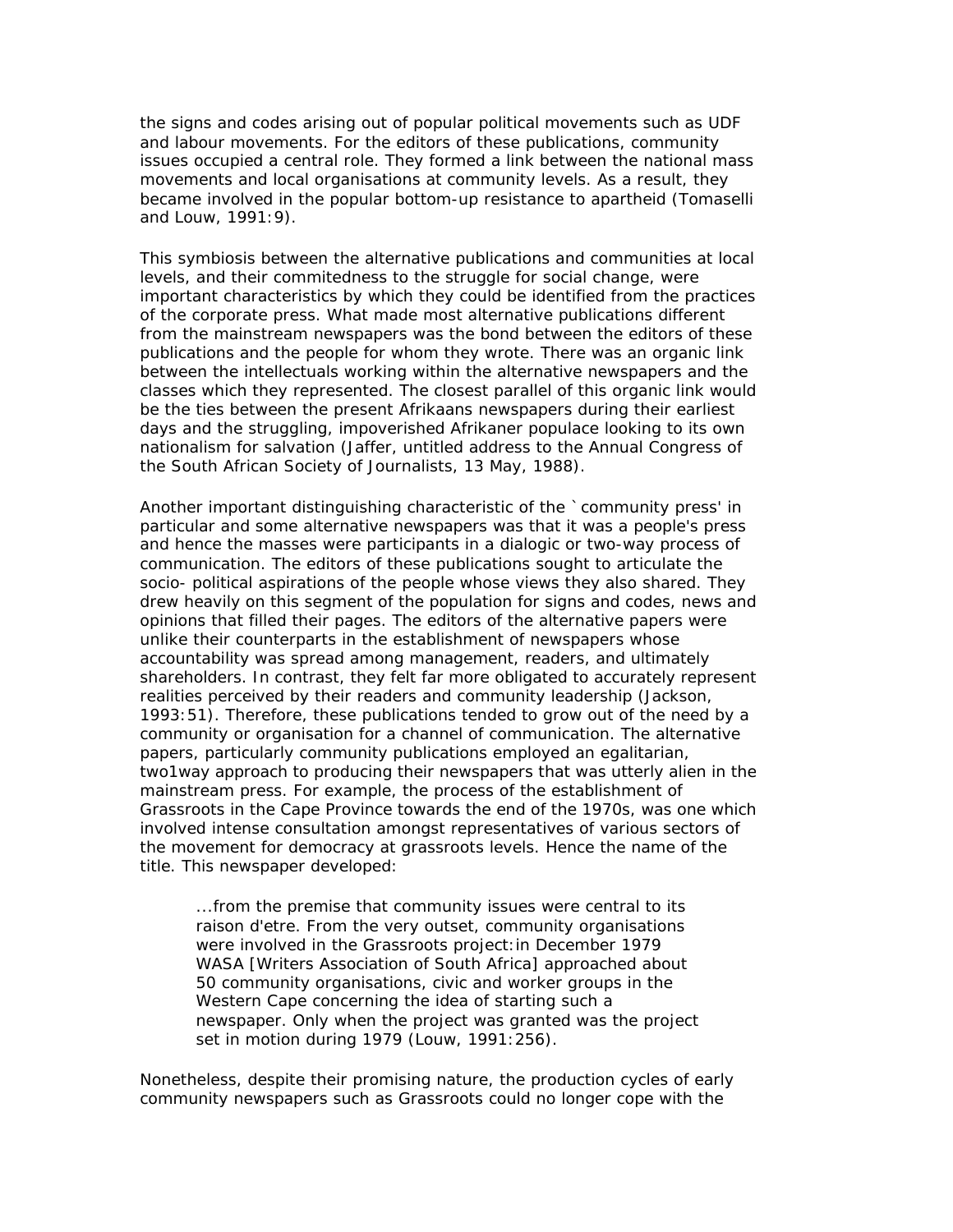volume of information and news generated from the resistance movements. From the formation of the UDF in 1983 and its subsequent transformation in the MDM, there was a heightened need for increased frequency of protest news and information. This development spawned the emergence of the alternative or left-wing commercial press which included such titles as *South, Weekly Mail, New African* and *New Nation*, among others, from the mid-1980s onwards. These newspapers were a hybrid of the liberal mainstream capitalist and progressive alternative presses (Tomaselli & Louw, 1991:9). The rise of this left-wing commercial press was a result of the failure of the earlier alternatives to cope with adequate management and distribution of increased volumes of leftist news as political action continued proliferating.

The left-wing commercial press was still organically connected to the populardemocratic struggles of the masses. These newspapers were, however, not as profit-oriented as the mainstream press, although they would have welcomed self-sufficiency through advertising. Most editors worked to this end but saw it as incidental to their purpose. The commercial alternative newspapers, in keeping with their views of the movement for political democracy, also displayed views of hostility and opposition to the South African economic system which the mainstream press embraced. As journalist educator Clive Emdon noted; "'alternative' assumes a political and economic identity of its own. It is anti-capitalist...There is no half-way, we cannot use the same structures of organisation and control of the commercial press" (Emdon, quoted in Jackson, 1993:46).

Describing the problem of the alternative press with the capitalist structure of the mainstream newspapers, Mansoor Jaffer, former full time organiser for *Grassroots*, stated:

The framework of the commercial, [i.e., corporate] press is by and large shaped by the pander to the most backward and reactionary sentiments in the market- the white readership who are the main target of most commercial newspapers. There are countless examples of this trend; from the vilification of the ANC and Bishop Tutu, to the editorial space regularly offered to the SADF through the person of certain `Defence Correspondents' (Jaffer, untitled address, 1989).

#### **Problems Compounding the Alternative Press**

The fundamental problems that came to confront the alternative press, besides legal and political restraint, were basically two-fold: funding and advertising. These difficulties separated them from the corporate press. Compared to the established press groups, the typical alternative newspaper was financially vulnerable and small. Because alternative papers were driven less by motives for profitability, and generated only part of the money needed to establish and run a paper, they relied on outside funding. The money came mostly from foreign governments, and international media organisations such as the International Federation of Journalists, church groups, and humanitarian organisations (Louw, 1993:177). The Canadian government, for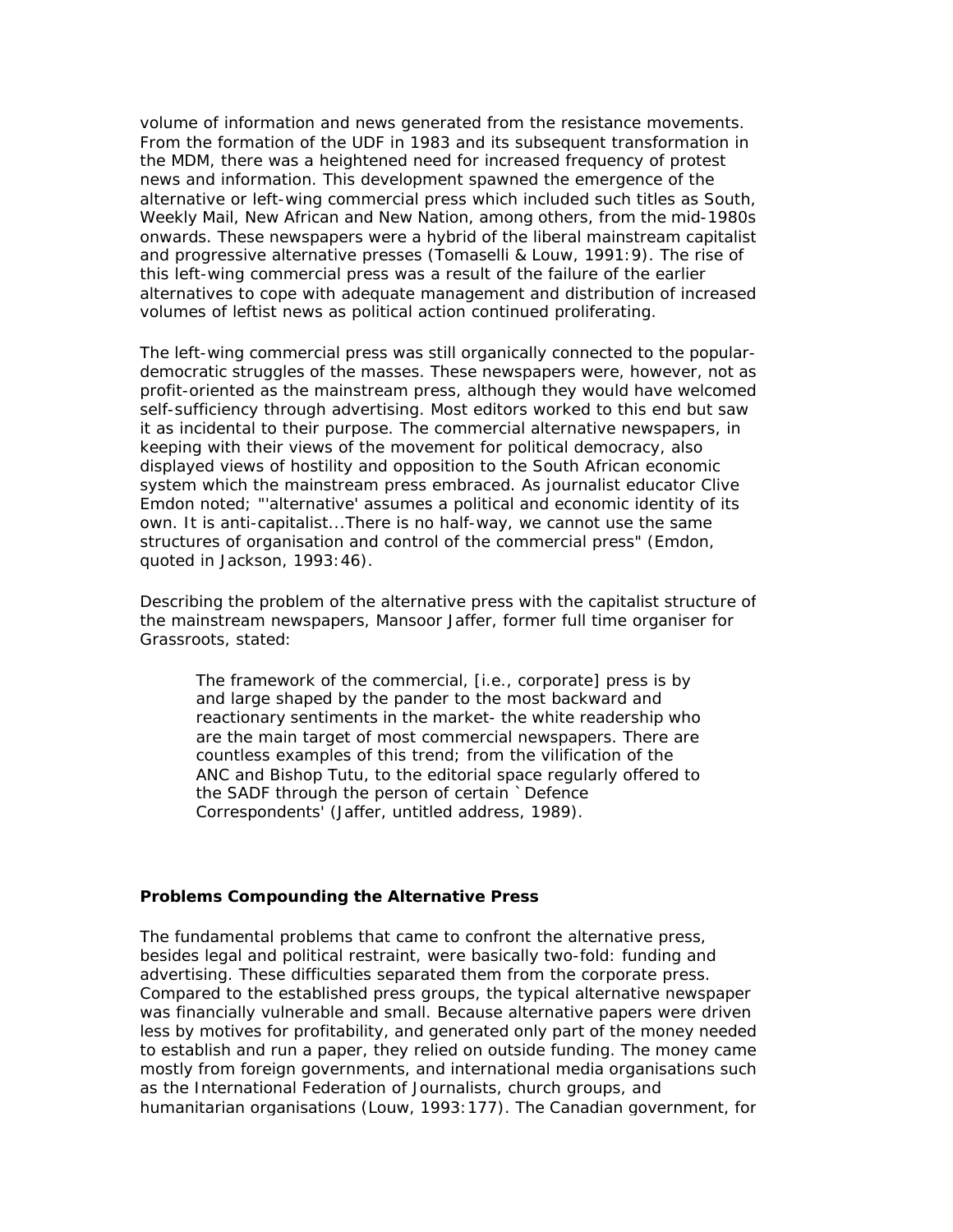example, donated R2,4 million in August 1988 to counter "South African propaganda and censorship." Canada also provided *Vrye Weekbald* with a computer system worth R73 000 (Southern Africa Report, 1989:4). The Roman Catholic Church was the force behind the launch and funding of *New Nation*, and *South* relied on Scandinavian and European donors (Louw, 1993:177). *Weekly Mail* was started with minimal capital, consisting mostly of severance pay its founders received when the *Rand Daily Mail* was closed in 1985 (Jackson, 1993:59). The reason for funding opposition papers was that the donors: "were increasingly concerned with gaining a toe-hold into what they see as potentially the future ruling hegemony in South Africa" (Louw, 1991; cf. Jackson, 1993:59).

When the 1990 reforms came to the fore, dependence on foreign donors proved to be a serious blow to the alternative papers. Most alternative papers that had depended on foreign funding from both the Western and Eastern countries, got into serious trouble after 1990 because "Western countries were under pressure to stop funding the alternatives" and channel funds into other development projects such as education (Tomaselli and Louw, 1991:224). This was because the reforms initiated by the NP had resulted in the end of the anti-apartheid struggle. Therefore, donors from the Western countries saw no reason for continuing to support organisations which had given support to the anti-apartheid movements. The Eastern countries on the other hand terminated funding following the collapse of the Socialism towards the end of the 1980s.

The alternative papers lacked adequate financial independence which they could have sensibly achieved through advertising. The major problem, besides the views they represented, was that they were established to service a readership that was poor. Hence, they had problems in attracting advertisers. This problem was summed up by Harber as follows: "Advertising is a great difficulty because of the prejudice in the advertising community about alternative newspapers" (Harber, 1989:).

Advertisers feared being associated with the political positions of the alternative papers. Besides, these papers were operating in a very tight market, one that was heavily controlled by the corporate companies. Thus in comparison to the capitalist press the left-commercial press was weak to compete in the print media market. This weakness can be demonstrated by looking at circulation figures. Except for *New Nation*, these papers, typically had low circulations that were among specialised readerships: "The circulation of all six 'alternatives' in 1990 was only 220 000 per week. (By comparison, the circulation of, for example, *The Star* was 215 000 per day, *Beeld* was 99 000 per day; the *Sunday Times* was 537 000 per week ..." (Louw, 1993:177). Furthermore, the alternatives had to rely on distribution outlets owned by the corporate press, for instance, most had to rely on Allied Publishing for their distribution (Louw, 1993:177).

Another serious difficulty which had profound implications on the operations of the alternative press was that it suffered limitations of resources. Because they tended to be undercapitalised, this therefore, meant lower salaries for their staff. As a result, they could not attract and maintain high calibre journalists (Jackson, 1993:63). Incessant government threats to close down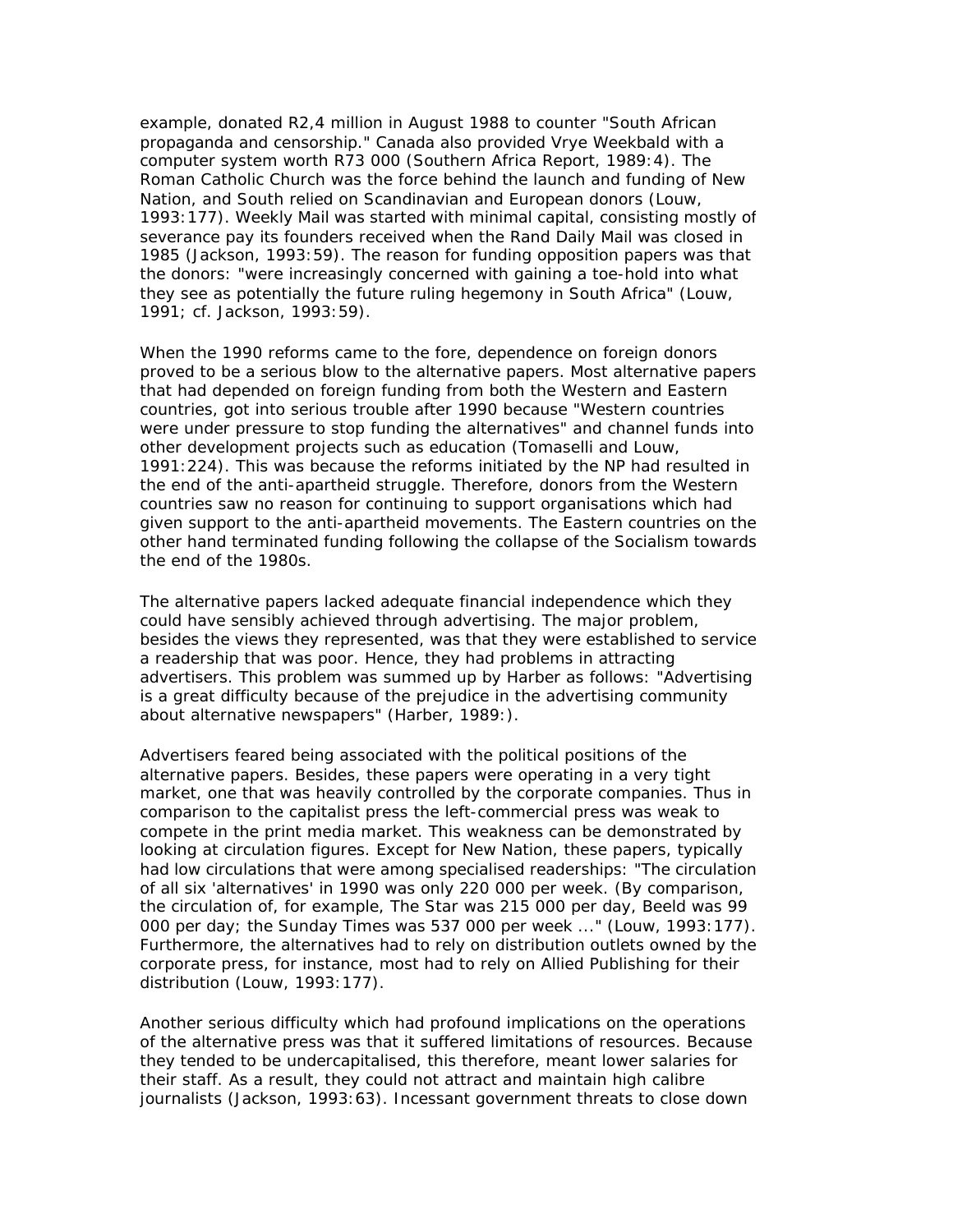the alternatives also meant less security for the employees. The *Weekly Mail* and *Vrye Weekbald* were notable exceptions. Their small editorial budgets meant fewer journalists on staff. Thus the alternative press did not start smoothly, yet it flourished and became an important part in the South African media landscape in the 1980s: "The alternative press obviously did not begin with a silver spoon in its mouth. Yet the difficulties it faced took surprisingly little toll on morale or its overall performance" (Jackson, 1993:63).

# **Contribution of the Alternative Press to the South African Media Terrain and Socio-political History**

Despite the problems the alternative press faced, it made a meaningful contribution which had profound effects on the South African media and socio-political landscape. One of its most evident contributions was that it filled in the information gap that the corporate media neglected. As a result, those areas of South African life that had previously been neglected, received coverage. Amongst these were, national labour problems, rural images such as drought, disease, and disasters, police brutality, political discontent etc. (Tomaselli et al, 1987:64-68). The alternative press provided the information and view-points that the mainstream papers did not report. This also countered the impressions that the other papers created.

The alternative newspapers brought in their own impressions, emphases and perspectives. They enriched the media choice on the market. Most editors in the corporate press said they found the alternative press as an important source of information that supplemented their own understanding of the country (Jackson, 1993:63). For instance, Andrew Drysdale of the *Argus* thought that the alternative papers were mostly "preaching to the converted," but welcomed the diversity of opinion they provided" (cf. Jackson, 1993:61). Commenting on the role of the alternative press Ameen Akhalwaya noted that:

Our role has been to counter the increasingly blatant- and sophisticated propaganda of the NP and its junior partners of all hues. And it has been to counter the nonsense some newspapers give us about what black people are supposed to be thinking - and who is thinking for them (Akhalwaya, 1988:18).

The alternative press thus made an invaluable contribution when one considers the high concentration of media ownership in this country, by providing society another vehicle of public expression. For instance, people in the rural areas of the Eastern Cape who had been hitherto neglected by the corporate media, got a new channel to air their concerns. The community papers also helped to localise the medium, focusing directly on the readers' concerns in ways previously untried in South Africa.

The alternative press also catalysed socio-political change that resulted in dismantling of apartheid rule by opening up the area of political debate. It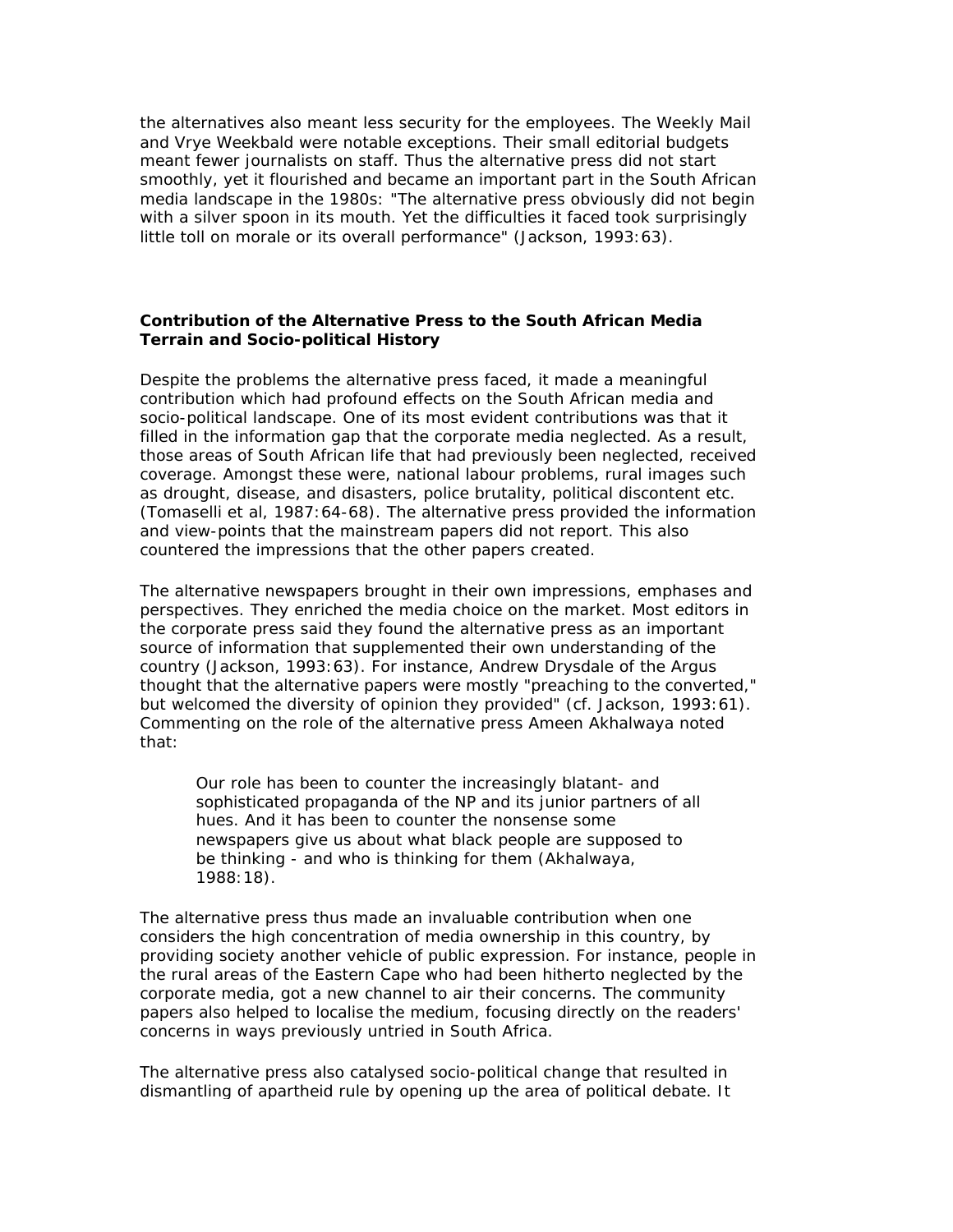was in the forefront of covering the most contentious political issues of the day: the situation of political detainees, especially children; prison conditions; police and military action against protestors, including allegations of government-backed assassination squads; the growth of trade union movements and so on (Tomaselli et al, 1987:64-68). The alternative press, by no small means, left an indelible mark in South African media and political history. Below I focus on *New Nation* as a specific example of a progressive paper of the epoch. Much of the information constituting this section is derived from interviews with people who have been involved with the paper from the early days of its establishment up to date. Some of them have worked for the mainstream newspapers papers.

# **CHAPTER FOUR:**  *NEW NATION***: A CASE STUDY OF THE RISE AND DECLINE OF AN ALTERNATIVE TITLE**

*New Nation* was one of the highest circulating alternative papers. By the time of the elections in 1994 it had a circulation of almost 100 000 copies per week (Tugwana, October 1995: interview with author; see also Table 3.1). The paper started publishing in January 1986 amidst the State of Emergency. It began as a fortnightly and turned weekly in 1987 (*New Nation* Reader Survey, 1987:4). In 1993, at the height of its success, the paper unsuccessfully tried to compete in the Sunday market (Manga, interview with author 1995). The whole idea of establishing *New Nation* was mooted as way back as the late 1970s by the South African Catholic Bishops' Conference (SACBC). The SACBC felt it needed to start a paper that would not focus on matters of religion entirely but a paper that would also reflect on the socio-political processes that were going on in society at that time (*New Nation* Reader Survey, April 1987:4). In the late 1970s the apartheid State was caught up in an intense struggle to maintain its hegemony. This inflamed class and racial relations.

The idea of establishing *New Nation* was also mooted at a time when most prominent black journalists were in detention and were discussing their frustrations with the way the white-owned press represented events of political and industrial unrest of the time and the need to form a paper that would identify with people struggling against the apartheid system (Tugwana, October 1995:interview with author). It was felt that the papers [the Englishlanguage press] in existence at that time were not supportive of the democratic movement though some of them might have been critical of apartheid. Amrit Manga, one of the pioneering journalists with *New Nation* said: "...these newspapers reflected a liberal perspective of society and were critical of apartheid but were limited in their opposition to it. They were not supportive of the pro-push of democracy" (Manga, October 1995:interview with author).

Following the 1976 Soweto uprisings the State mounted a crackdown on all those who championed for the end of apartheid including journalists, human rights people and political figures. They were sent into detention centres and were restricted from their activities. It was in detention while discussing the need for increased championing of the black cause that Tugwana, who later became editor of the paper, and other journalists, met with a high ranking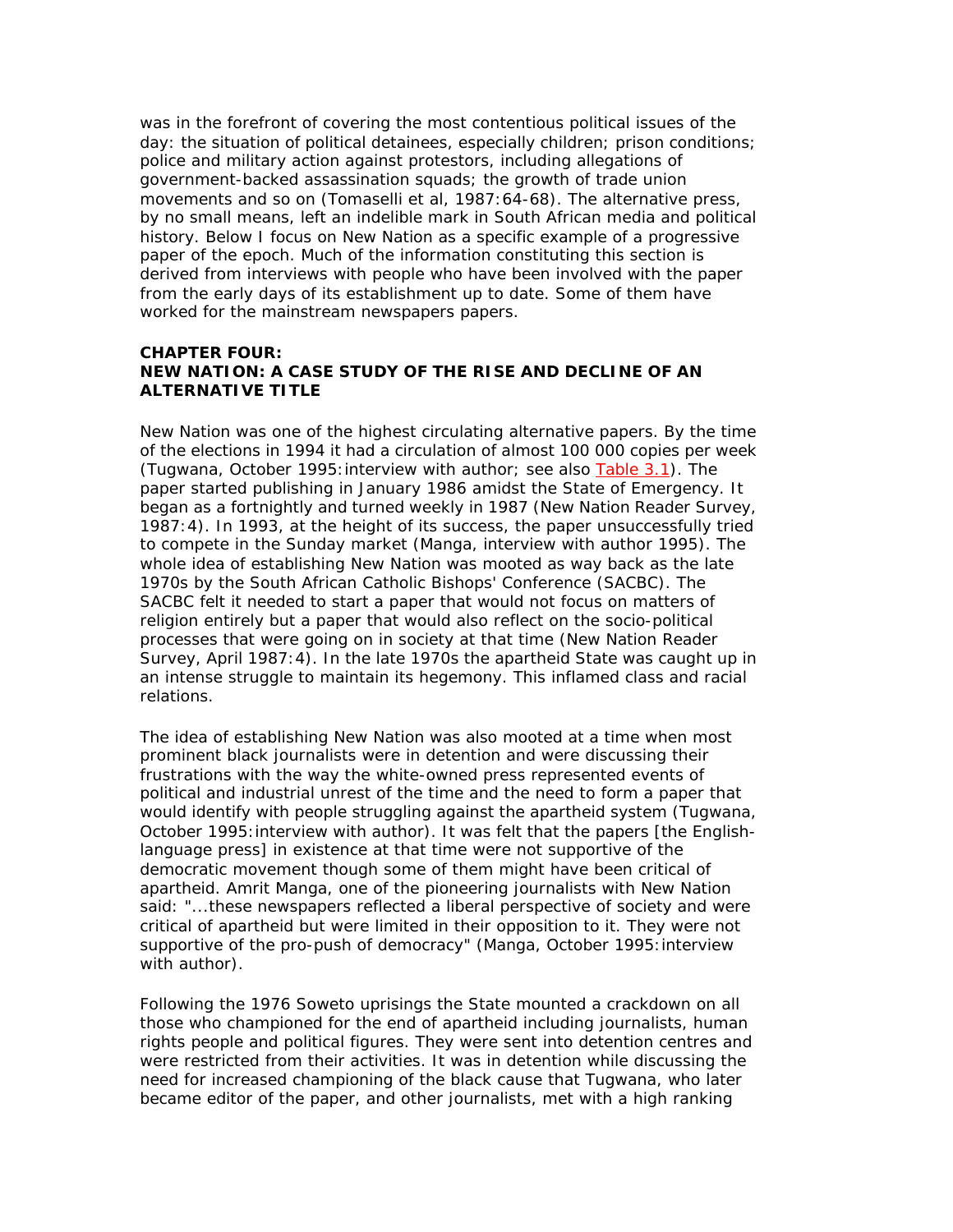Catholic priest who had also been detained (Tugwana, October 1995:interview with author). After detention, as Tugwana recounted, the priest was able to sell the idea for the need of a paper that would play a role in the struggle for the demise of apartheid.

Tugwana remembered that what actually pushed the Church to establish such a paper was an incident which took place in the early 1980's. The event occurred in the Vereniging area when there was a blockade mounted by the South Africa Defence Force (SADF) which surrounded the area and conducted a-house-to house search during which atrocities took place. This occurred after a white woman driving in her car with an infant was stoned and the infant had died instantly as a result of stoning. The white woman was on her way home from delivering her servant home. The State had then sent the SADF to find the killer. The SACBC conducted an investigation into the atrocities perpetrated by the army and came up with a report that was difficult to get published in the existing newspapers. The SACBC was forced to publish a book on that particular incident. From this experience, the Church felt there was a need to set up a paper of its own that would report on issues that the mainstream media would not touch. The Inter-Diocesan Pastoral Consultative Conference held in August 1980 resolved to establish a `national Catholic' newspaper designed to enter into the life, struggles, needs and burning aspirations of South Africa's people (Tomaselli & Louw, 1991:11). The SACBC sourced funds from the European Community, from the Nordic countries, and other organisations which were in support of the struggle for democracy in South Africa.

When the paper was established in 1986, it circulated nationally and made attempts to be commercially viable though profit motive was not the emphasis (Tugwana, October 1995:interview with author). In its bid to be a commercially viable paper, *New Nation* adopted management, distribution and advertising practices that paralleled the capitalist newspaper formula (Tomaselli & Louw, 1991:11). However, as Tomaselli and Louw further note, the paper had a democratic approach in which all staff participated in decision-making. While the SACBC saw to much of the funding of *New Nation*, the day-to-day running of it was entirely the responsibility of the staff members. There was quite a lot of input from staff working for the paper. As Manga said, "the paper was essentially owned by the SACBC, but the Church eventually gave up ownership to people who worked for the paper to become the custodians" (interview with author, October 1995). *New Nation* was established amidst other papers that were aimed at the mass audiences struggling for the end of apartheid such as *Sowetan* and *City Press*, which were white-owned. Talking about the differences between *New Nation* and these papers, Amrit observed that:

We were reporting in a different way, we were writing in an interventionist way. We got directly involved in what we wrote about. A concrete example would be our reporting during the State of Emergency during which there were certain restrictions placed on newspapers concerning certain activities. For example, when police were sent to break a march, reporters in the mainstream press could only report that police were there the break the march, but without mentioning the brutality and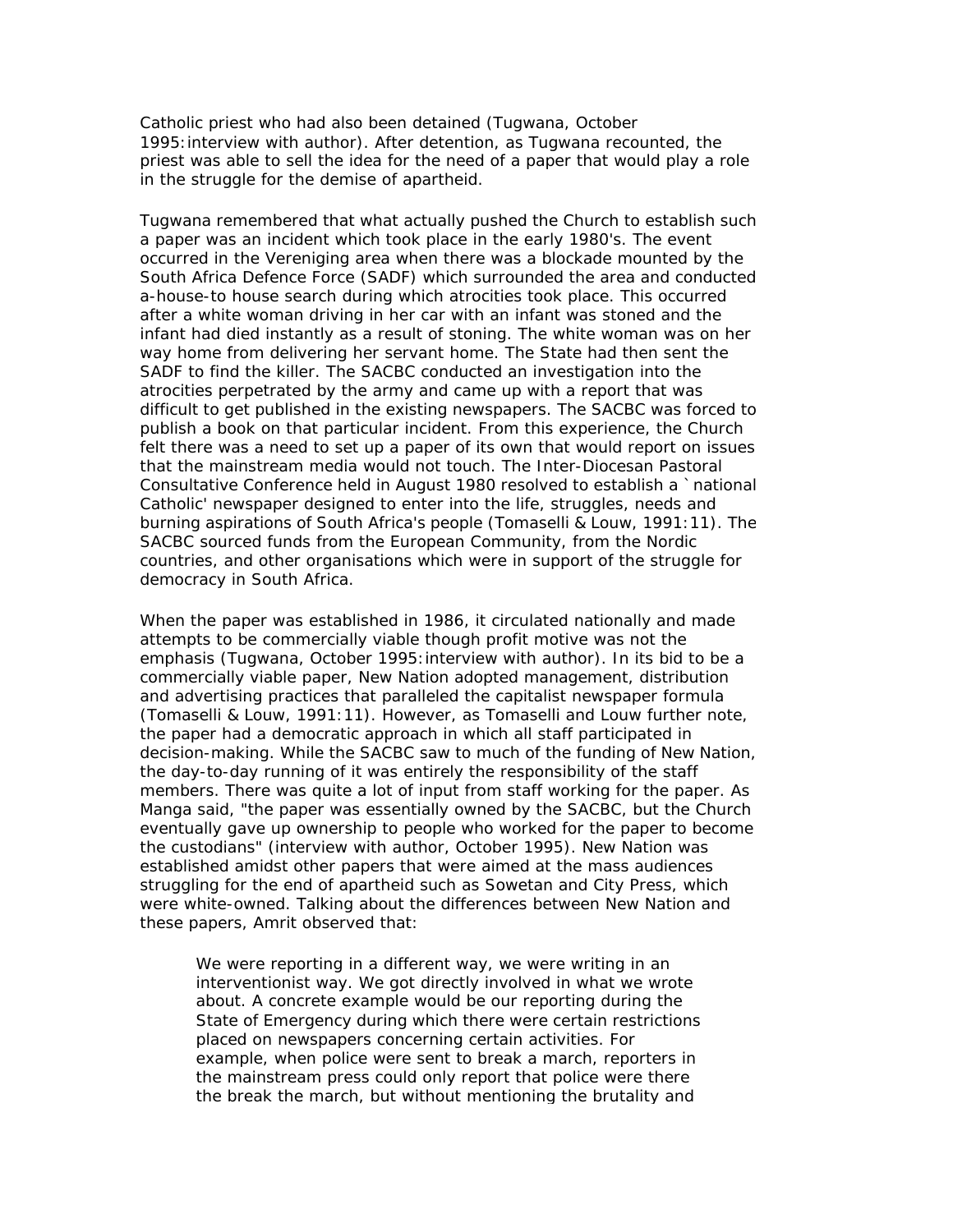atrocities committed in the process. We at *New Nation* pushed the limits and challenged the law whereas other papers obediently complied (Manga, October 1995:interview with author).

Sounding the same note on the differences between *New Nation* and the papers in the mainstream, like *City Press* and *Sowetan*, Tugwana, mentioned that:

The *Sowetan* and *City Press* were white-owned and administered. But they had a big personnel of black journalists. However, at the end of the day policies were not drawn by those journalists. There was a large amount of black personnel, but they were not involved in the day-to-day decision-making as journalists in *New Nation* would do (interview with author: October 1995).

In a comparative study done in 1987 on the differences between *New Nation* and *Sowetan*, it was found that *Sowetan* by virtue of its title was considered to be a paper serving mainly regional interests. It was felt that it also showed bias towards the PAC and the Black Conscious Movement (BMC). On the other hand *New Nation* had a national appeal and was more linked to the African National Congress and Trade Unions than to any other political organisation (CASE, *New Nation* Reader Survey, 1987:4). Aggrey Klaaste, now Editor-in-Chief of both newspapers and former journalist and editor of Sowetan, remarked that: "*New Nation* was out-and-out ANC and there was no beating bones about it. It developed as an organ of the ANC" (Klaaste, interview with author: October 1995).

While *New Nation* was essentially funded by the European Community and the Scandinavian countries through the SACBC, like any other alternative, it had the problem of attracting advertisers. Hence it had to be content with donations. As Manga observed, the paper failed hopelessly to attract advertisers because of its political content and political profile because: "*New Nation* was perceived as an organ of the ANC and therefore advertisers did not want to be associated with and support a publication that supported the ANC" (Interview with author, October 1995). Advertisers were also not forthcoming because: "of the threats they received from the police to the effect that supporting a paper like *New Nation* was as good as supporting communism, and people who wanted to see the fall of good order" (Tugwana, interview with author, October 1995).

Failure to attract advertisers was one of the major reasons for the decline of most alternative newspapers in the 1990s*. New Nation* was by no means an exception to this problem. The problem of funding became very apparent when the donors withdrew their funding following the reforms for democracy (Louw, 1993:177). This was because the original idea of funding these papers by the overseas donors had been in aid of the struggle against apartheid. When the struggle ended after 1990, donors diverted their attention from the papers to development projects such as housing and education (Tugwana, October 1995: interview with author). When external funding was withdrawn, *New Nation* could not sustain itself to the extent that by the end of 1994 it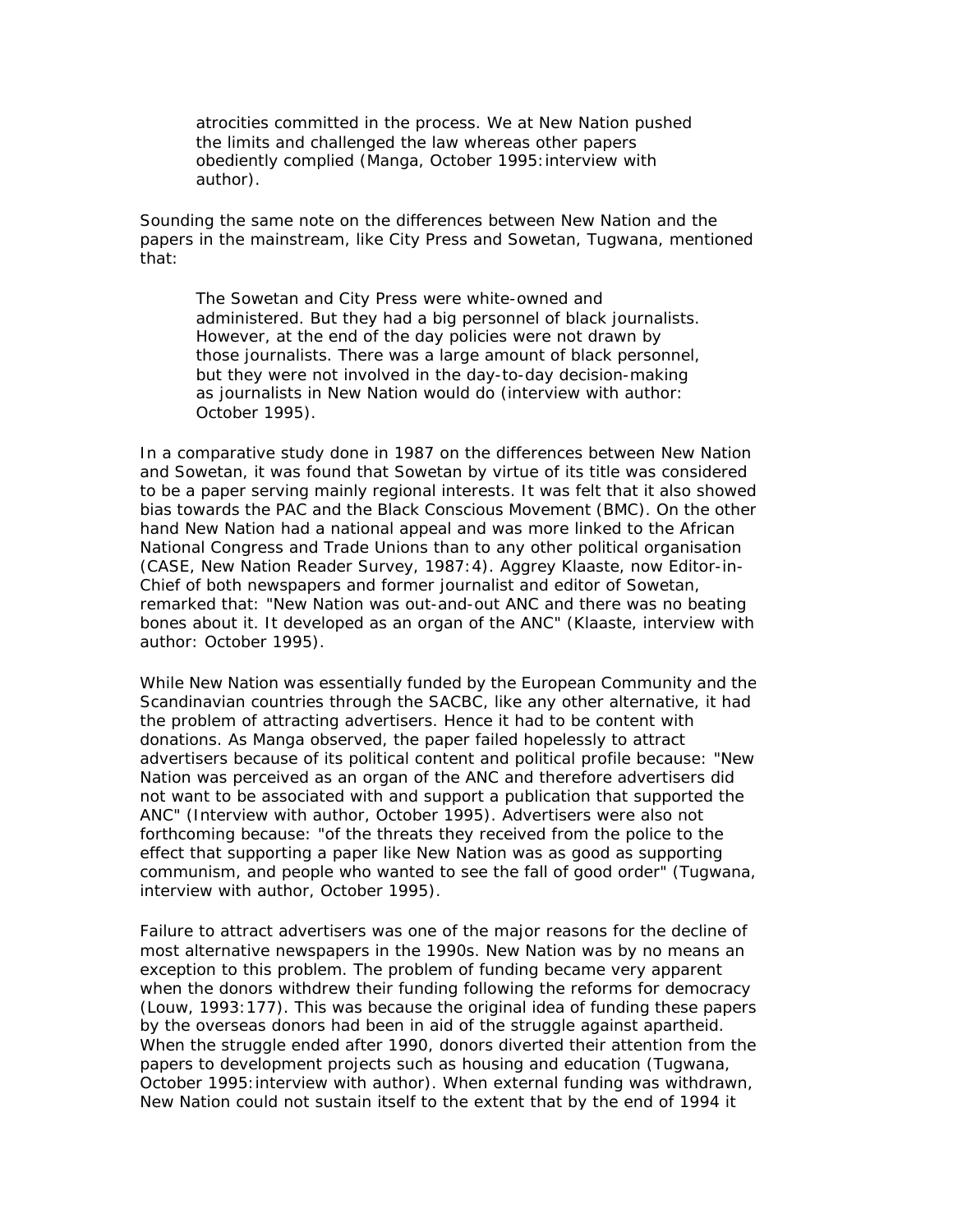was `in the red', as it had accumulated a huge debt burden (Klaaste, October 1995:interview with author).

Thus changes from the discourse of struggle also meant the decline of not only *New Nation* but various other alternatives such as *South* which had to eventually shut down. Another problem that faced *New Nation* and which also contributed to the decline of the paper in the 1990s was that it was being distributed through Allied Publishers which was owned by Argus and the deal was not as attractive as the one they gave to their own newspapers. As Tugwana realised: "...we did not get the kind of service we should have got from them in terms of distribution; in terms of promoting the paper in the market" (interview with author, October 1995).

Another problem which almost saw the collapse of *New Nation* was its attempt to become a Sunday newspaper from the month of August 1993. This problem arose from *New Nation*'s failure to viably compete in the Sunday newspaper market. The idea of becoming a Sunday for *New Nation* had come about as result of the paper's high circulation which had reached almost 100 000 copies per week in 1993. For an alternative title, this figure was quite a breakthrough. As Manga explained, such a breakthrough created a sense within the title that it "could break even by going Sunday" (interview with author, 1995). The idea of entering the Sunday market was also encouraged by Allied Publishers who were owned by Argus and distributed Argus as well as TML's newspapers. This encouragement came about when *City Press,*  which was also distributed by Allied Publishers, decided to pull-out from the distribution deal. Allied Publishers had to fill in the gap caused by *City Press'*  pull-out. *New Nation* acccepted the offer to be distributed by Allied Publishers and for the following three months it was on the Sunday market with a total circulation of 15 000 copies (Interview with author, 1995). This was an obvious drop from the paper's previous 100 000 copies per week.

*New Nation* had, however, underestimated the Sunday market as it nearly crumbled as a result of its decision to compete in the Sunday market:

We had underestimated the costs of entry into the Sunday market. We had to start new sections- more features, more news coverage, etc for us to compete with other papers such as the *Sunday Times*. This required a lot of resources than we could afford for a longer period. This completely eroded our resources (Interview with author, 1995).

*New Nation* decided to operate in a market that was so highly competitive at a time when the SACBC had withdrawn its sponsorship of the paper. The attempt to become a Sunday paper obviously meant a strain on the paper's budget. The paper also suffered from the problem that it was distributed by Allied publishers who did not give *New Nation* "the fair deal" that it gave to other papers under its distribution:

We did not get a fair deal from Allied. By making us fill the gap left by *City Press*, Allied simply wanted to subsidise other papers that it distributed such as the *Sunday Times.* Allied did not give us the push that it had earlier indicated it would give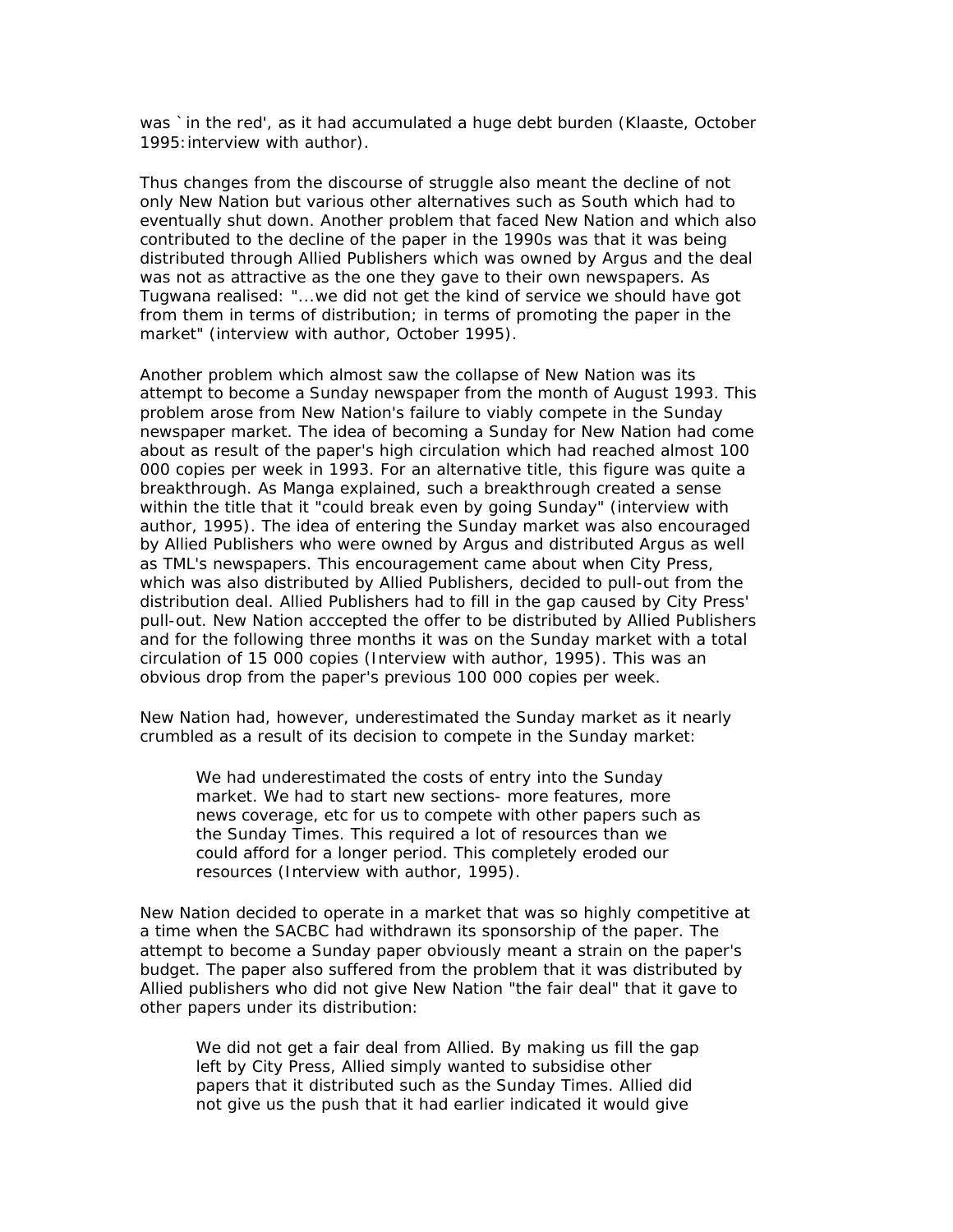us. As a result, the paper's sales plummeted and we realised we had made mistake (Manga, interview with author, 1995).

Failure by *New Nation* to make it on the Sunday market forced the paper to revert to Friday publications to avoid total closure. As Manga observed, they had "underestimated the Sunday market" and had not foreseen the high level of competitiveness in this market. By 1995, *New Nation* was facing financial difficulties due to the problems that compounded not only it, but other papers like it. Financial difficulties threatened the paper with closure. This made it vulnerable to a buy-out which eventually came in 1995. Early in 1995, *New Nation* sold itself to newly formed New Africa Investments Ltd (NAIL), headed by emergent black business tycoon Dr Ntatho Motlana. The paper had an option of either shutting down or getting itself a business partner. They opted for the second choice. NAIL had just formed New Africa Publications (NAP), and bought *Sowetan* from the restructuring Argus early in 1994. NAP was formed amidst the crisis of legitimacy in the broader South African public sphere, that the new significant ruling fraction, ANC faced. Below I discuss press ownership re-arrangements in the post-apartheid era locating them within the dynamics of socio-political change. I discuss some of the political imperatives that impinged on the formation of NAIL and its acquisition of *Sowetan* and *New Nation*.

# **CHAPTER FIVE: PRESS OWNERSHIP IN THE POST-APARTHEID ERA**

- Introduction
- Reform and Transition to Democracy
- Calls for Diversity of Media Ownership
- Corporate Response
- Argus and the Restructuring Exercise
- The Sowetan Deal
- New Nation
- The O'Reilly Deal
- Black Economic Empowerment and the Creation of the Motlana Empire

### **Introduction**

The end of apartheid in the early 1990s came about as a negotiated reform process. The end of apartheid saw it replaced with a Government of National Unity (GNU) which was an alliance consisting of the ANC and the NP, with the Inkatha Freedom Party (IFP) playing the role of junior partner. The GNU marked the start of a new South African order and the end of the old Afrikaans-English-Bantustan alliance. The GNU settlement conformed largely to the agenda conceived by the NP rather than the ANC (Tomaselli and Louw, 1991:222). The reform package presented by the NP was meant to be managed along the lines that left the basic outlines of the existing capitalist social order in existence. The establishment of the new hegemonic order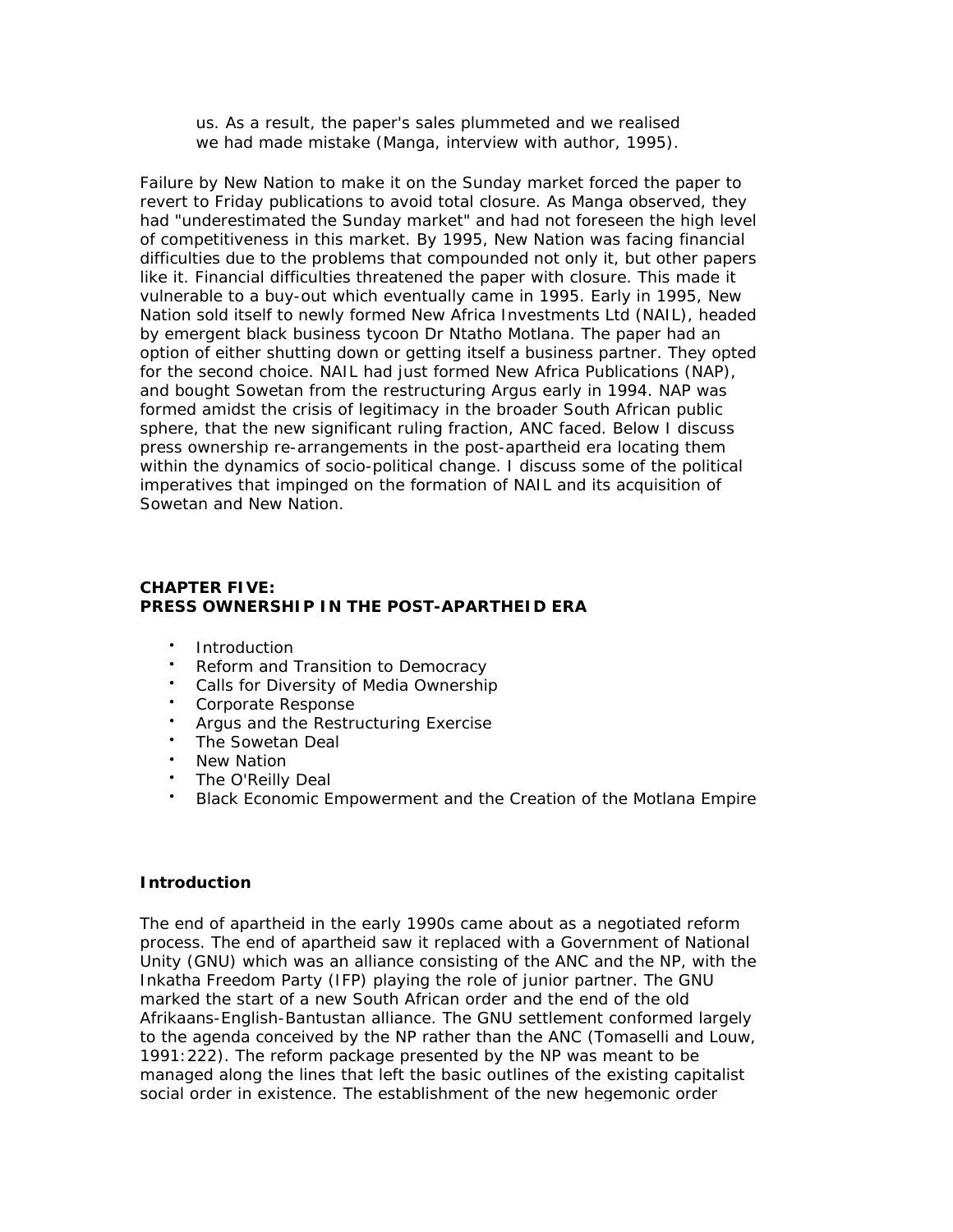forced the press to change in a way that mirrors this process. The press has tried to remodel itself within the contextual framework of the GNU settlement.

This chapter analyses press ownership re-arrangements and restructuring in the mid-1990s with particular reference to Argus Holdings Ltd. The analysis is located within the broader context of the restructuring of the national political economy. This general restructuring came as a result of changes in the balance of power which followed the end of the 1948-1993 rule of the NP. The changes that have been witnessed in the nature of ownership of the print media cannot be viewed apart from the dynamics of socio-political reform. The dramatic political shift experienced in the 1990s presented the country's major press owners with challenges for adjustments to the new order. Of particular concern here is the way privately-owned capital shifted in response to political criticism by interest groups within the realm of civil society. These criticisms also emanated from the ANC which emerged as the most significant political fractions within the GNU.

#### **Reform and Transition to Democracy**

Increasing international pressure against, and intensified internal resistance to, apartheid rule in the 1980s and the negative results thereof (massive foreign disinvestment and social and political upheaval), forced the NP to reform its racial practices and accept transition to democracy in the 1990s. The shifts within the NP, in part, explain the initiation of the reform process and the subsequent formation of the GNU. By the close of the 1980s it had become clear that apartheid as a system could no longer hold. From its legislation in 1948, apartheid underwent several reforms due to the changing political and economic environment which determined its feasibility. Initially, apartheid discourse was legitimised on the basis of racial superiority (Tomaselli, 1996:5). This basis changed from racial superiority to that of `cultural difference' as the economy allowed a black middle class to emerge within the system, which challenged the basis of that racial superiority. As a result, overt racism disappeared from apartheid discourse from the beginning of the 1980s. Other racial groups were co-opted into the system of patronage as exemplified by the Tricameral Parliament which was set up in 1984 (Tomaselli, 1996:5). This was an attempt to reform apartheid ideology while maintaining white power.

Tomaselli and Louw (1991:222), have also reckoned that the fall of the Soviet Union in 1989 and the end of the Cold War had much to do with the initiation of the reform process which subsequently led to the creation of the GNU. The collapse of socialist countries weakened the ANC which had grown dependent on them for support. For the ANC, this meant that any realistic prospects of overthrowing the NP regime through armed struggle were now removed. The NP took this as an opportunity to initiate a reform package that could be managed in the direction of a `corporatist settlement', that is, a settlement stabilising the basic outlines of the capitalist social order. The end of the cold war left the USA with much power and freedom to pressure any African regime to democratise. The USA thus forced the ANC and the NP to deal with each other (Tomaselli and Louw, 1991:222).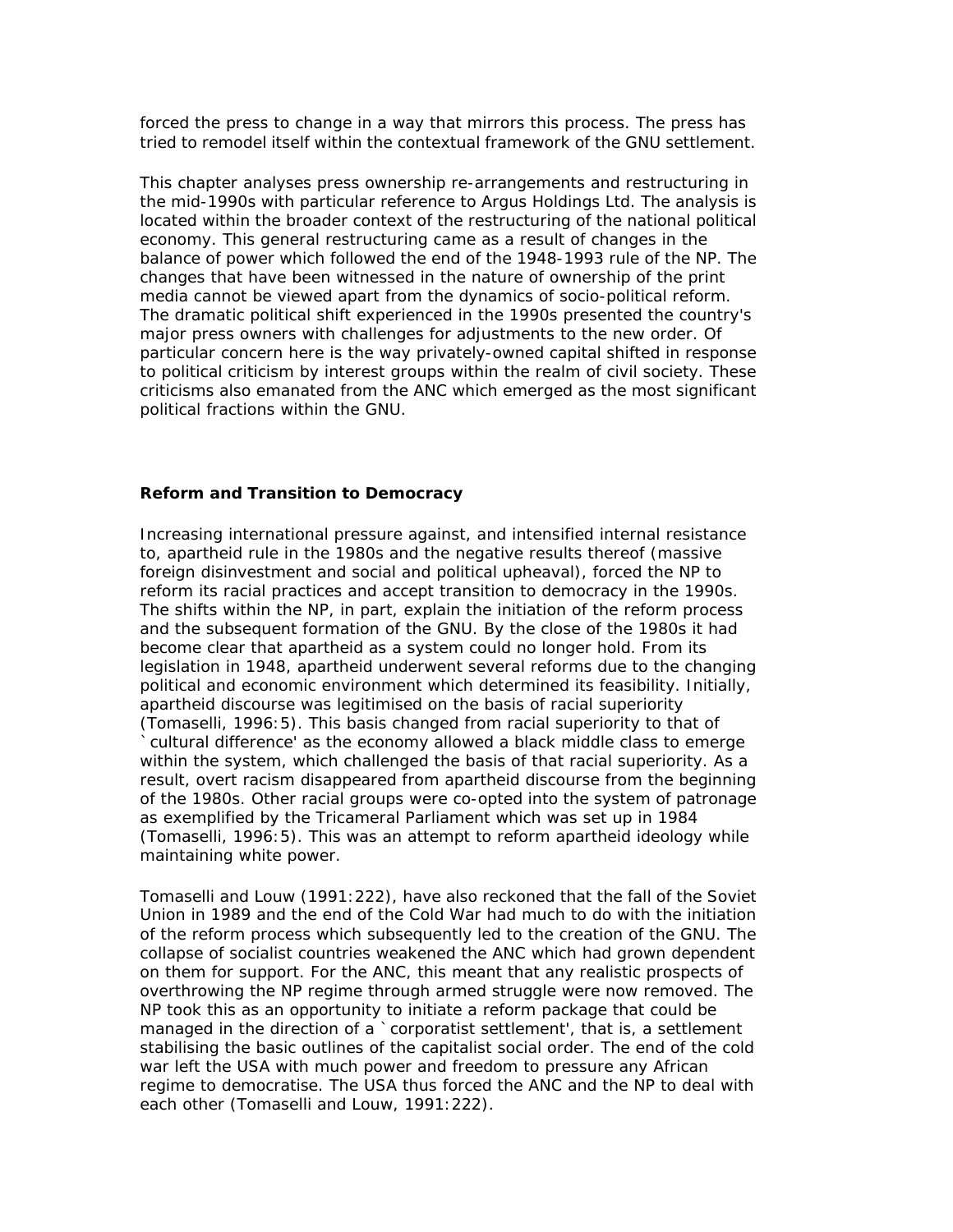The NP-initiated reform process under the leadership of PW Botha during the 1980s can be perceived as an attempt to create a real hegemony- that is, where `legitimacy' and `alliances' or `persuasion', the important constituents of that hegemony are as important as 'violence' or 'coercion'. The NP, prior to the leadership of F.W. de Klerk, had previously tended to `ignore' all the other constituents of hegemony except violence (Louw, 1991:163). When it realised that `persuasion' had become indispensable, the ruling NP resorted to reform to include those ingredients necessary in the establishment of a real hegemony.

With the impending unbanning of the political resistance movements such as the ANC and PAC towards the close of the 1980s, the NP especially under F.W. de Klerk, adopted Western liberal terms such as `protection of minorities' and `multiculturalism' (Louw, 1991:159; see also Tomaselli, 1996:4; Tomaselli, Louw and Tomaselli, 1992). This political re-organisation was too late and too little, as the country was already caught up in a sociopolitical and economic crisis. This crisis culumnated in the contrived institution of increased transition to political democracy in the beginning of the 1990s by the NP, when it realised that apartheid as an ideology was no longer tenable. As a result, in February 1990, the NP under the leadership of F.W. de Klerk announced the reform package.

Political organisations involved in the struggle against apartheid were unbanned. Their leaders in detention centres were released and engaged in the negotiations for the establishment of a new democratic South African dispensation. In the multi-party and all-race elections which followed in April 1994, the ANC won electoral victory and quickly formed the GNU in which it constituted the largest fraction in the ruling bloc. This alliance included the NP as a major partner, as well as the IFP which played the role of a junior partner.

# **Calls for Diversity of Media Ownership**

The year 1994 is yet another benchmark in South African political history as it marked the end of decades of legislated apartheid and centuries of colonial rule in the country. But at the same time the GNU settlement left the basic outlines of the capitalist social order intact. In trying to implement and concretise the settlement, many contradictions about the settlement have sprung up. These contradictions have attracted criticism about the nature of socio-economic change that has resulted since the end of apartheid. These criticisms have focused mainly on the lack of substantial change at the level of ownership and participation in the general economic sector and the public sphere.

During and immediately after the period of transition to democracy the ANC and some sections of civil society such as the Black Editors' Forum (BEF) publicly levelled political and racial charges against the concentrated nature of ownership and control in the whole sector of the national economy. The particular concern of the ANC has been to close the `racial chasm' in South Africa's business world as once spelt out by President Nelson Mandela: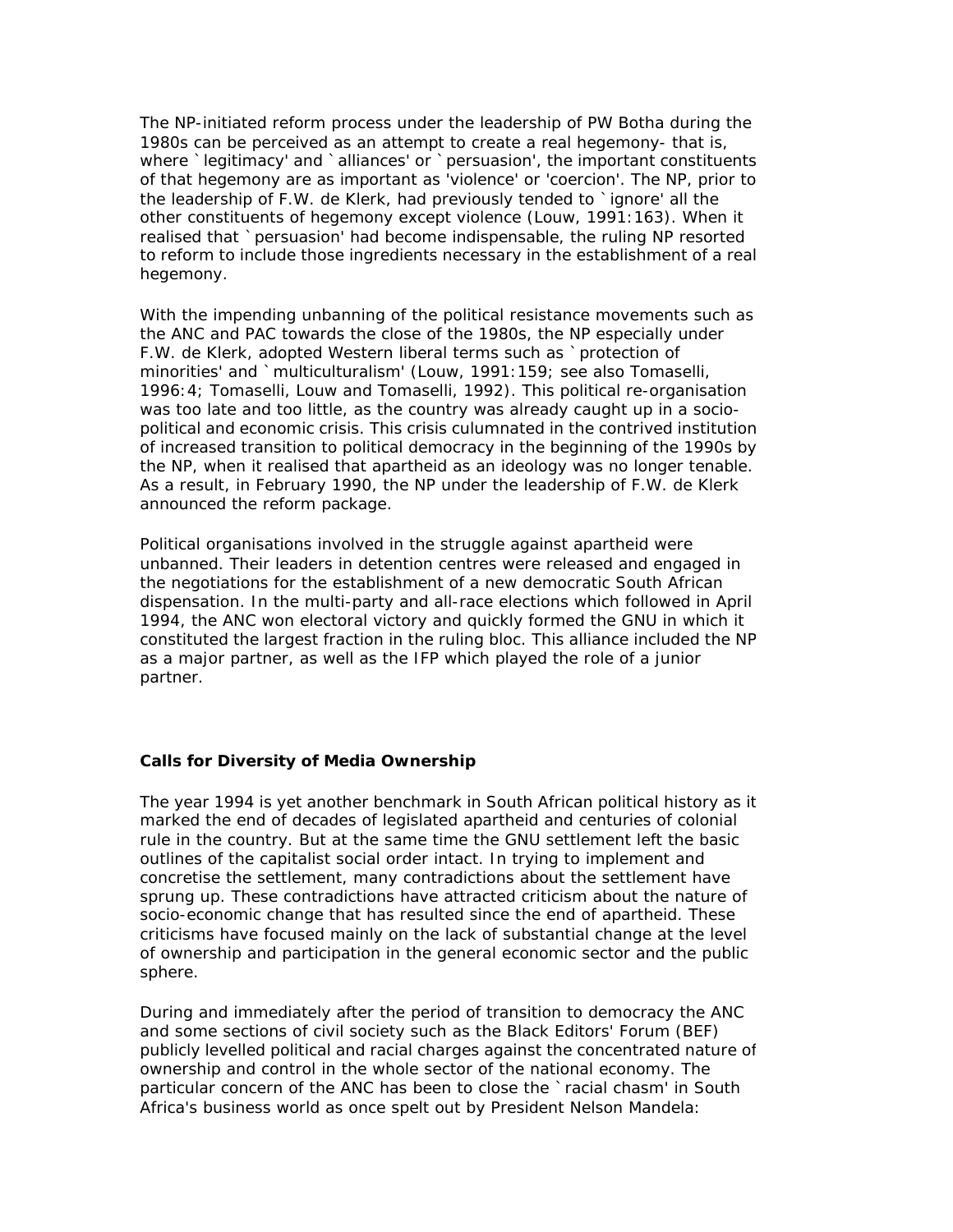Big business is by definition white. Blacks- and here I mean Africans, coloureds and Indians- are confined to small and medium-sized business. We want the economy to be improved and it cannot be improved if the wide gap still exists (President Mandela, *Sowetan*, April 15 1996:2).

The argument of the various critics has been that such an ownership structure limits access to, and participation in, the public sphere by the black majority. The criticism against ownership concentration has also filtered to press ownership. Critics have called for diversification of ownership within the print media industry which was still largely white-owned and did not reflect changes at that occurred the political level. The concern with the structure of ownership of the media in the country was clearly expressed by President Mandela at a Conference of Editors' meeting in 1994:

Firstly, the ownership and structure of South Africa's media is not only concentrated in a few hands, but reflects the patterns of racial exclusion of the old era. Secondly, the demographic composition of management, editorial executives and senior journalists mirrors the same patterns (Mandela, 1994).

In a report that was presented to government on the state of ownership of the national media by a group comprising black journalists, the main concern raised was that "...media ownership in South Africa is...roughly ninety per cent in white hands" (*The Mercury*, April 30 1996:2). The ANC's Deputy President and National Executive Deputy President Thabo Mbeki, is one of the many people who have, at different times, called for media deconcentration within the newspaper industry:

...what is at issue is...the extent of monopoly or concentration of ownership. After almost a century of domination of this country's print media by Argus, now renamed Independent, newspaper circulation penetration is only three percent of the population and is falling rapidly (Mbeki, *Mail and Guardian,* 1-7 December 1995).

Mbeki is implying that the print media, due to the nature of its ownership and control, reaches far too few people in a country with a population of about 45 million (*The Mail and Guardian*, 1-7 December 1995). This also came about because of the ANC's complaint that the print media, virtually white-owned, was hostile to the ANC. While Mbeki has reiterated the ANC's support of freedom of expression and a free media, the ANC's major concern is with breaking up white-owned monopolies in the media (Emdon, 1996:204).

Groups such as the BEF and the Council for African Thought, have called for the dislodging of whites from editorial and managerial positions and having them replaced by blacks (*Mail and Guardian* September 15-21 1995:14). The groups within civil society cannot tolerate a situation where the very same people who controlled the media previously and at the same time conformed to the "status quo and to conservative press judgements" and sometimes, particularly in the case of the Afrikaans press, vilified protest movements, are still in control. The remarks by Thami Mazwai, National Chairman of the Black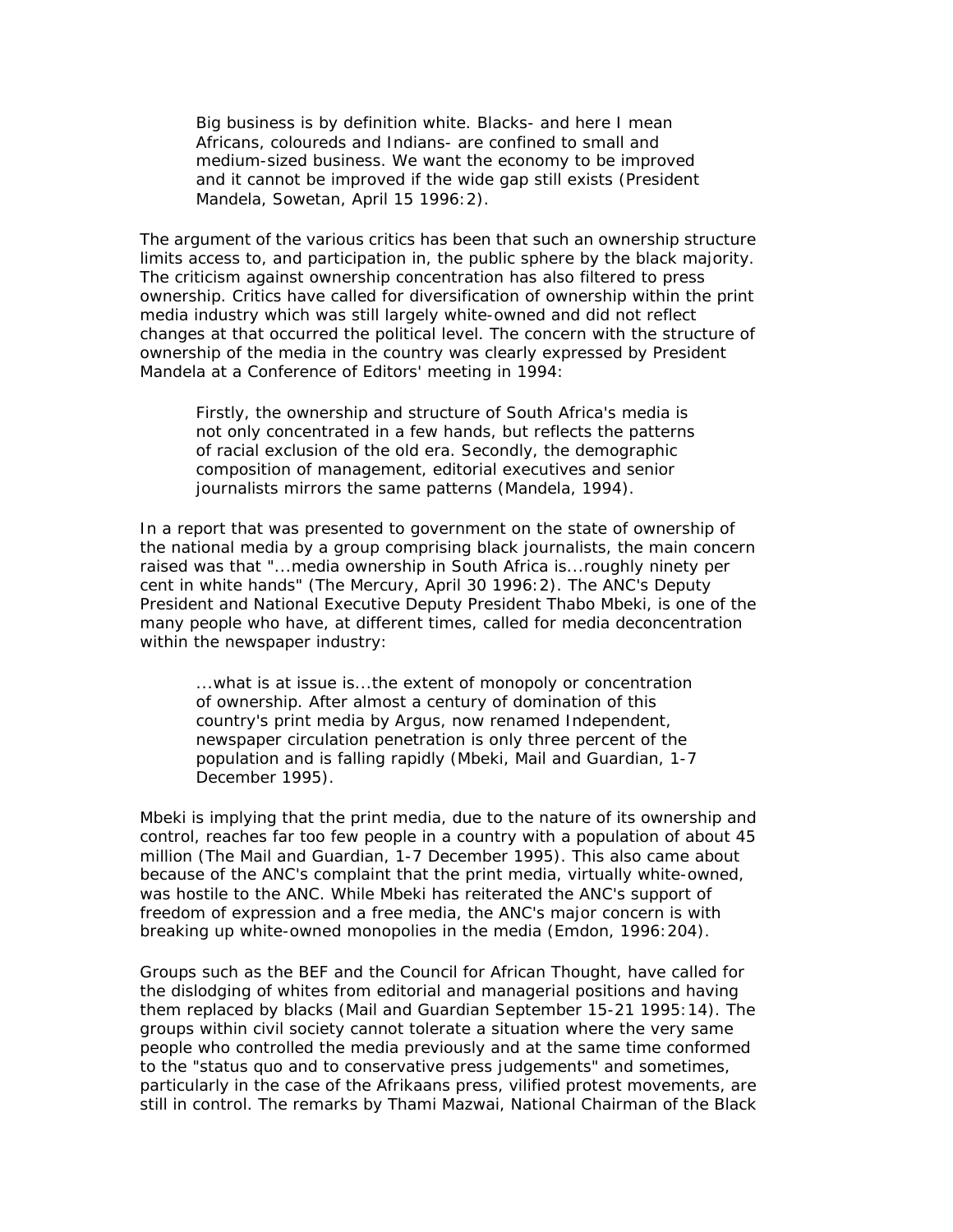Editors' Forum, for example, are testimony to this dissatisfaction:

Not because they are conglomerates [i.e. the newspaper organisations], but because they are still controlled by the very people who controlled them yesteryear. There is no black shareholding and few blacks hold senior management or editorial positions. Black views and aspirations are therefore, not reflected in the media, except for publications like *City Press*, *Sowetan* and titles generally aimed at blacks. People who called our organisations terrorist groups still control the main media. Can we now expect them to give fair coverage now that one of these is the bigger component of our Government (Mazwai, *Sowetan*, June 5 1995:11).

The feelings expressed in this passage remind one of the following remarks concerning the nature of ownership of the mass media uttered by the then Prime Minister of Zimbabwe, Robert Mugabe, after that country gained its independence in 1980. Like in South Africa, the media had, under the colonial times, been under white-control. Mugabe, as a representative of the triumphant anti-colonial social movements in Zimbabwe, could not tolerate the media remaining under the control of former erstwhile arch political rivals who had vilified nationalist movements in that country, as terrorist groups. Below is part of the speech made by PM Mugabe in 1981:

In the final analysis, the mass media in any country is an instrument of the dominant social force in that particular country...In independent Zimbabwe, the formerly oppressed masses have now become the dominant social force. The media should reflect their wishes, and help consolidate their political gains as a result of achieving national independence (Prime Minister Robert Mugabe, *The Herald*, July 1981).

Hence, the government there nationalised large sections of the media. Nationalisation was possible in Zimbabwe because, the Leftwing socialist movements had been able to defeat the ultra-Rightist regime under Ian Smith, and had been able to co-opt some elements from the Right-wing.

Organisations such as the BEF have therefore similarly called for the `Africanisation' of the media institutions which they believe still espouse white values and are also critical of anything administered by blacks. For example, Mazwai's incessant calls at various public fora and in his writings has always attacked the white-owned press for this reason as illustrated by what he said at one conference organised by the BEF that: "The white media goes out of its way to hammer black enterprise and achievement...the white media is interested only in scandals, corruptions and failures of government." He also expressed the need for the media to focus on the "achievement by blacks in the business economy....blacks need to see themselves in a positive light" (*Mail and Guardian*, September 15-21 1995:14). In other words, the concern over the concentration of the press in white hands has much to do with the perceived agenda against the black-led administration. Hence the call for black affirmative action and the Africanisation of the print media. Thami Mazwai comes from a Black Consciousness Movement background which was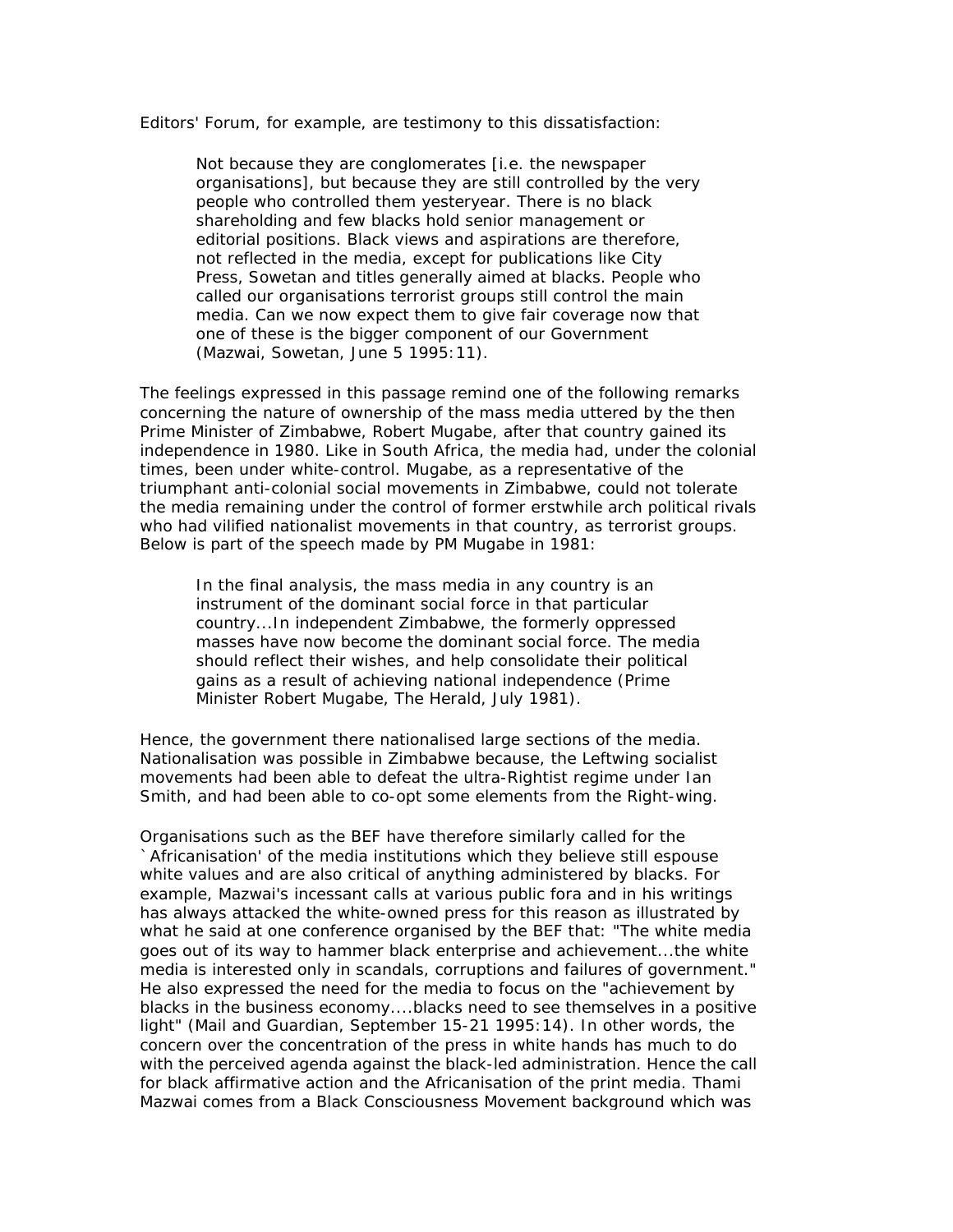to the extreme left of the political spectrum. His racial remarks and calls for black affirmative action in the media, therefore, come as no surprise.

Another case of perceived bias in the white-owned newspapers has been that of "...harrowing cases of black children being abducted, [but] have been and are being ignored by the media while equally horrible cases involving white children were given prominence...for example the Micaela Hunter case" (*The Mercury*, April 30 1996:2). This was part of the report tabled by a group of black journalists from both influential newspapers and the electronic media. Such remarks bear the belief that as long as the print media remains whiteowned and controlled, black concerns can never be adequately addressed in public fora.

### **Corporate Response**

The white dominant class in the economic sector has responded to these criticisms in a way that ensures the survival of the capitalist system, in which its interests remain considerably untouched. The criticisms about media ownership that have recently been aired caused a number of deals that the English-language press has so far undertaken. Argus Holdings is the company that has been notable for undertaking restructuring.

The criticisms of the structure of ownership in the South African media derive, to a larger extent, from the view that the restricted nature of the capitalist newspaper medium market limits access to, and participation in, the public sphere. In other words, accessibility to the print media is limited by the nature of ownership and control of this medium. The demands for a broadened access to media and widened participation in the public sphere have influenced, to a greater extent, the changes that have taken place in the print media to date.

The deals undertaken by Argus illustrate propositions developed by political economists to explain the dialectical relationship between political and economic arrangements in the terrain of the print media. They represent the movement of capital and ownership in the post-apartheid era. As Bold et al have noted, an analysis of the deals should be related to the whole crisis of legitimacy in the broader South African public sphere, a crisis which cannot be understood apart from the conditions of capital concentration that characterise the South African political economy (Bold et al, 1994:7). The restructuring undertaken by Argus reveals the ways in which:

intentional actions of large capital formations are shaped by the political and economic structures within which they are enacted; and the ways in which such structures are themselves reshaped by purposive actions undertaken to sustain the allocative control exercised by organised capital over economic and cultural resources in the public sphere (Bold et al, 1994:7).

Print media restructuring seemingly has further restricted access to, and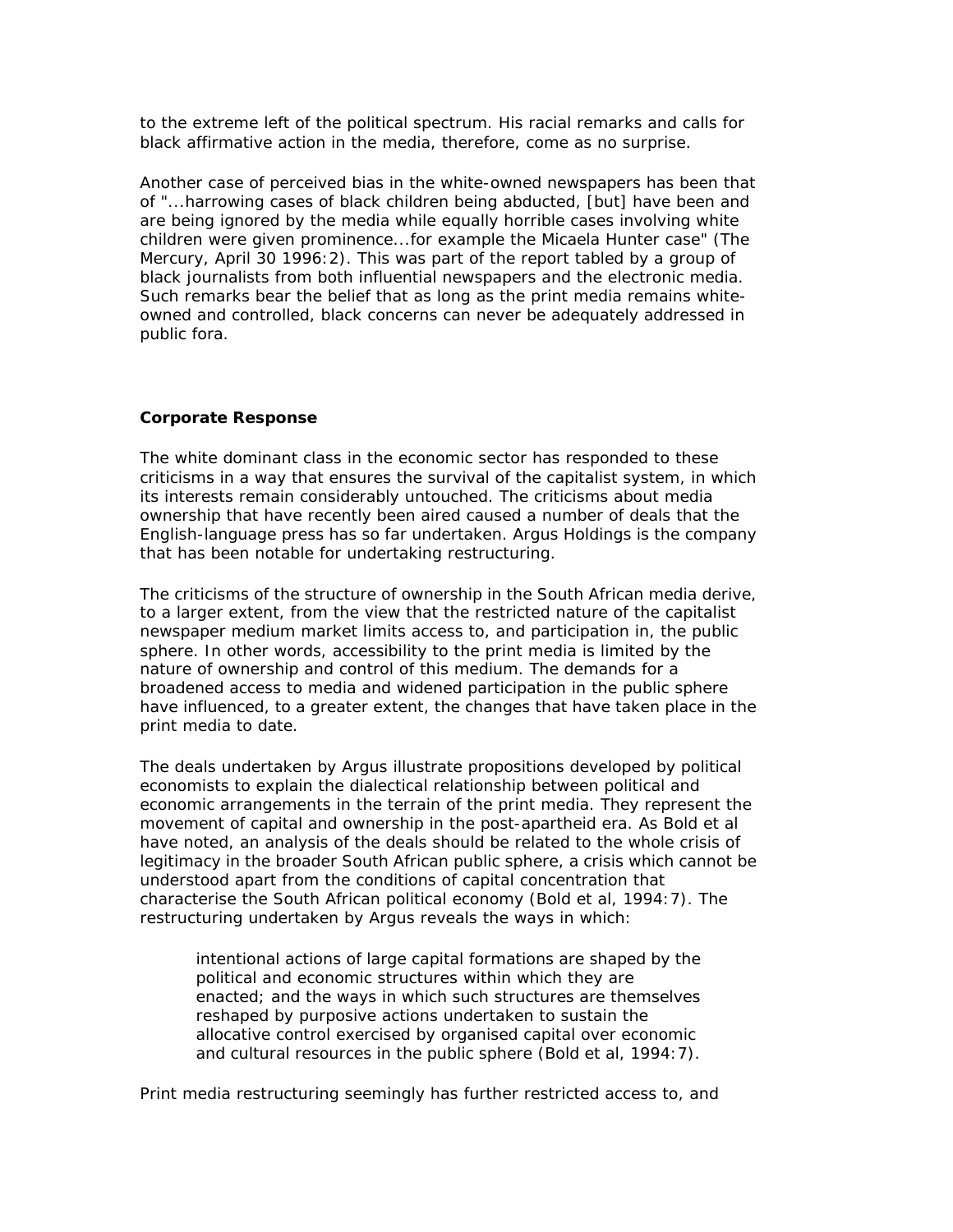participation in, the South African public sphere. Restructuring has further left the newspaper industry in private and profit-oriented ownership whose interests generally do not coincide with those of large sections of the population. The public space within which media operate, has ironically been narrowed by the restructuring that Argus Holdings has undertaken in response to the political pressures to diversify.

### **Argus and the Restructuring Exercise**

Debates which have arisen around the questions of ownership and control of media organisations, and changes resulting therefrom, should be seen in terms of a contested South African public sphere of which the private-owned corporate press has always constituted a significant part. With the reregulation of the SABC, which was formerly an apartheid government arm, and the inefficiency of, and structural contradictions within the South African Communication Services, as well as the failure of Government media liaison officers to act on behalf of the government, the new ANC-led government has been left in a crisis for access to the media public sphere (Tomaselli, 1996). This is exemplified by recent government calls for unedited air time from the SABC to sell itself to the public (*Sowetan*, June 1995:11).

Most alternative papers which had previously supported anti-apartheid movements had closed down. *New Nation* which had specifically supported the ANC, was faced with problems of closure due to financial problems. These problems had left the title vulnerable to a buy-out which eventually came early in 1995. The ANC has lambasted the white-owned press and called for change in the nature of ownership as reflected in the speech President Nelson Mandela made in 1994:

With the exception of the *Sowetan*, senior editorial staff of all South Africa's daily newspapers are cast from the same racial mould...They are white, they are from a middle class background, they tend to share a similar life experience...While no one can object in principle to editors with such a profile, what is disturbing is the threat of one-dimensionality this poses for the media. It is clearly inequitable that in a country whose population is overwhelmingly black, the principal players in the media have no knowledge of the life experience of the majority (*The Star,* Feb. 15, 1994)

The comments and remarks that came from the ANC regarding media ownership have also smacked of threats to regulate the print media. For instance, the statement made by Nelson Mandela in 1994 to the Conference of Editors that:

...government needs to take urgent steps to create conditions for the emergence of more commercial and community voices, particularly amongst disadvantaged communities (Mandela, 1994).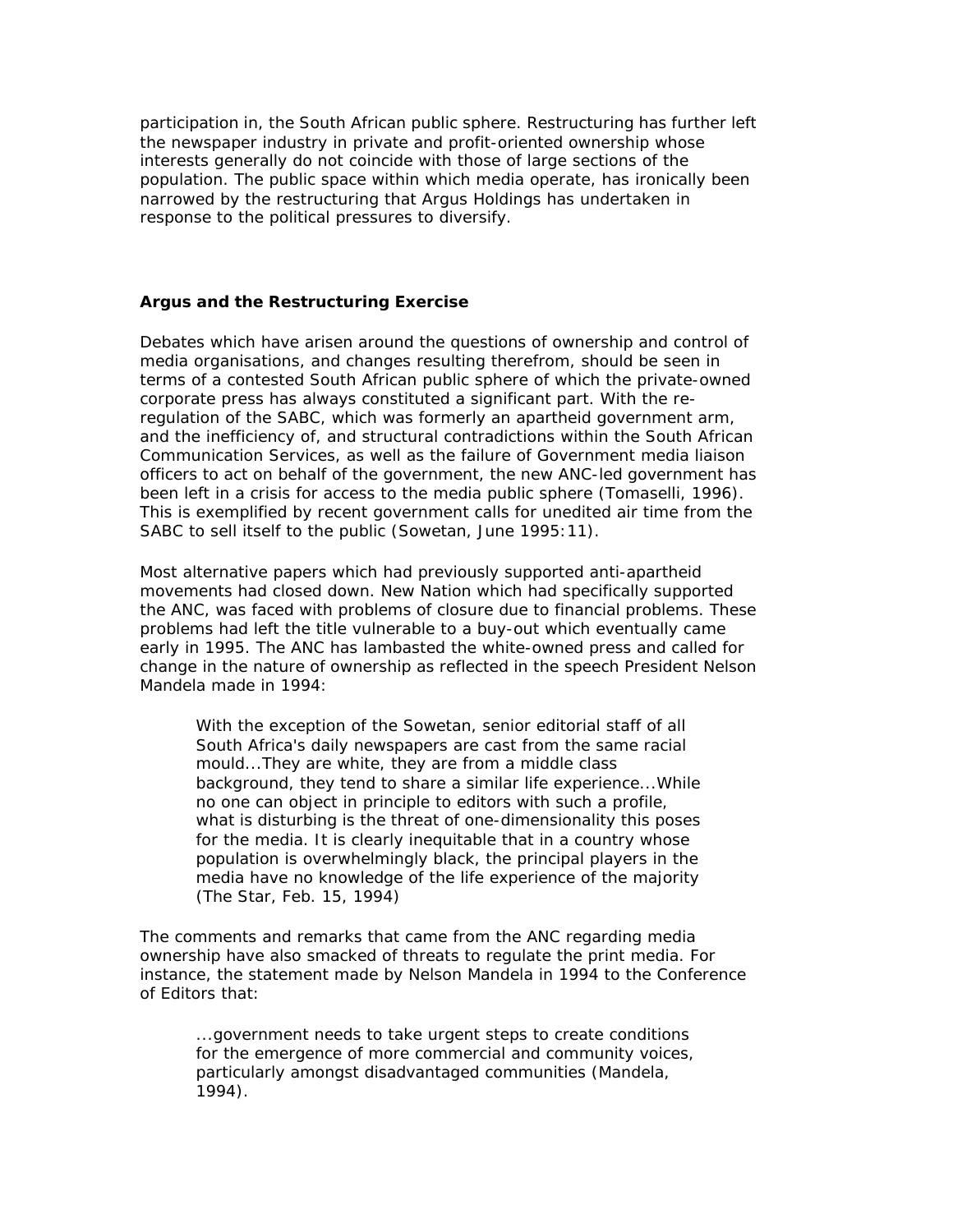These remarks and criticisms have thus been a cause for concern for the major press houses in the country. As a result, early in 1994 Argus Holdings Ltd, by far the most dominant group in the newspaper sector and the media industry in general, undertook readjustments. The newspaper company sold *Sowetan*, its only black newspaper and the largest circulating black daily, to a consortium of black businessmen linked to the ANC. Argus sold this paper to ANC-linked interests in an attempt to placate the ANC by providing it with its own daily newspaper. Early in 1994 Argus also sold significant portions of its interests to Tony O'Reilly, an Irish international media mogul and entrepreneur (Bold et al, 1994:1). This unbundling was in line with the general restructuring of the big industrial conglomerates. At the time of restructuring, Argus was then linked to the mining conglomerates Johannesburg Consolidated Investments (JCI) and Anglo-American Corporation, which were also in the process of unbundling. With the impending coming to power of a black-led government, Argus had set up a Task Group to look into the possibilities of change following widespread criticism about its dominance in the newspaper industry. Total `unbundling' was rejected by the group in favour of selling the entire group of newspapers to O'Reilly of the Independent Newspapers Holdings (INH), and selective `unbundling' was preferred resulting in the *Sowetan* deal with Motlana and his black partners in business (Louw, 1993:166).

Below I focus mainly on the sale of the *Sowetan* and the subsequent formation of New Africa Publications, and its recent acquisition of *New Nation*, and the implications thereof. But the analysis of restructuring would be incomplete without paying some attention to Argus' sale of its interests to O'Reilly. As a result I also briefly examine the O'Reilly deal. Particularly important in these deals are the political and economic implications of the nature of re-arrangements of ownership resulting form the unbundling of Argus.

### **The Sowetan Deal**

The sale of the Sowetan to a black-owned Corporate Africa, through its subsidiary NAIL consortium, constituted the first Argus restructuring exercise. *Sowetan* is the largest circulating black daily with a total of 200 000 copies a day. Corporate Africa is headed by Dr Ntatho Motlana and is linked to Kagiso and Thebe Investments, an ANC-dominated grouping (Bold et al, 1994:9). At the time of writing, NAIL was the largest black-controlled entity on the Johannesburg Stock Exchange, valued at R900 million (*Sunday Times*, Business Times, May 5 1996:5).

In the *Sowetan* deal, NAIL obtained 52,2% controlling interests of the title and about 5% of the shares are held by the employees of NAIL's subsidiary, New Africa Publications. But Argus still owns a 42% controlling interest in the newspaper title as well as advertising and management contracts of the paper (*Enterprise 200*, 1995:10). The General Manager of NAP (now Managing Director), for instance, is Roger Wellsted, who was moved directly from Argus to manage the black newly established company. A few months after he assumed duty, staffers at *Sowetan* in particular complained of managerial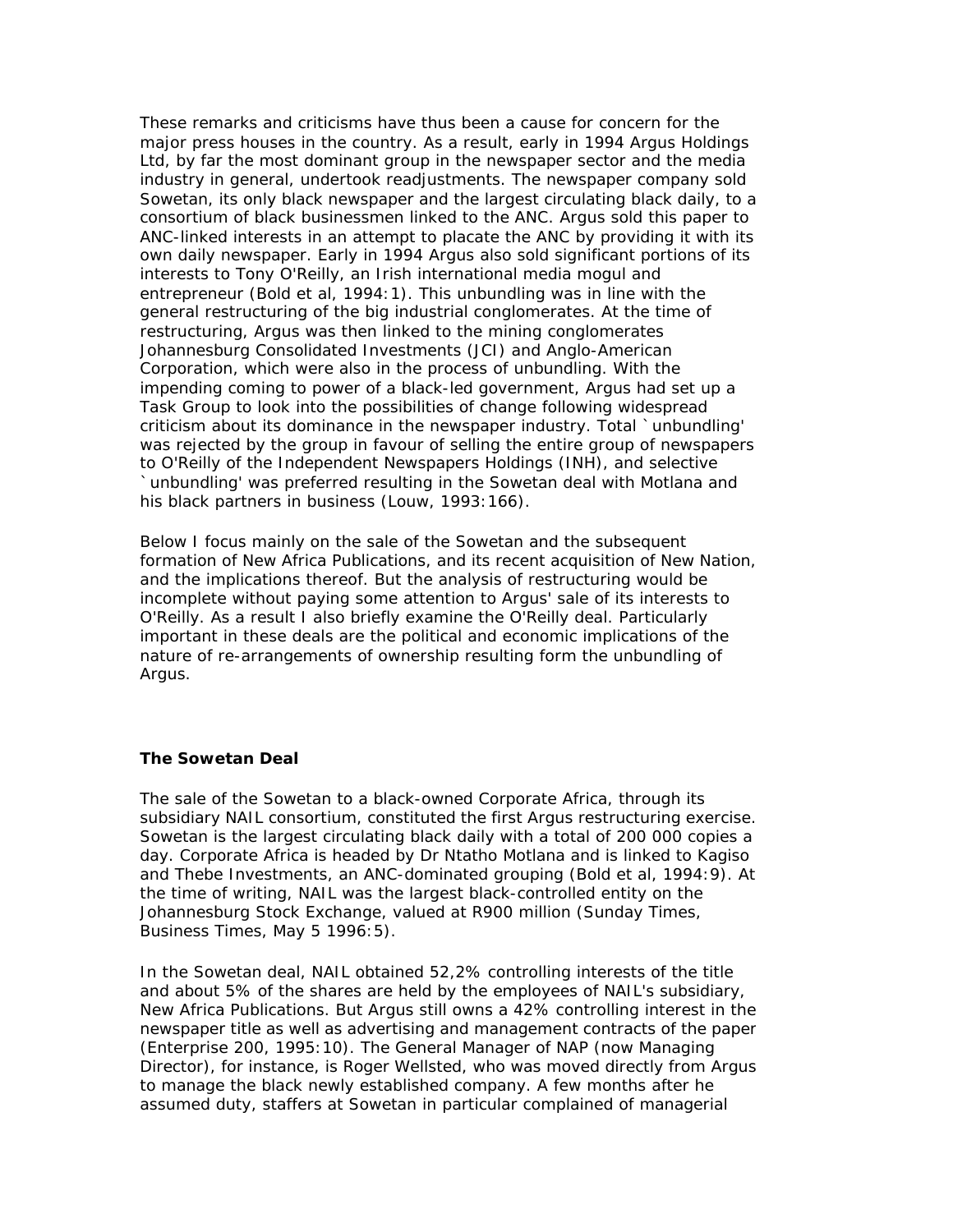interference in their operations (*Mail and Guardian,* April 26- May 2 1996).

Aggrey Klaaste, now Editor-in-Chief of *Sowetan* and *New Nation*, and member of New Africa Publications' Board of Directors, acknowledged that the paper still depends very much on the infrastructure of Argus, now renamed Independent Newspapers Holdings (INH) (Klaaste, October 1995:interview with author). But he said that with the passage of time, they would phase out these arrangements and leave NAP with its own infrastructure.

The action/power and structure/determination process which resulted in the centralisation of the white1owned press under apartheid were now at work regarding black managed newspapers like *Sowetan* and its holding company's relationship to black dominated capital. INH therefore, evidently still has effective allocative control though Klaaste said this would be phased out. This remains to be seen, especially in view of the mutual relationship that exists between NAP and INH. Reacting to public criticisms which followed the deals that the ANC "aided and abetted Tony O'Reilly and Ntatho Motlana to consolidate the Independent group's stranglehold over the country's Englishlanguage print media", Thabo Mbeki maintained that the ANC was opposed to the *Sowetan* deal for the reason that; "...the management contract demanded by Argus meant that Motlana was an effective new owner but was rather a front figure created by Argus to give an impression of change when there was none" (*Mail & Guardian,* 1-7 December 1995). In other words, it is quite clear that Argus sold the paper to a black businessman who would be used a `front figure' for change without much significant change realised on the ground.

While Motlana might have the largest number of shares within *Sowetan* ownership, Murdock has argued that owning a large number of shares within a corporation does not necessarily confer any influence or control over activities (Murdock, 1982). Rather, when effectively talking about ownership and control one has to consider allocative control and economic ownership. Therefore, while NAP might own the largest number of owning shares in *Sowetan*, effective economic ownership and allocative control rests with the INH. The balance of power is still in favour of INH. The manner in which the *Sowetan* deal was conducted also serves to illustrate Murdock's point. *Sowetan* was sold at a total cost of R15 million and it is believed that the money used by Motlana to get the title and form New Africa Publications was provided for by Argus (Klaaste, October 1995:interview with author). The idea behind helping Motlana to form NAIL and buy *Sowetan*, was that the paper should remain in the hands also in favour of capital, and that allocative control should remain more within the hands of the previous owners. It was also in the hope that ANC critics would be appeased.

Interests and the influence that INH still exercises in NAP are revealed in a press statement the Chief Executive of Independent Newspapers, John Featherstone, issued in response to continued criticism from the ANC. This was particularly a response to Mbeki's continued attacks on the sexclusive dissemination of news and information by white-owned monopolies.' Featherstone's remarks reveal INH's hand in controlling the whole process of reform of the newspaper group:

Independent helped in the formation of NAP and its acquisition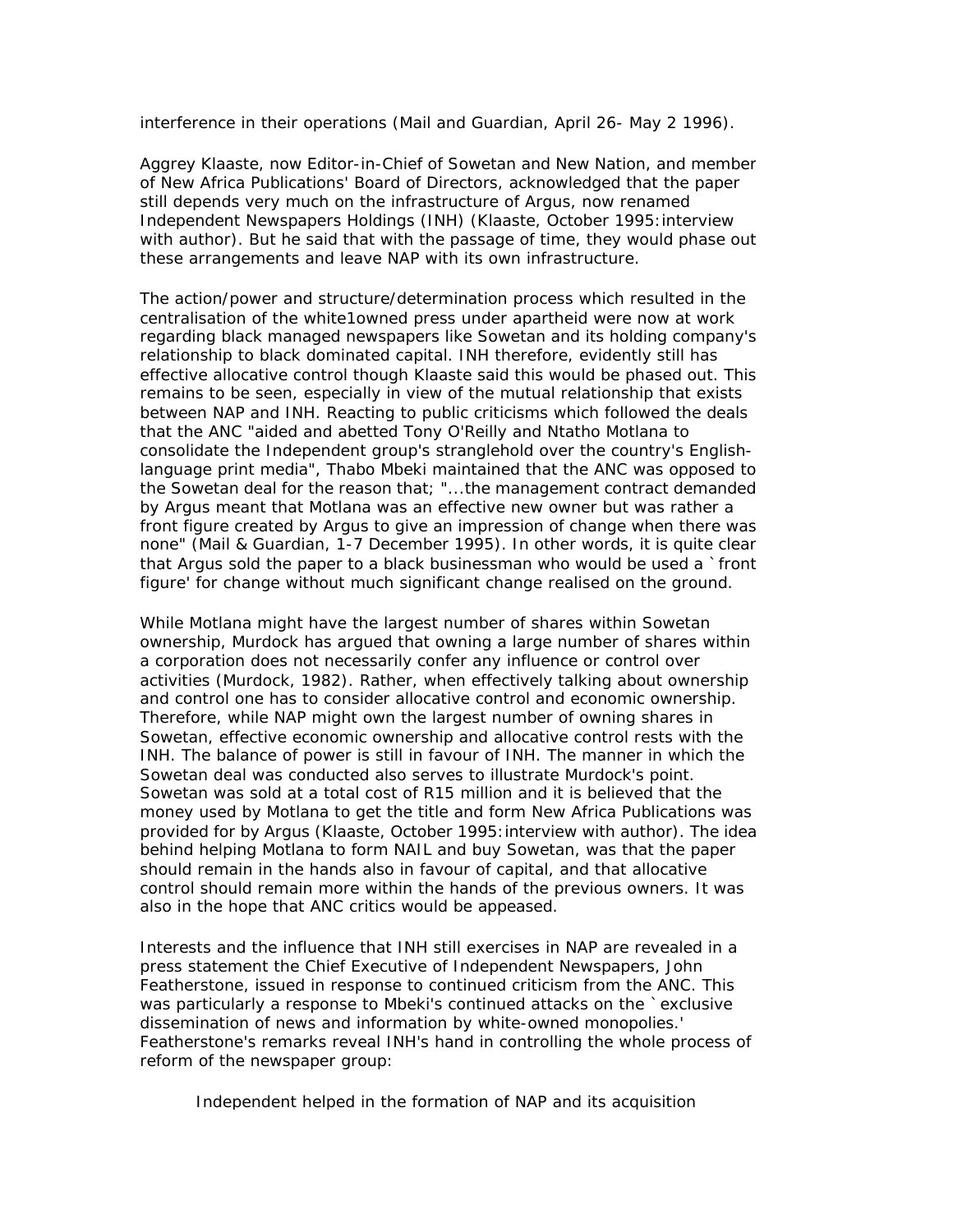of *Sowetan. Sowetan,* easily South Africa's largest selling [daily]newspaper is now controlled by black interest...IN management has [also] helped it (*Sowetan*) to grow towards its target of becoming South Africa's first national newspaper-*Sowetan* will shortly be printed and distributed by independent newspapers in KwaZulu/Natal, and it is already being testmarketed in Cape Town. *New Nation* has joined the *Sowetan*  stable, and with Independent's help and support has been repackaged and re-launched.... (*The Star,* 29 September, 1995:6).

Passing ownership of largest circulating black daily to Motlana, an ANC affiliate, was seen as a `proper political' deal (Klaaste, October, 1995:interview). Motlana and his colleagues in the NAIL consortium were `proper political buyers' in that it was hoped that, selling the paper to people connected to the ANC would appease this constituency. In other words, INH would appear to be readjusting in accordance to ANC demands for such restructuring. In the quote below, Klaaste explains how the deal landed on NAIL's hands:

When the unbundling situation came to the fore, when it seemed that a black government was coming into power and the white monopolies were going to be in serious trouble, at least everyone thought. When the paper (*Sowetan)*, was in the process of being unbundled, Dr Motlana and other businessmen were not even considered then. We had thought of forming some kind of trust, so that the paper should be owned by black people. But these businessmen came in and they had R15 million needed to buy the paper. Argus was readily willing to sell the paper because here were guys with big money to buy it and [they] looked proper political buyers (Klaaste, October 1995).

Shifts in ownership of *Sowetan* to a consortium sympathetic to the ANC thus "enabled Argus to answer ANC political and racial charges", as well as ensuring that allocative control of the paper remained, at least within circles of capital (Bold et al, 1994:13).

The *Sowetan* had always been believed to be an anti-ANC paper and that it leaned rather towards the PAC and the Black Consciousness Movement. Therefore, it was believed that selling the paper to interests connected to the ANC, the paper would become sympathetic to the ANC-led government. Hence, this was a `proper political deal'. Dr Motlana was Nelson Mandela's personal friend and is a long standing member of the ANC. The inference is that when ANC circles are displeased with *Sowetan*'s reporting, Motlana would be "the first person they phone to complain. Motlana is always quick to convey their concerns to those who edit *Sowetan*...PW Botha would have been impressed" (*Weekly Mail*, 23 March, 1995). Klaaste acknowledged that when Motlana and others bought the paper, they also came with the view that *Sowetan* was anti-ANC and therefore they were getting political pressures from the ANC higher echelons. This pressure also filtered down to him as Klaaste commented: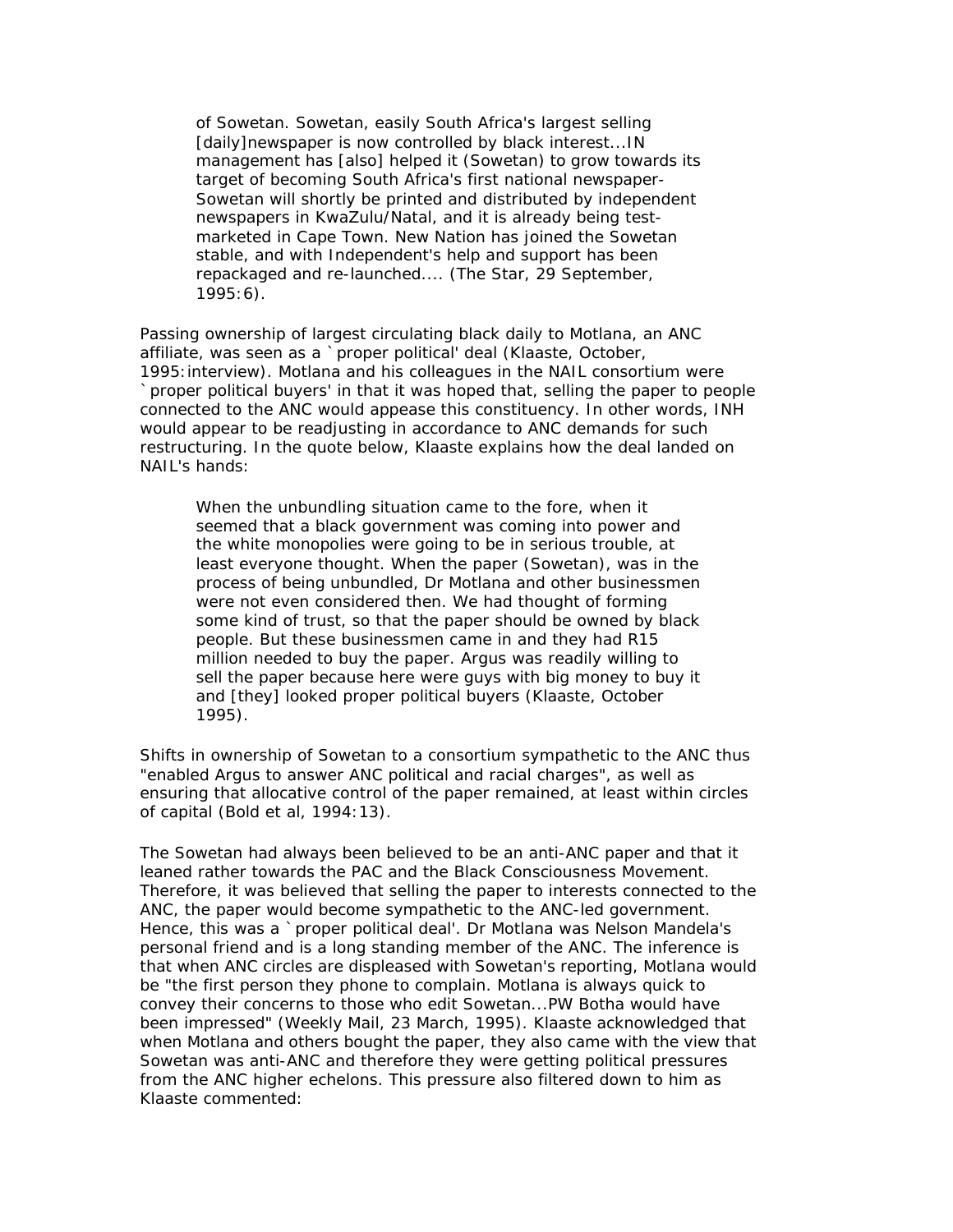Dr Motlana and them are part of that ANC clique...and they were getting some very hard noises from the people upstairs in the ANC. Our new owners lean on me now and again. When my journalists attack Mandela, for instance, I get phone calls at night and they make things tough for me, even tougher than before. You see, most guys here are PAC, AZAPO and so on (Klaaste, October 1995).

Media reports have also confirmed interference with *Sowetan* staffers by NAIL management. The reports have mentioned that some board members of NAIL have been accused of editorial interference. These accusations have been made by staffers at *Sowetan* to the Media Workers Association of South Africa (MWASA). MWASA represents the interests of most staffers at the Sowetan (*Mail and Guardian*, April 26 May 2 1996:B5). According to the report, staffers at Sowetan feel the managing director of the newspaper, Roger Wellsted, wields too much power and that he is being manipulated by NAIL Chairman Dr Ntatho Motlana "who wants [us] to sing the praises of the ANC". Wellsted, who was given the post of General Manager from Argus soon after the paper was sold to NAIL, as part of the whole deal, was also accused by political journalists of secretly submitting the press clippings of political reports for scrutiny by Motlana because of the paper's perceived bias against the ANC.

Such interventions as those experienced by staffers at *Sowetan* cannot be discounted in a complete account of corporate power. The fact that effective allocative controllers may not intervene in routine operations on a day-to-day basis does not mean there is no relationship between the owners' ideological interests and what gets produced. While all private enterprise media owners have a basic interest in increasing profitability of their enterprises, recent changes in patterns of ownership have added a new corporate impetus to ideological intervention. Murdock (1982) has argued that because of growth of institutional investment, media enterprises are increasingly linked to companies and organisations operating in social and politically contentious areas (Murdock, 1982:140). This leads to the increase of potential "no go" areas for critical reporting' and presentation, as corporates seek to use their media enterprises to promote a favourable image of their activities (1982:140).

The interferences that most journalists working for *Sowetan* have in recent months complained about seem to stem from INH which wants *Sowetan* to be ANC-friendly in the hope that both the government and the ANC will be less vociferous on the issue of media ownership. As one journalist was quoted as saying: "Independent would be happiest if Mbeki and others toned down on the issue of monopolies owning the media" (*Mail and Guardian*, April 26 May 2 1996:B5). This exemplifies the political nature of control of media organisations. Bold et al (1994) have noted that it also illustrates the ways in which allocative controllers respond to political imperatives by seeking new arrangements which simultaneously seek to appease powerful political interests and consolidate their own dominant economic positions. It is apparent that they are trying to help the ANC-led GNU from its crisis of media access it is faced with. ANC's is engaged in a struggle for legitimacy and control of the public sphere.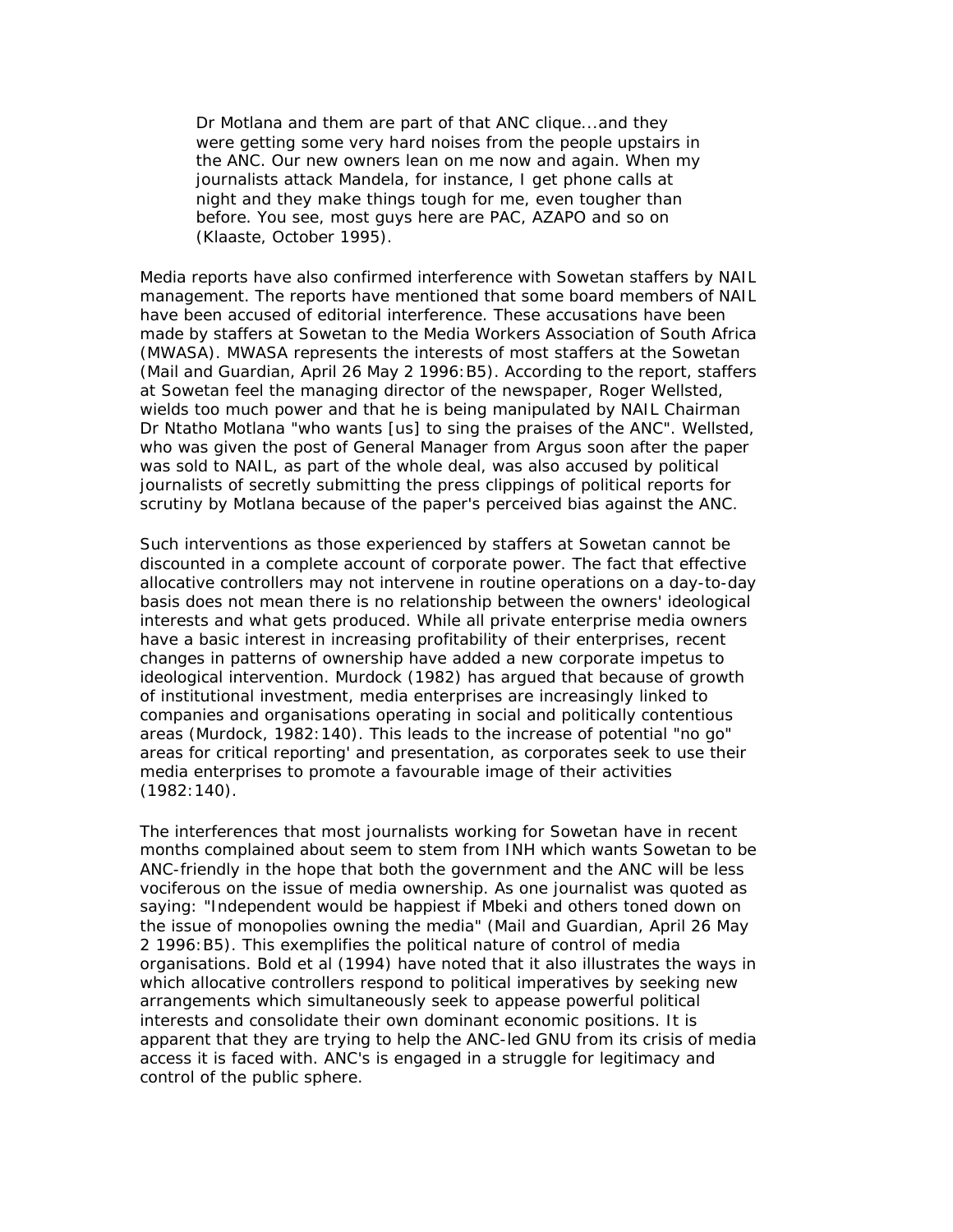There is another interesting side to the *Sowetan* deal which also helps as an illustration of capitalist reaction to socio-political change. According to Klaaste, Argus sold the paper to Dr Motlana and others because, as he says, people like them and himself (he is now in the Board of Directors of NAP), have been preaching the themes of reconciliation, nation-building and reconstruction which appealed to white capitalists. Such discourses coincided with the NP's reform calls for `multi-racialism', `multi-culturalism' and `reconciliation' of the late 1980s:

White business was favourably disposed to this idea of nationbuilding and reconciliation, themes which were also shared by Dr Motlana and others, because it appeared that we were nice black guys saying non-revolutionary stuff of the PAC and the BCM. I started the idea of nation-building in the late 1980s as a journalistic code from the felt need for unity among the black people to form the foundation of the nation because they are the majority in this country. Then I thought of the white guys. Of course, the damages of apartheid have to be repaired and the country reconstructed. But we cannot do that alone- we have to do it with other South Africans, because whites have the money and if we don't they can sabotage the nation. We need to reconcile and rebuild this our rainbow nation (Klaaste, October 1995).

# **New Nation**

In March 1995 NAIL acquired the *New Nation* title (*Enterprise 200*, 1995:10). According to a newspaper report, Motlana, who is also chairman of NAP, said the acquisition was in line with the group's plans to add publications to its stable (*Natal Mercury*, 17 March 1995). At the time of writing, NAIL was gearing up to bid newspapers in the TML stable (*Mail and Guardian*, April 26- May 2 1996). At the time of its acquisition *New Nation* was hard-hit by bankruptcy and on the verge of liquidation. *New Nation* had been a popular and vocal paper in the 1980s and under the editorship of Zwelakhe Sisulu, now Chief Executive Officer of the SABC, it had been twice banned (Klaaste, October 1995). It had vigorously supported and aligned itself with liberation movements, the ANC in particular. It also took the side of the labour movement Congress of South African Trade Unions (Cosatu). *New Nation* was bought according to Klaaste, because of its good name and because it has good connections now in government. But he also made the point that *Sowetan* was forced to buy the paper also, because of political reasons:

Because *Sowetan* was considered to be anti-ANC, our new owners were under pressure from the ANC to ensure that they reformed the paper. We were also kind of lagooned into buying *New Nation*, because of its obvious connections with the people it supported during the liberation struggle who are now in power (Klaaste, October 1995).

*Sowetan* has found itself in a very curious and anomalous position which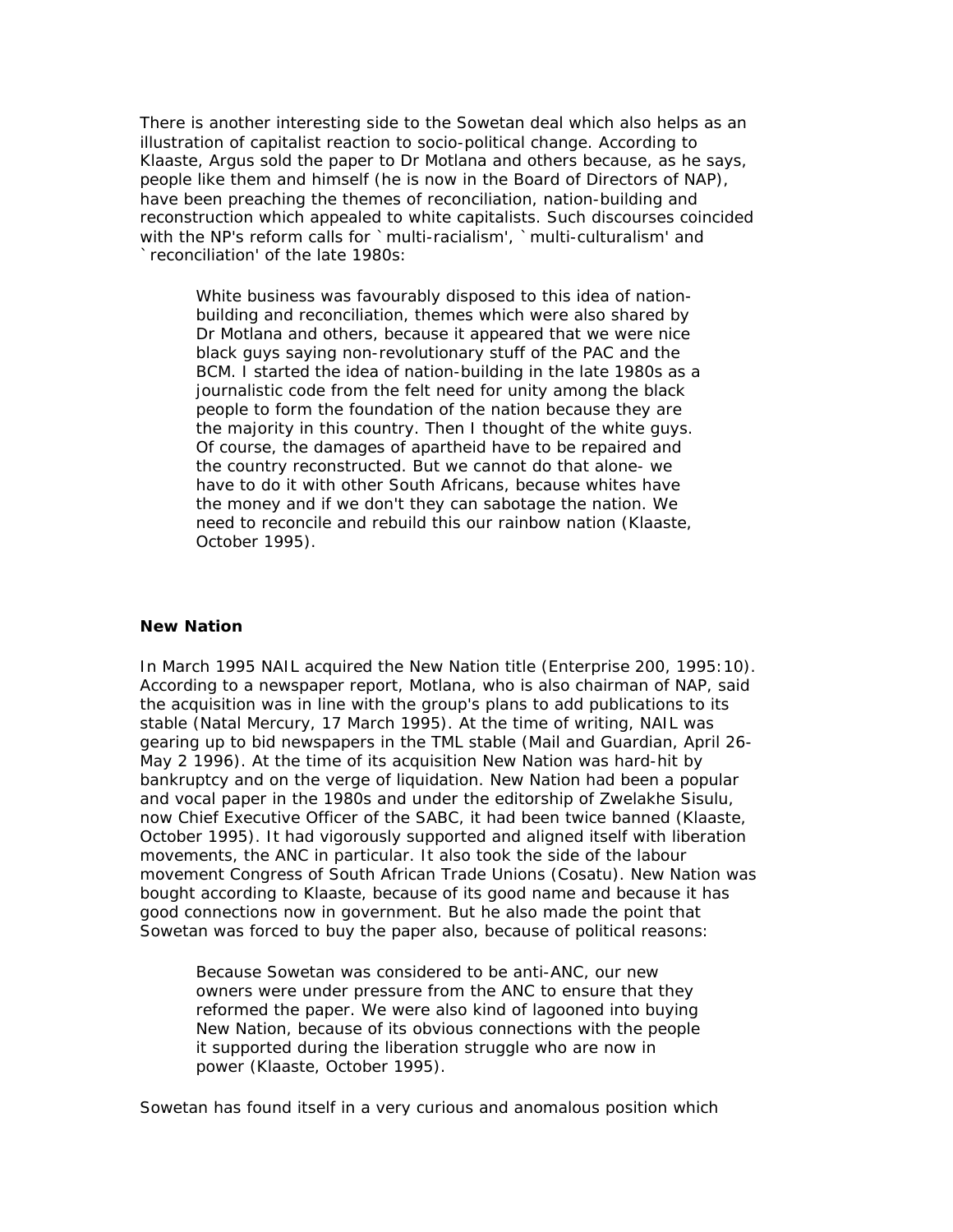might also help to explain the acquisition of *New Nation* by NAIL. To start with, ownership of *Sowetan* was passed on to NAIL by Argus in the hope that the ANC would at last have its own daily paper and stop its complaints about monopolies owning the media. But most staffers working for the paper support the PAC and are critical of the ANC. For instance, the *Sowetan* has been noted to be in the forefront of criticising ANC politicians for joining in the `gravy train' and enriching themselves (Pannall, 1994). The acquisition of *New Nation* by NAIL seemingly came to counter the obstacles and headaches that *Sowetan* poses for the ANC. At least *New Nation* was a staunch supporter of the ANC and the trade union movements. As such, the hope seemingly, was that it could help cover up for the anti-ANC criticisms from *Sowetan.*

The new ownership and control arrangement of *New Nation* and *Sowetan* will obviously be fraught with contradictions. Effective control and ownership, as argued earlier, still rests with INH owned by a foreign capitalist, O'Reilly whose interests are basically profit-oriented. But the staff working for the two newspapers have different ideological orientations. The staff from *Sowetan*  have a Black Consciousness orientation, while that at *New Nation* come from a moderate ANC socialist orientation. Such an ownership arrangement initiated by INH could also be read as capitalist strategy to `breed' confusion within the new black-led newspaper organisation and in a way distract attention from the interests of ownership. Such an assortment of people of differing and contending ideological inclinations, through coincidence or not, normally leads to squabbles at organisational level, to the neglect of contradictions at higher levels.

One of the reasons why NAP bought *Sowetan* and *New Nation* was profit motive. Klaaste alluded to the fact that Dr. Motlana is a businessmen first and foremost and therefore, he bought the *New Nation* title in a bid to make money, by "selling a good newspaper that will attract advertisers and bring profits to the organisation just like the *Sowetan* is doing" (Klaaste, interview with author). Dr Motlana is an advocate of the market economy, as exemplified by his call for 'black economic upliftment' and participation in the system (short for the establishment of a black middle-class). According to him black empowerment means the transfer of ownership of the means of production into black hands capable of running business.

Marketers are trying to segment the changing South African society on a nonracial basis in an attempt to find markets for products (*Enterprise 200*, 1995) This makes *New Nation* and *Sowetan* attractive vehicles for advertisements because the *Sowetan* is the largest circulating back daily while *New Nation* was a very popular paper among the alternative titles with the largest circulation in this stable. These publications seem to have become financially attractive investments. For example, *Sowetan* boasts a staff of 160, reported in 1994 a turnover of R75,2 million an increase of R38,5 million from the 1990 figure of R36,7 million. Operating income increased from R3,9 million in 1990 to R11,4 million in 1994. The newspaper's asserts in March 1994 were R55,1 million (*Enterprise 200*, 1995:11).

*Sowetan* is therefore a money-making enterprise and it seems *New Nation* has been bought to play that role as well. In his bid to increase the NAP stable it is intimated that Motlana also wants to buy community papers which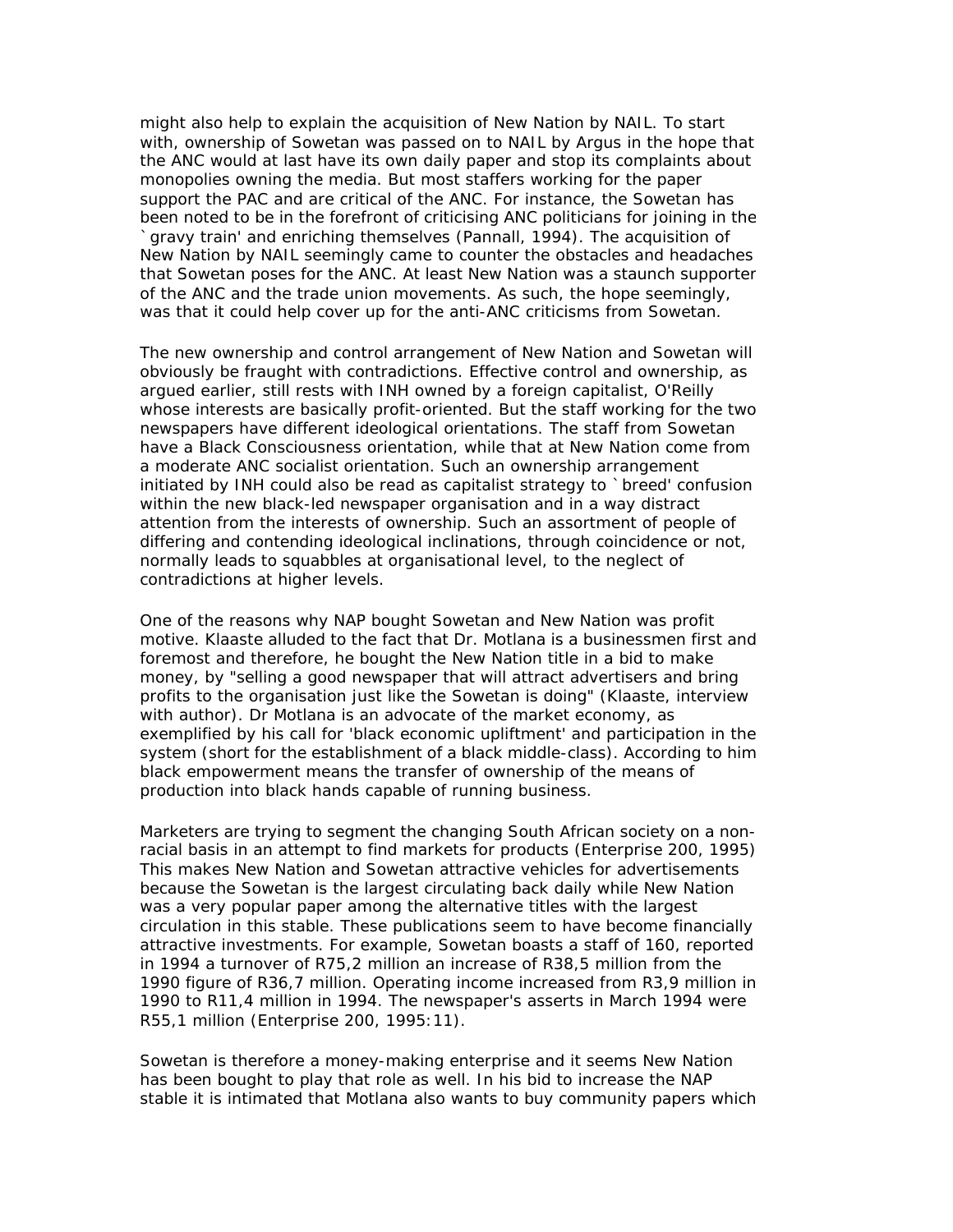the government also wishes to fund (Klaaste, 1995). But Klaaste said that he and his colleagues think that it is better for these papers to be bought by the black private entrepreneurs. Klaaste also said that other papers they have in mind include the Natal/Kwazulu based paper *Ilanga* which is aligned to the Inkatha Freedom Party, a union he said might hamper their move to buy it (Klaaste, October 1995). At the time of writing, NAIL was geared to bid for some of the newspapers in the TML stable.

Like any other capitalists, black entrepreneurs like Motlana would want to use the media to enhance their business operations and maximise profits. Capitalists -whether black or white1 use media organisations to further their interests to secure and enhance their strategic positions in the socioeconomic order. They do this both in terms of the appropriation of profit, and the creation of cultural products (Tomaselli, 1996:10). At a general level, the instrumental approach shows how media organisations as whole operate to advance the collective interests of the capitalist class.

### **The O'Reilly Deal**

The O'Reilly deal constituted the second exercise in the Argus restructuring exercise, when in early in 1994 the group sold 31% of its interests to the Irish-based company, Independent Newspapers (INH) (Bold et al, 1994:9). This deal came through following the report presented by Argus' Task Group set up in 1993 to look into the possibilities of unbundling in the face of perceived threats of nationalisation by the ANC. The arrangement with O'Reilly might as well have been a pre-emptive effort to head off possible State intervention in the group's newspapers.

The Irish-based company is headed by media mogul Tony O'Reilly whose IN has secured effective allocative control over Argus newspapers which is listed separately in the JSE, so that by mid-1994 IN and TML were the two significant English press groups. Anglo-American and JCI no longer have a direct link except through the 14% stake held by the group's pension fund, and the final link between Anglo and the press was severed after the new government took power (*Sunday Times*, 10/04/1994). Now O'Reilly has almost a 60% stake in the group (*Business Report*, 30/3/95). The deal was made possible after South Africa opened its borders to foreign investment following the end of apartheid and ANC's electoral victory in 1994. O'Reilly has inherited virtually intact Argus Holdings. While Argus Holdings indicated that: "this transaction was a result of Argus' commitment to deconcentrate ownership of the South African press", in real terms it transferred ownership to another "conglomerate which also owns 65 per cent of newspapers in Ireland and in addition has also has interests in Australia" (Oosthuisen, 1995:2). Instrumentalist analysis of media control in terms of Murdock (1982) reveals that the deal struck with O'Reilly is a shift in ownership that has resulted in little change in the nature of control of the South African print media. The Argus newspaper stable has been further consolidated in the hands of an "individual capitalist" whose ownership would "bolster the general interests of the capitalist class, or of dominant fractions within it" (Murdock, 1982:124).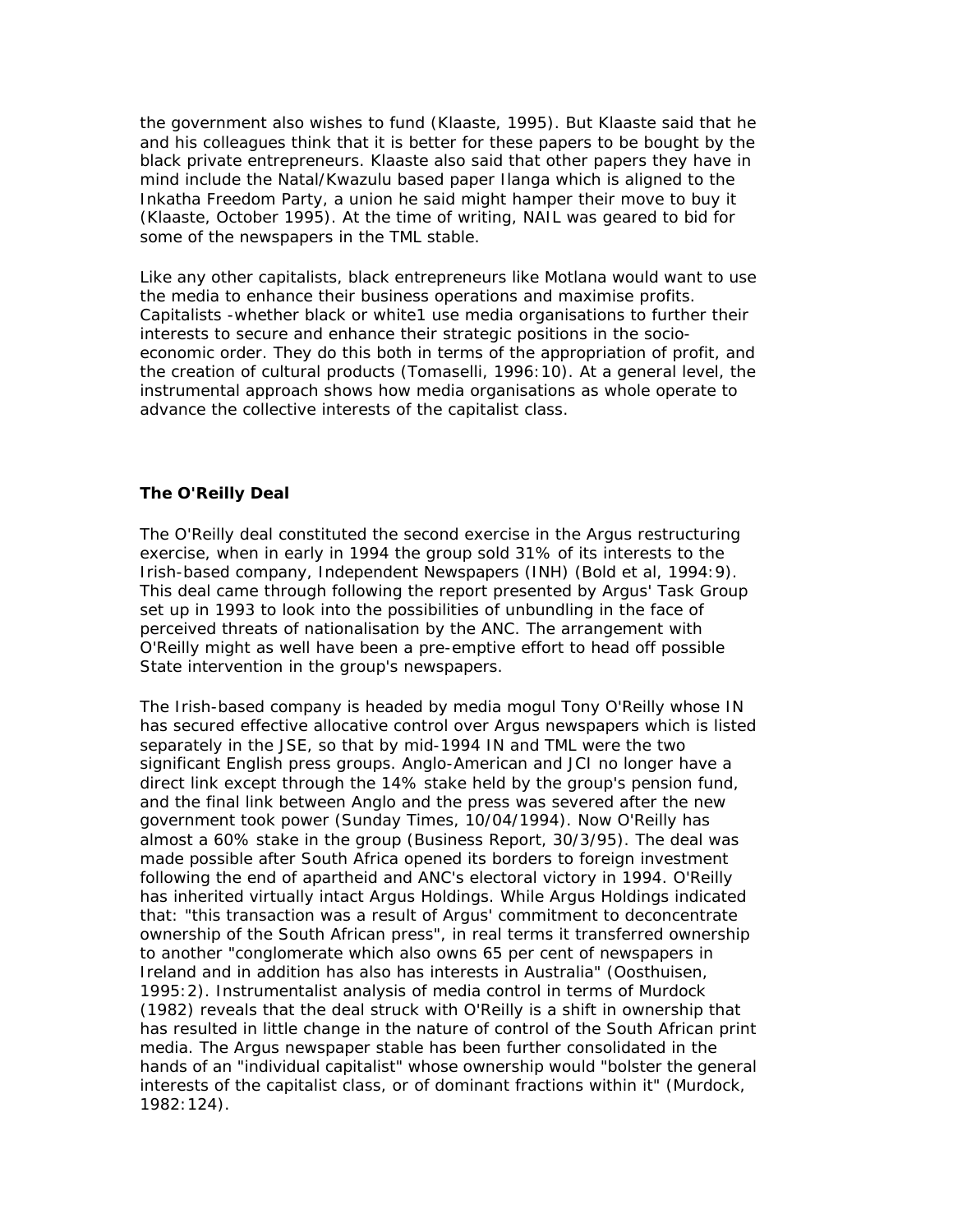Murdock has examined how capitalists pursue their individual interests and at a more general level how media organisations as a whole operate to advance the collective interests of the capitalist class. O'Reilly has made it clear that he invested in the Argus company for the sole purpose of maximising profits, and to this end the organisation has been restructured by IN Group Director, Ivan Fallon who is imposing a Fleet Street approach on the Group (*Style*, March 1995:59), thus exercising allocative control.

*Black Economic Empowerment and the Creation of the Motlana Empire* The acquisitive tendencies of NAIL have important clear political and economic implications. Dr Motlana and other emergent black businessmen represent a strata of organic intellectuals. Motlana himself is well known for his protest efforts as Chairman of the Committee of Ten, a Soweto-based black civic organisation which was strongly linked to the ANC and vigorously opposed to apartheid rule. Socio-political change has enabled people like Motlana to accumulate enough capital capacity to muscle into big business. Their entry into big business through the assistance of established enterprises should be viewed as part of the whole process of trying to create and reflect the new South African hegemony.

Motlana and a number of new wealthy black businessmen represent a newly emergent class of black capitalists. They have emerged as a result of the phenomenon of black economic empowerment for which they have been advocates. Black economic empowerment essentially started as a way of bringing in black business people into the mainstream of the economy. Black economic empowerment is similar to Afrikaner affirmative action of the 1950s and 60s when the Afrikaners had gained political power whilst economic power remained in the hands of the English-speaking whites. As a result, the NP through State intervention had tried to create an Afrikaner middle-class as way of passing control of the economy to the Afrikaner populace. But so far, black empowerment has come to be viewed by many as an `embourgeoisification' or enriching of a few elite of the black businessmen such as Motlana (see *Sunday Times*, Business Times, May 5 1996). The few pioneers of the movement of black empowerment have been accused of using it as a tool for their enrichment. For instance, it was reported in the media in the early 1990s that Thebe Investments Corporation one of the respected black groups, traded on its association with the ANC and its black empowerment programme to conduct its business deals. Subsequently, the ANC distanced itself from Thebe following criticisms of enrichment of the corporation's members (*Sunday Times*, Business Times, May 5 1996:B5).

Debates have arisen within the black community about the merits of black empowerment and attention has been focused on Motlana considered to be the front runner and chief beneficiary. Motlana has been able to create his business empire through forming strategic partnerships and alliances with established businesses. His association with the ANC has also been an advantage in his dealings with big business. NAIL's business partners include: Sankorp, the investment arm of Afrikaans insurance giant Sanlam, Independent Newspapers Group, Standard Bank and M-Net. Recently Motlana was reported to have failed in his 48% bid for Anglo's shares in Johnnic, the R7 billion industrial arm of the unbundled JCI. Johnnic has direct and indirect controlling interests in interests in the dominant Central News Agency retail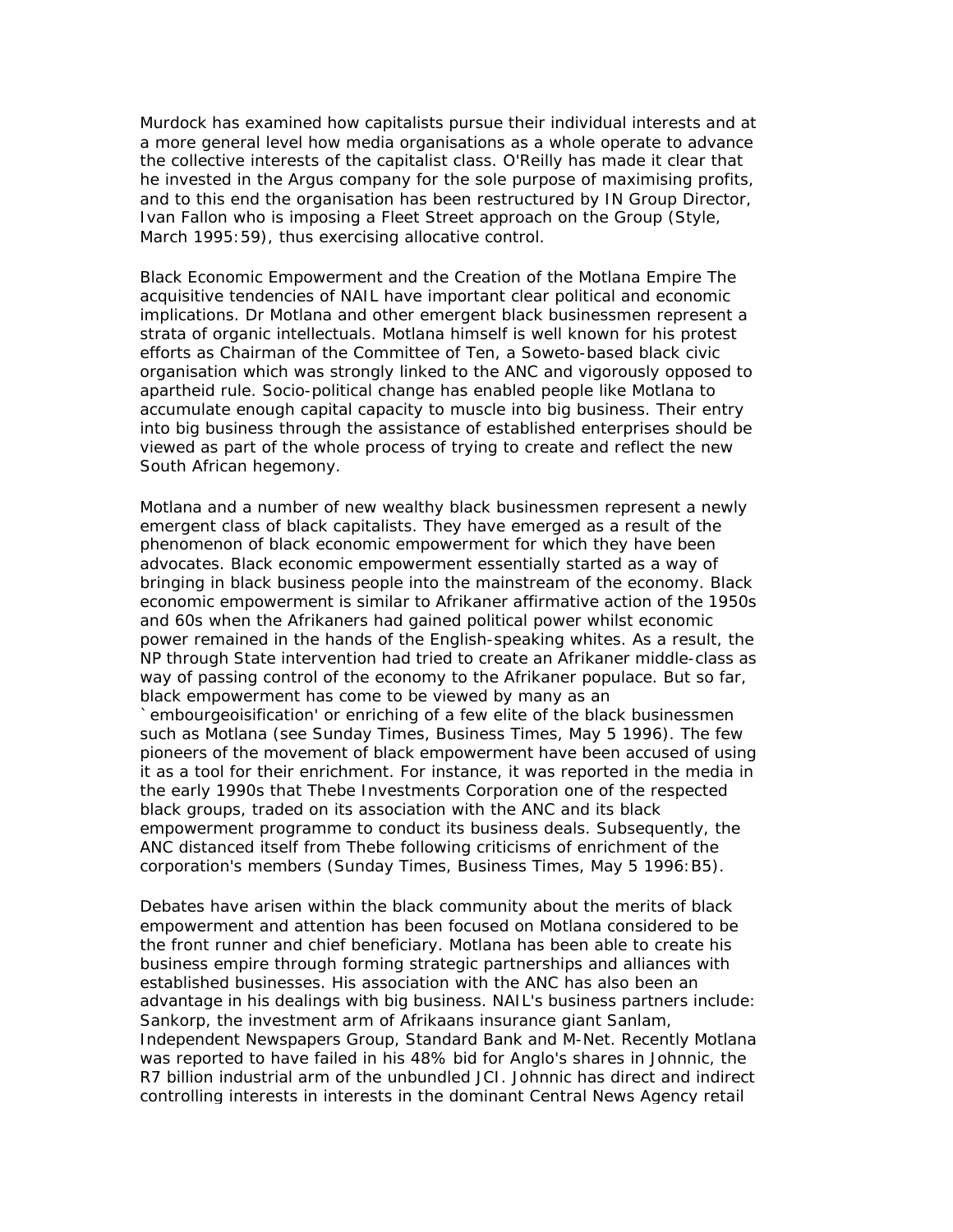stores, recording company, Gallo, M-Net and TML. (*Sunday Times* Business Times, June 4,1995:1).

But reports have mentioned that Cyril Ramaphosa, ANC's Secretary General and Chairman of the Constitutional Assembly since 1994, resigned his government post to become NAIL's deputy chairman. This move has been widely reported as meant to strengthen NAIL's bid for Johnnic now valued at R10 million. It is also seen as a move meant to deflect some of the criticisms that "NAIL chairman Dr Motlana represents black enrichment rather than black empowerment" (*Sunday Times*, Bisness Times, May 5 1996). Ramaphosa's move into the private sector to spearhead the black empowerment policy has also been viewed as a *coup* against Motlana and his colleagues who have been accused of tarnishing the image of black empowerment and the ANC through their personal enrichment (*Sowetan*, April 15 1996:1).

In a bid to serve the African Bank which was last year rescued from bankruptcy following recapitalisation by Metlife, government and NBS, Motlana bought a 21% stake in the only black-owned bank in the country (*Sunday Times* Business Times, May 5 1996:B5). NAIL also has significant interests in the financial services sector (30% controlling stake of Metropolitan Life, South Africa's fifth largest assurance company with net assets of R8,6 billion and a strong foothold in the black life insurance market) and in the telecommunications (20% of cellular phone network MTN) (*Enterprise 200*, 1995:11; see also *Sunday Times*, Business Times, May 5 1996:5). Other shareholders in the wide spectrum of NAIL base also include 78% shares under black ownership, Corporate Africa (51%); Sanlam/Sankorp (20%); the National Council of Trade Unions (Nactu), (13,7% through pension funds); Sefelana Employee Benefits Organisation (4,9% through pension funds) and 8 500 individual black shareholders (7%) *(Enterprise 200*, 1995:1). Besides Tony O'Reilly, other international partners include: Cable and Wireless and the American Merchant Bank Morgan Stanley.

Ironically, the first overture to black business was made by the Afrikaans group Sanlam which sold a 30% stake in Metropolitan Life to Motlana in 1992 (*Sunday Times*, Business Times, May 5 1996). Almost three decades earlier Afrikaners had been in the same position as blacks today. Then, the Afrikaners had gained political power, but lacked economic control. As a result, they initiated the Afrikaner economic empowerment programme which was known as `volkscapitalisme'. This was an attempt to create an Afrikaner middle class through State intervention in the economy. When the NPcontrolled State threatened to nationalise the mining industry, Anglo-American which dominated the ownership of mines in the country responded by selling General Mines (now Gencor) to Sanlam (*Sunday Times*, Business Times, May 5 1996). This was done in order to mollify the NP. Seemingly black empowerment has produced the same effects as `volkscapitalisme'. Big business in the country is making concessions to black business people such as Motlana in the hope of mollifying its critics.

# **CHAPTER SIX:**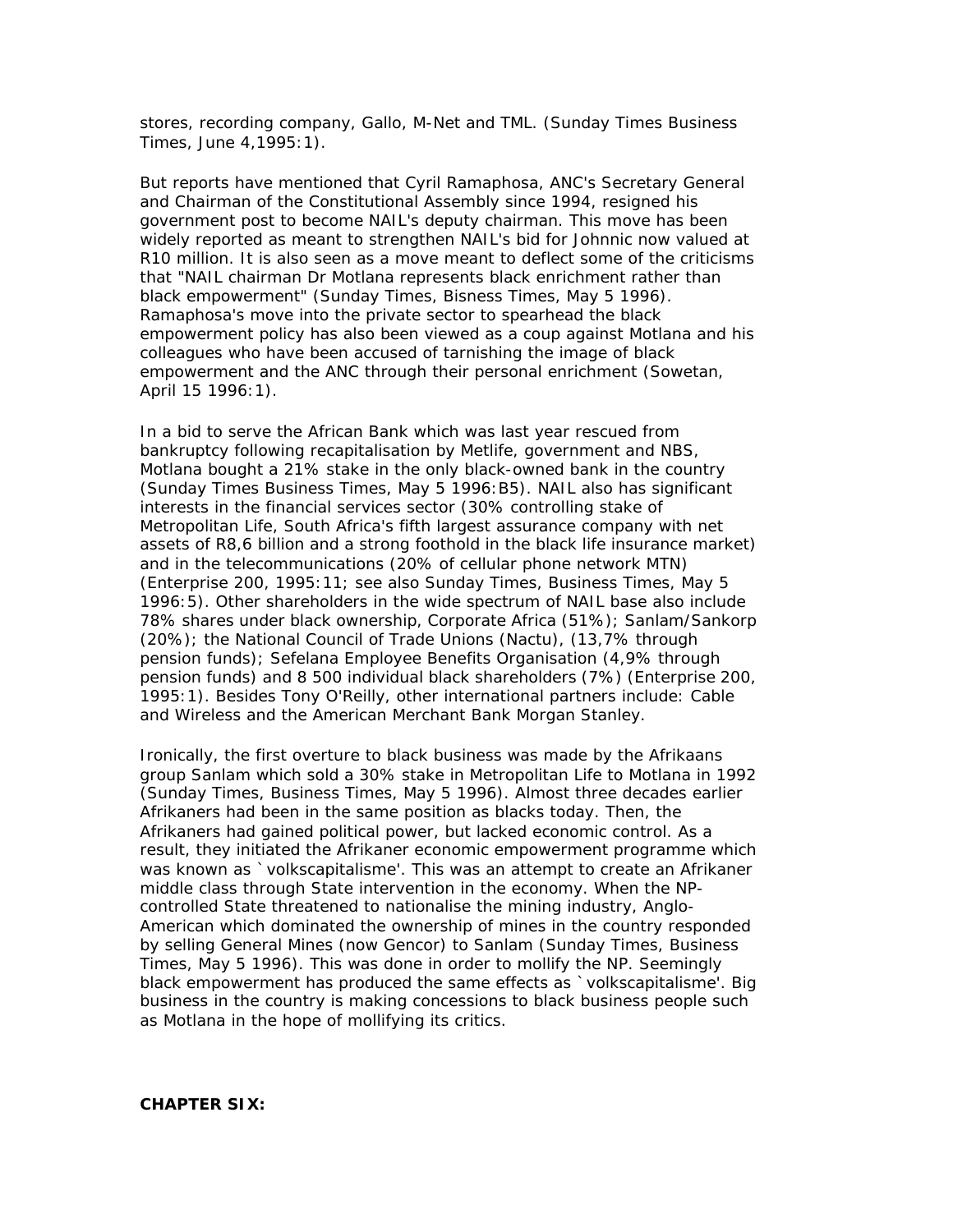#### **CONCLUSION**

Indications are that while the corporate press expresses its willingness to reform, the changes that have been witnessed in the post-apartheid print media terrain show very little about the concrete realisation of the owners of this press' desire to change. Control of the South African press today still remains concentrated in the hands of the few capitalist owners who have their own agenda of ensuring the continuity of the capitalist system in the country. The entrance of the Motlanas into big capital and the media industry means very little as far as widening ownership diversity that will broaden participation in the public matters of society, to include the information poor and marginalised populations of society is concerned. Like the Royal Commission on the Press in Britain reported in 1977, increasing concentration of the press carries with it a strong potential for further restricting the "diversity of opinion and expression" (cf. Emdon, 1996:191). The few newspaper owners have their own set political and economic interests in the way they operate their media organisations, which are within the whole framework of the capitalist system. Like Tomaselli has observed, capitalistswhether black or white- use media organisations to further their own interests and secure and enhance their strategic positions in the socio-economic order (Tomaselli, 1996:10).

The decline of the alternative press dealt a heavy blow to media diversity in the country. Its decline represents the decline of a public sphere that had been crucial in influencing public events and the shaping of South African history in the 1980s. The media as a crucial resource to the democratic process in South Africa therefore, remains still owned and controlled, like before, by big capital whose sole interests are profit-driven as well as appeasing dominant political power groups within society. Today, more than ever before the print media in South Africa has come to operate under the dictates of the motive for profit typical of media operating in advanced consumer societies. The print media continues to serve dominant hegemonic interests in the South African society. One role of organic intellectuals working for the establishment has been to attempt to co-opt oppositional forces into the established order (Gramsci, 1971). Immediately prior to the reform process that led to political democracy, Louw (1991), had hoped that organic intellectuals of the anti-apartheid resistance movements would avoid such cooption. But seemingly, the intellectuals within the former apartheid establishment have, since the end of the 1980s, succeeded in creating a new hegemony based on the alliances with former oppositional forces. This new hegemony is framed within the basic outlines of the capitalist social order. The corporate press has had to change to be seen to be dealing with the challenges of mirroring the new hegemony.

While the government as a public body has come up with strategies to ensure that broadcasting in the country equitably serves the needs of society as a whole, there is dire need for public policy that will address the skewed nature of ownership of the public newspaper medium in the country. But as such scholars like Robert White (1980; 1984 & 1992), Armand Matterlart (1980; 1986) and others have for instance argued, democratisation of the media should be accompanied by structural changes in the socio-political and economic processes at the wider levels of society. There is need for a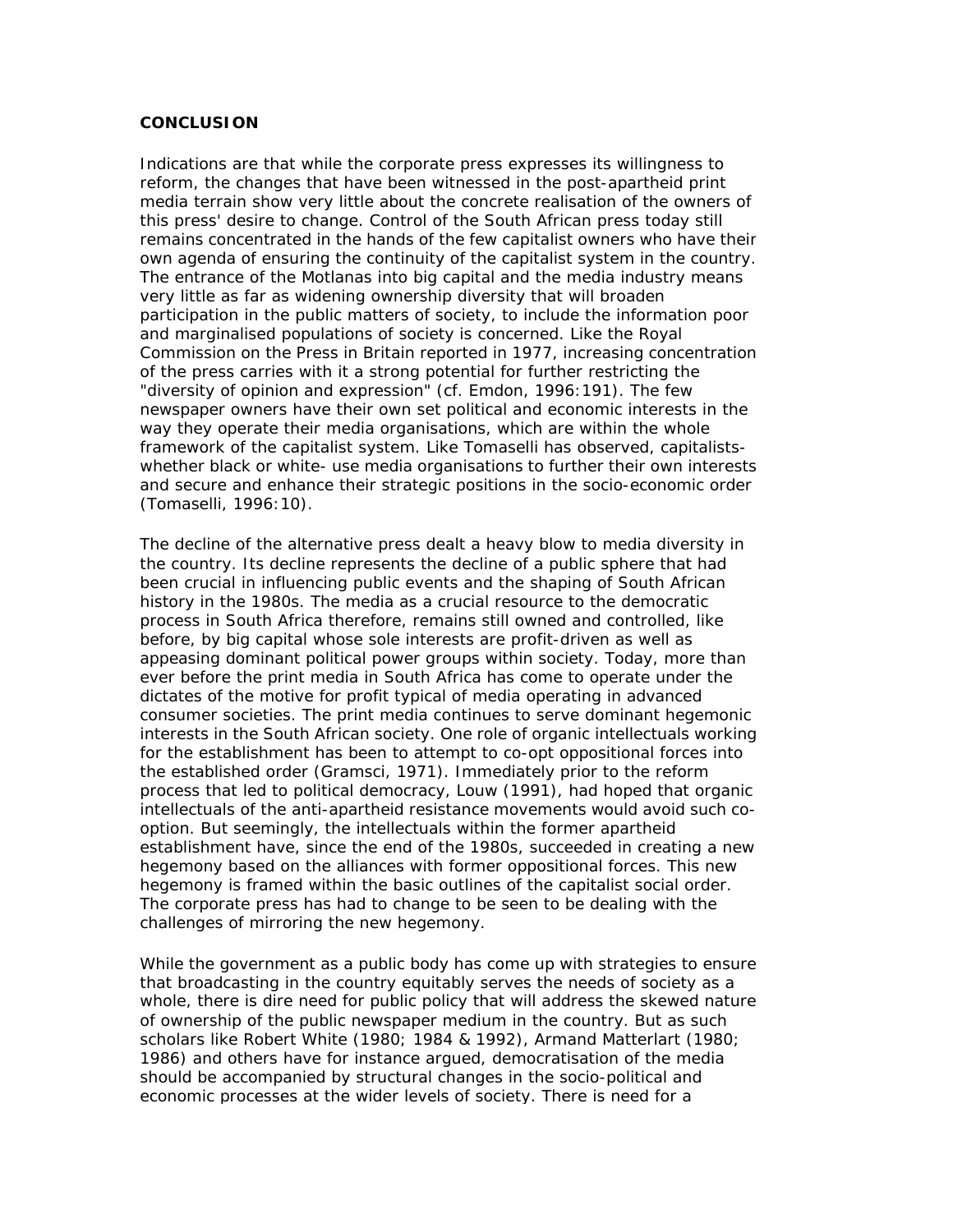theoretical and methodological framework for a communication policy that would lead to the liberalisation of the South African print media. A democratised South African print media could facilitate free flow of information and participation in public communication by the population as a whole. The print media is a potential resource for strengthening the `space' between society and the State and Economic spheres. Therefore, it has the potential to be an effective resource in democratic politics. However, establishing such a framework constitutes another big and important area of study which should concern researchers on South African public communication.

### **References**

- Akhalwaya, A. (1988) "Role of the Alternative Press," *Nieman Reports 42,* (Winter, 1988).
- Ball, S.J. (ed) (1992) "Introduction to Monsieur Foucault", in *Foucault and Education,* London: Routledge.

• Bold, L; Bramdaw, N and Young A (1994), "Corporate Ownership and Control: The Case of Argus", University of Natal, Durban: Centre for Cultural and Media Studies (Unpublished group project).

• Calhoun, C., (1991), (ed), *Habermas and the Public Sphere*, Northwood NJ: Ablex Publishers.

• Dahlgren, P., (1991), *Journalism and Citizenship: Mass Communication and The Public Sphere*, Routledge: London.

• Dews, P. (1987), *Logistics of Disintegration: Post-Structuralist Thought and Critical Theory*, London: Verso.

• Eagleton, T., (1987) *Ideology: an introduction*, New York: verso

• Emdon, C. (1996) *Media Ownership and Control in the Age of Convergence* UK: International Institute of Communication.

• Femia, J.V. (1981), *Gramsci's Political Thought: Hegemony, Consciousness and the Revolutionary Process*, Oxford: Claredon Press.

• Fraser, N. (1992)., "Rethinking the Public Sphere: A Contribution to the Critique of actually existing Democracy", in *Habermas and the Public Sphere* ed. Calhoun, C (1992)

• Foucault, M. (1976), *Disciplinary Power and Subjection in Power/Knowledge: Selected Writings 1972-1977*, (ed) C. Garden, Panthenon Books.

• Golding, P. (1994) *Capitalism and Communication: Global Culture and the economics of information*, London: Sage.

• Gillwald, A. (1994), "Towards A Democratic Media Policy for South Africa" Unpublished M.A. dissertation, University of Natal, Durban: Department of Politics.

• Gramsci, A. (1971), *Selection from the Prison Notebooks*, (eds) Hoare, Q., and Smith, G.N, London: Lawrence.

• Habermas, J. (1989), *The Structural Transformation of the Public Sphere: An Inquiry into a Category of Bourgeois Society,* (trans.) Thomas Burger and Frederick Lawrence, London: Polity Press.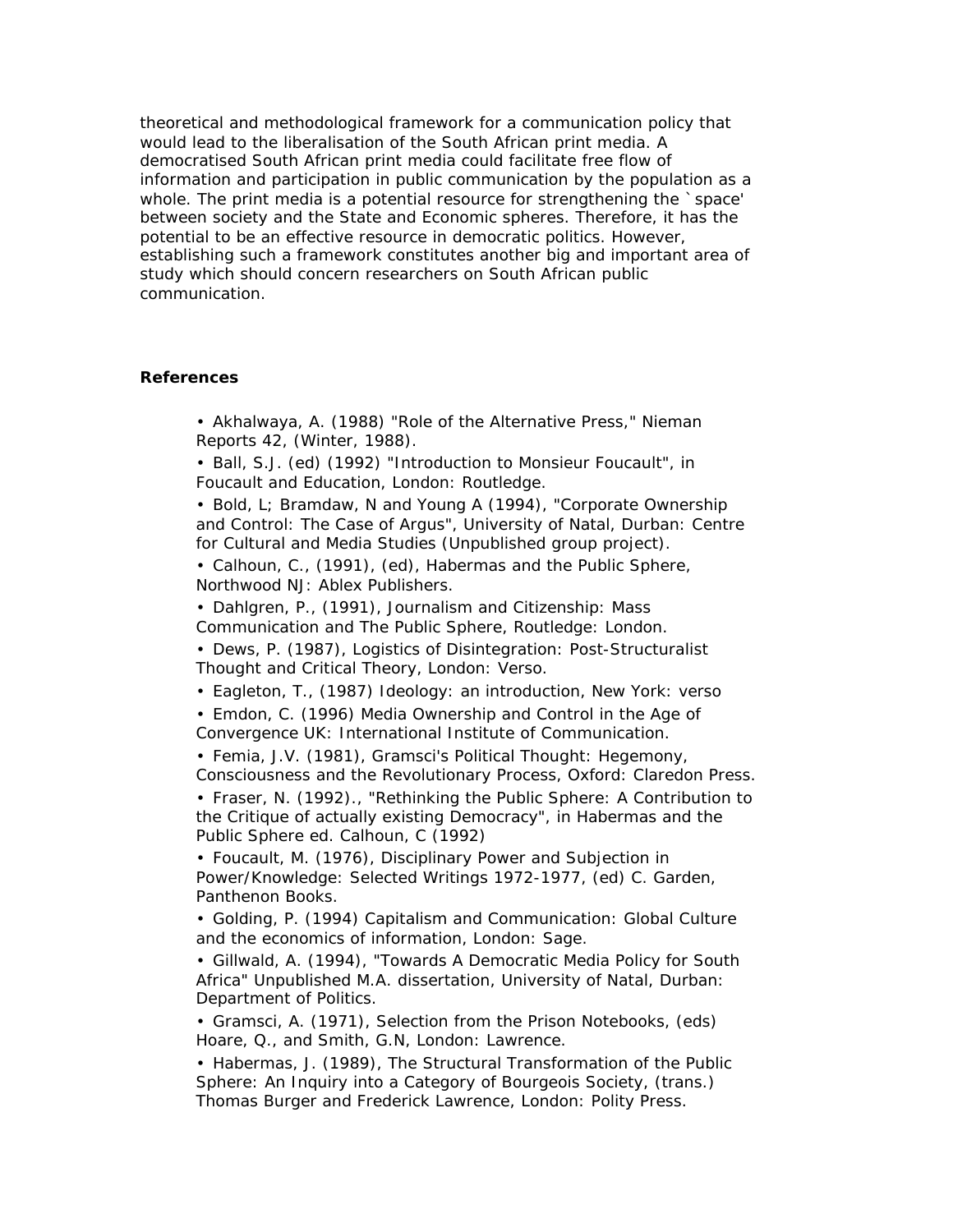• Harber, A. (1989), "The Press and the Battle for the Rights of Expression in South Africa Today", *Monitor*, Special Edition titled, "Human Rights" 1989).

• Hachten, W.A. and Giffard, S., (1984), *Total Onslaught: The South African Press Under Attack*, Johannesburg: Macmillan.

• Innes C., *Anglo-american and the rise of modern South Africa*, Johannesburg: Ravan Press.

• Jackson,G.S. (1993), *Breaking Story: The South African Press*, Boulder, Colorado: Westview Press.

• Jaffer, M (1988), Untitled Address to the Annual Congress of the South African Society of Journalists, (13 May, 1988).

• Louw, P.E. (ed) (1993), *South African Media Policy: Debates of the 1990s*, Bellville: Anthropos.

• Louw, P.E. (1992), "The Libertarian Theory of the Press: How Appropriate in the South African Context?", *Communicatio, Vol.XI*, Colo: Westview Press.

• Louw, P.E. and Tomaselli, K.G. (1992), "Shifts within Communication", in *Progress in Communication Sciences, Vol.XI,* Dervin, B and Heriharan, V. (eds), New Jersey: Ablex William.

• Louw, P.E. (1991), "Communication and Counter Hegemony in Contemporary South Africa: Considerations on Leftist Media Theory and Practice", Ph.D Thesis, University of Natal, Durban: Centre for Cultural and Media Studies (Unpublished).

• Louw, P.E. and Tomaselli, K.G. (eds), (1991), *The Alternative Press in South Africa*, Bellville: Anthropos.

• Marx, K., and Engels, F. (1975), *The German Ideology*, Moscow: Progress.

• McQuail, D. (1987), Mass Communication Theory: An Introduction, London: Sage.

• Morris, MJ (1982), *South African Capitalism and Black Opposition*, Cambridge: Schenkman Publishing Inc.

• Muller, 1987 in *Narrating the Crisis: hegemony and the South African press*, ed Tomaselli, KG et al (1987).

• Mugabe, R.G. (1981), "P.M. Opens Zimbabwe News Agency", Zimbabwe Press Statement, 486/81/ *The Herald*, 1 July, 1981.

• Murray, 1982, "Consolidation of Monopoly Capitalism, 1910-1948: The State Apparatus, The Class Struggle and Political Opposition", in *South African Capitalism and Black Opposition* (ed) Morris, MJ 1982, Cambridge: Schenkman.

• Murdock, G. and Golding, P., (1979), "Capitalism, Communication and Class Relations", in *Mass Communication and Society,* (eds) Curran, J., Gurevitch, M., and Woollacott, J., Berverly Hill: California.

• Murdock, G. (1982),"Large Corporations and the Control of Communications Industries, in *Culture, Media and Society*, (eds) Gurevitch, M., Curran, J., Woollacott, J., London: Sage.

• Oosthuisen, L. (1995), "Media Policy on Ownership", in *Dialogus, Issues in South African Communication,* Newsletter of the Department of Communication, Unisa, Vol. 2 No 2, October 1995.

• Pannall, T (1994), "The shift in Editorial Comment by the *Sowetan*",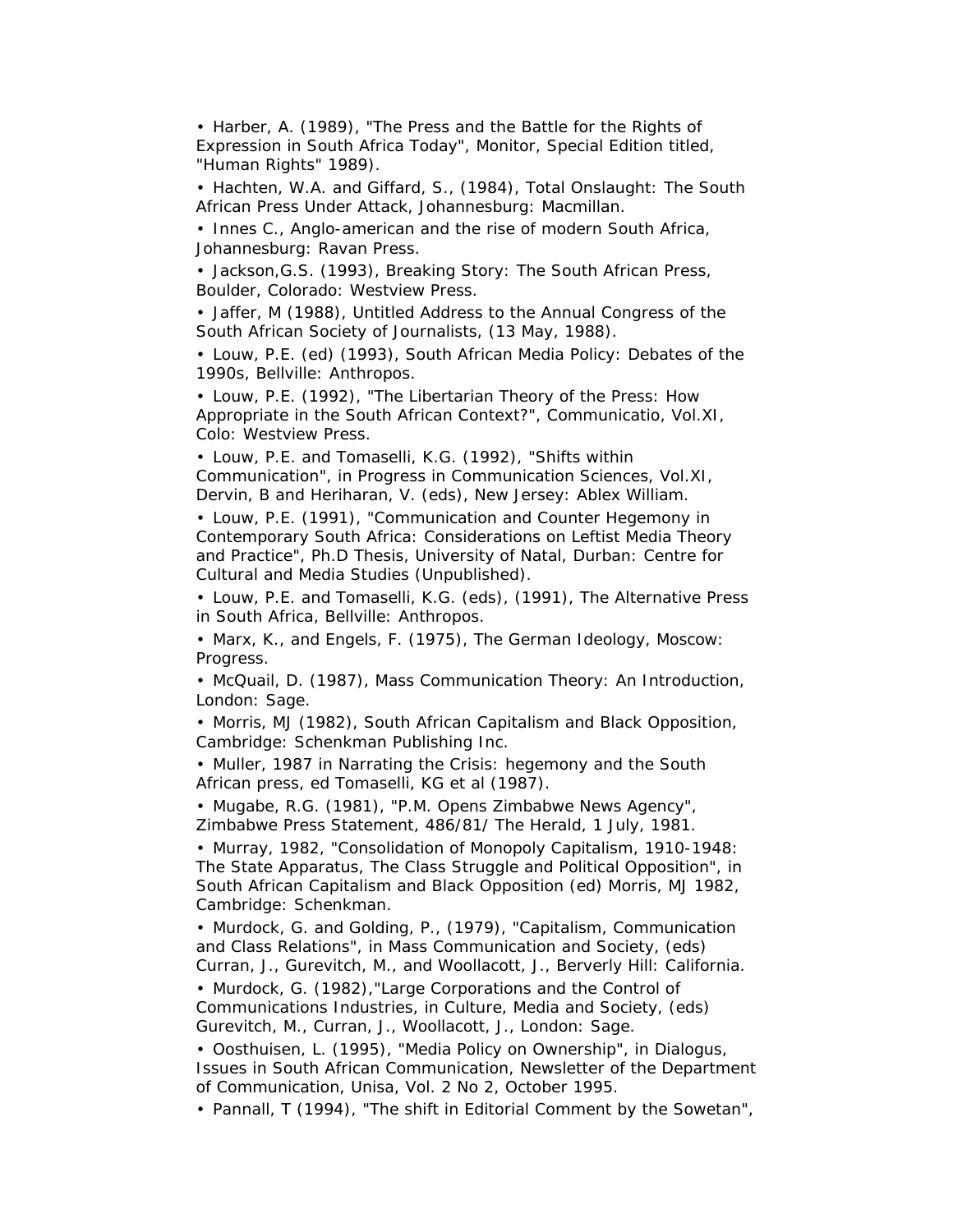unpublished BA Honours long essay: Rand Afrikaans University: Johannesburg

• Potter, E. (1975), *The Press as Opposition: The Political Role of the South African Newspapers*, London: Chatto.

• Siebert, FT, Peterson, T and Schramm, (1956) *Four Theories of the Press*, University of Illinois Press: Urbana.

• Switzer, L. (1991), "Moderation and Militancy in African Nationalist Newspapers During the 1920", in Tomaselli and Louw, P.E., (eds) (1991), *The Alternative Press in South Africa*, Bellville: Anthropos.

• Switzer, L. and Switzer, D. (1980) *The Black Press in South Africa and Lesotho*, Boston: GK Hall.

• Thompson, J (1993), Theory of the Public Sphere in *Theory, Culture and Society Vol.10,* Sage: Sheffield.

• Tomaselli, K.G., Tomaselli, R.E., and Muller, J., (1987), *Narrating the Crisis: Hegemony and the South African Press*, Johannesburg: Lyon.

• Tomaselli, K.G., (1996), "Political Economy and the Public Sphere: Media in the Post-Apartheid Era", in *Framing Communication: Exclusions, Edges and Cores*, Canberra: Research Institute (ed) D. Mckie (1996) (To be published).

• White, R.A., (1991), "Democratisation of Communication: Normative Theory and Socio Political Process" in K, Greenberg (ed) *Conversations in Communication Ethics*, Northwood NJ: Ablex Publishers.

### *Newspaper articles*

- *Sowetan,* April 15 1996 p2
- *The Mercury*, April 30 1996 p2
- *The Mail and Guardian*, December 1-7 1995
- *Mail and Guardian*, September 15-21 1995 p14
- *Sowetan*, June 5 1995 p11
- *The Mercury*, April 30 1996 p2
- *The Star*, february 15 1994
- *Sunday Times* Business Times, May 5 1996 p5
- *Enterprise 200*, 1995 p10
- *The Mail and Guardian*, April 26- May 2 1996 pB5
- *The Star*, September 29 1995 p6
- *Weekly Mail*, March 23 1995
- *Sunday Times* March 10 1994
- *Business Report*, March 30 1995
- *Style*, March 1995 p59
- *Sunday Times* Business Times, May 5 1996 pB5
- *Sunday Times* Business Times, June 4 1996 p1

### *Interviews*